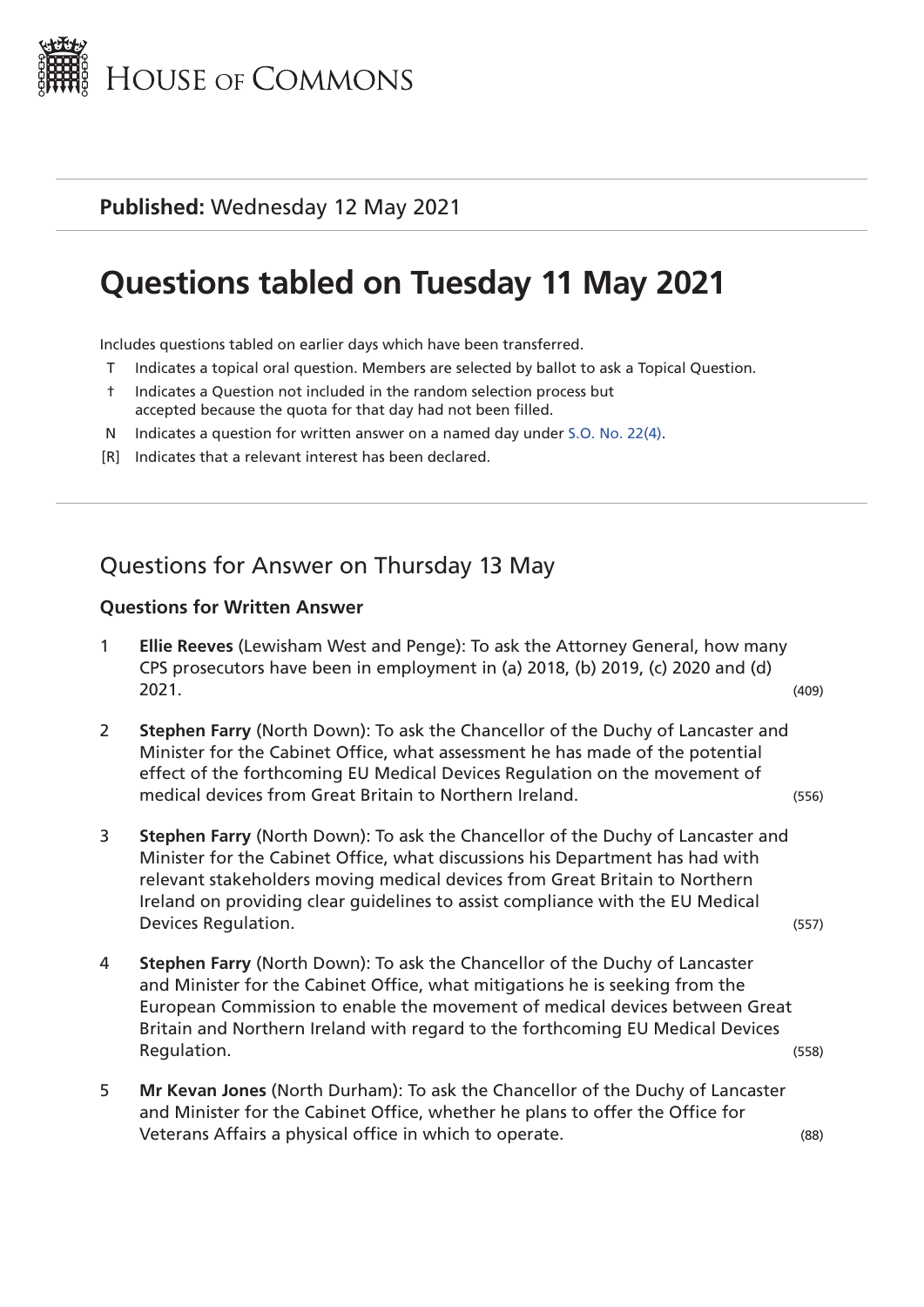- 6 **Mr Kevan Jones** (North Durham): To ask the Chancellor of the Duchy of Lancaster and Minister for the Cabinet Office, what recent assessment he has made of the adequacy of staffing levels at the Office for Veterans Affairs. (89)
- 7 **Mr Kevan Jones** (North Durham): To ask the Chancellor of the Duchy of Lancaster and Minister for the Cabinet Office, with reference to the evidence submitted to the Defence Committee, for what reasons the Minister for Defence People and Veterans was advised not to go on the Today programme to discuss veterans' mental health provision. (91) and the set of the set of the set of the set of the set of the set of the set of the set of the set of the set of the set of the set of the set of the set of the set of the set of the set of t
- 8 **Henry Smith** (Crawley): To ask the Chancellor of the Duchy of Lancaster and Minister for the Cabinet Office, whether the Government is taking steps ahead of the UK's Presidency of the G7 in summer 2021 to ensure (a) the safe reopening of borders and (b) that the restart of international aviation is a priority of the G7. (205)
- 9 **Steve Double** (St Austell and Newquay): To ask the Secretary of State for Business, Energy and Industrial Strategy, what steps he is taking to develop an industrial magnet industry in the UK. (328)
- 10 **Steve Double** (St Austell and Newquay): To ask the Secretary of State for Business, Energy and Industrial Strategy, what plans he has to ensure the delivery of key components for the manufacturing of electric vehicles and wind turbines other than lithium ion-batteries. (329)
- 11 **Steve Double** (St Austell and Newquay): To ask the Secretary of State for Business, Energy and Industrial Strategy, with reference to the policy paper entitled The Ten Point Plan for a Green Industrial Revolution, what progress he has made on the delivery of increased offshore wind capacity. The same state of the state (330)
- 12 **Margaret Ferrier** (Rutherglen and Hamilton West): To ask the Secretary of State for Business, Energy and Industrial Strategy, what assessment his Department has made of the potential merits of including wholesalers in the guidance for local authorities on the administration of the new Business Rates Relief Fund. (275)
- 13 **Caroline Lucas** (Brighton, Pavilion): To ask the Secretary of State for Business, Energy and Industrial Strategy, if he will make it his policy to support the recent decision of the United States Administration to support a temporary suspension of intellectual property rights for covid-19 vaccines; and if he will make a statement. (188)
- 14 **Rachael Maskell** (York Central): To ask the Secretary of State for Business, Energy and Industrial Strategy, what steps he is taking to address the national shortage of steel preventing construction companies from fully operating. (343)
- 15 **Rachael Maskell** (York Central): To ask the Secretary of State for Business, Energy and Industrial Strategy, what steps he is taking to address the national shortage of building materials affecting construction companies in the UK. (344)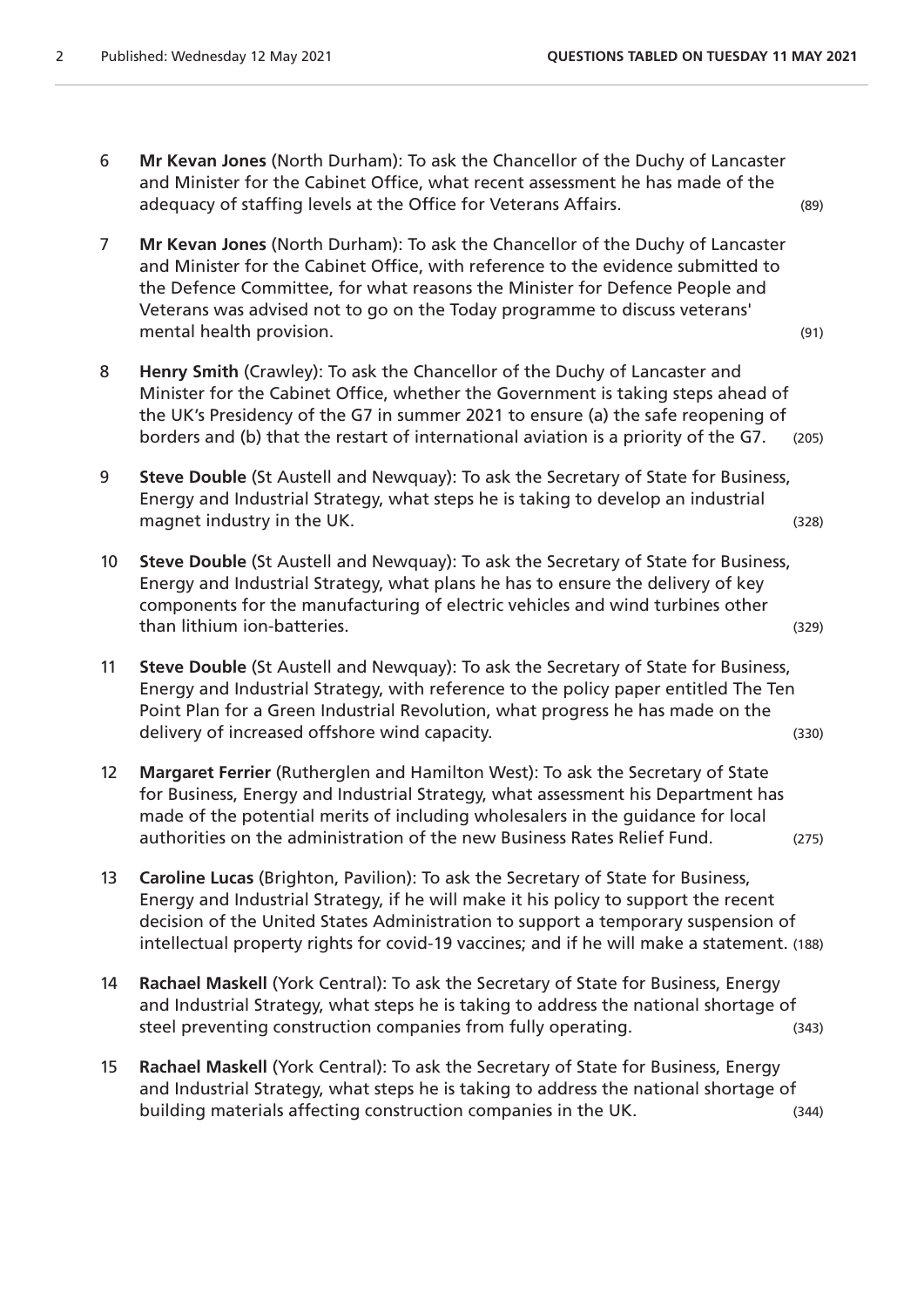| 16 | Charlotte Nichols (Warrington North): To ask the Secretary of State for Business,<br>Energy and Industrial Strategy, what additional financial support he has made<br>available to hospitality businesses that are unable to reopen until 17 May 2021<br>during the covid-19 outbreak.                                             | (505) |
|----|------------------------------------------------------------------------------------------------------------------------------------------------------------------------------------------------------------------------------------------------------------------------------------------------------------------------------------|-------|
| 17 | Andrew Rosindell (Romford): To ask the Secretary of State for Business, Energy<br>and Industrial Strategy, what assessment he has made of the implications for<br>his policies of reports that UK solar farms have been built using panels made in<br>Xinjiang province.                                                           | (109) |
| 18 | Andrew Rosindell (Romford): To ask the Secretary of State for Business, Energy<br>and Industrial Strategy, what steps his Department is taking to ensure solar panels<br>imported into the UK are not produced in unacceptable working conditions.                                                                                 | (110) |
| 19 | Andrew Rosindell (Romford): To ask the Secretary of State for Business, Energy<br>and Industrial Strategy, how much of the energy the UK uses is provided by<br>undersea cables from mainland Europe.                                                                                                                              | (111) |
| 20 | Andrew Rosindell (Romford): To ask the Secretary of State for Business, Energy<br>and Industrial Strategy, what recent steps his Department has taken to progress<br>the UK to energy independence.                                                                                                                                | (112) |
| 21 | Henry Smith (Crawley): To ask the Secretary of State for Business, Energy and<br>Industrial Strategy, whether his Department plans to include wholesalers in the<br>guidance for local authorities on the administration of the new Business Rates<br>Relief Fund.                                                                 | (206) |
| 22 | Sam Tarry (Ilford South): To ask the Secretary of State for Business, Energy and<br>Industrial Strategy, what software is approved for the 50 per cent discount<br>voucher for companies using the Help to Grow Scheme; and what routes are open<br>for a software company to apply for approval to be a supplier for that scheme. | (524) |
| 23 | Munira Wilson (Twickenham): To ask the Secretary of State for Business, Energy<br>and Industrial Strategy, what assessment he has made of the potential merits of<br>regulating electrical goods sold online to ensure their safety for use.                                                                                       | (465) |
| 24 | Alberto Costa (South Leicestershire): To ask the Secretary of State for Digital,<br>Culture, Media and Sport, what the timeframe is for the completion of the Fan-led<br>review of football governance.                                                                                                                            | (312) |
| 25 | Chris Elmore (Ogmore): To ask the Secretary of State for Digital, Culture, Media<br>and Sport, what steps he is taking to ensure the protection of children's personal<br>data online.                                                                                                                                             | (395) |
| 26 | Chris Elmore (Ogmore): To ask the Secretary of State for Digital, Culture, Media<br>and Sport, what discussions he has had with the Home Secretary on the protection<br>of children's data online.                                                                                                                                 | (396) |
|    |                                                                                                                                                                                                                                                                                                                                    |       |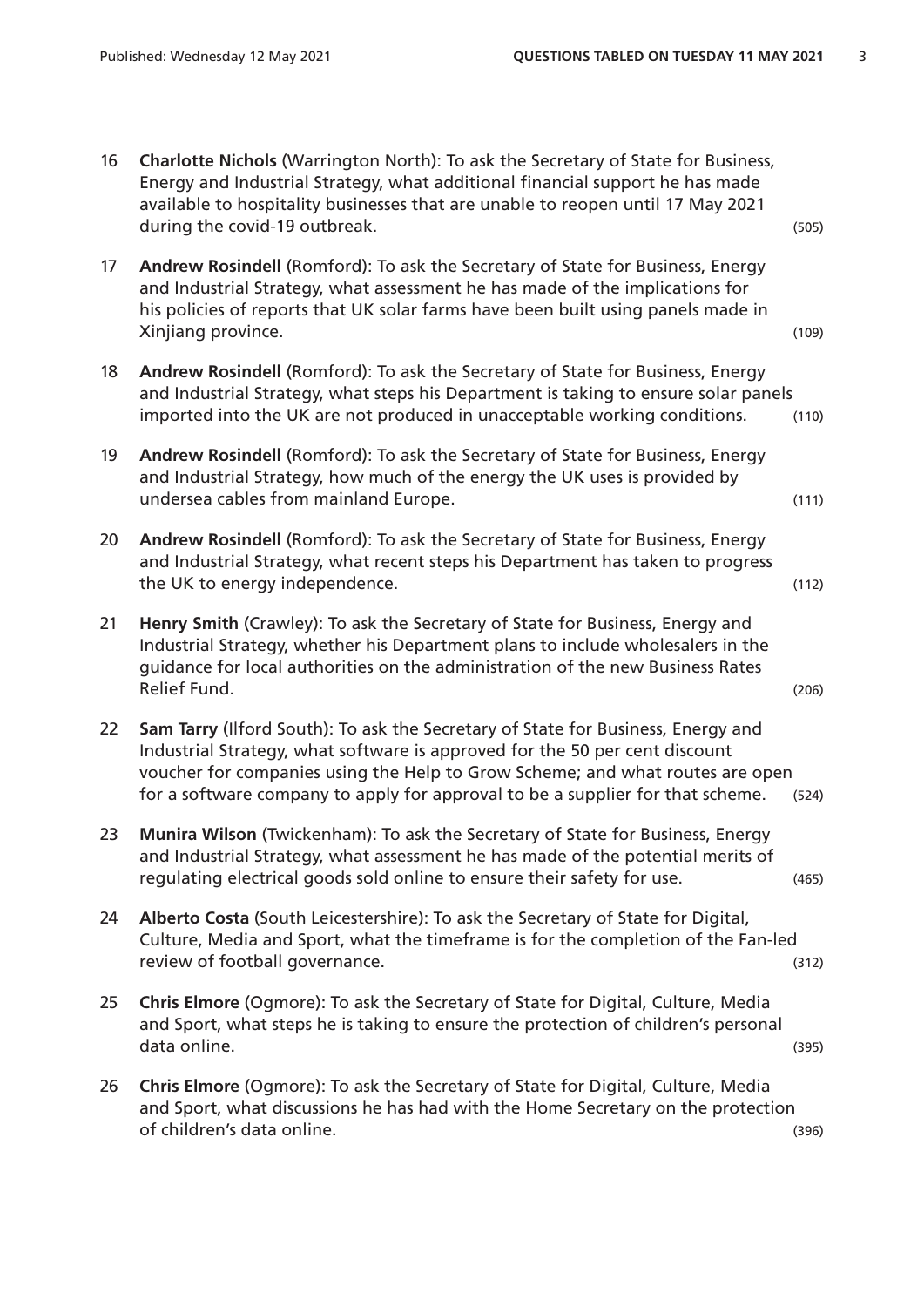and Sport, what steps his Department is taking to implement an age verification process for access to legal online pornography. (199) 28 **Robert Largan** (High Peak): To ask the Secretary of State for Digital, Culture, Media and Sport, when the Government plans to bring forward legislative proposals to expand the Dormant Assets Scheme. (548) 29 **Robert Largan** (High Peak): To ask the Secretary of State for Digital, Culture, Media and Sport, whether his Department has plans to (a) review the estimated value of assets that are dormant in each of the new asset classes to be included in the expanded Dormant Assets Scheme and (b) publish the methodology used to calculate those values. (549) 30 **Robert Largan** (High Peak): To ask the Secretary of State for Digital, Culture, Media and Sport, how his Department took the decision to define dormancy as it has under the Dormant Assets Scheme in light of the use by the finance industry of the broader definition of unclaimed assets. (550) 31 **Rachael Maskell** (York Central): To ask the Secretary of State for Digital, Culture, Media and Sport, what recent assessment he has made of the potential merits of allocating funding to the charity-led Life Sciences Charity Partnership Fund. (355) 32 **Rachael Maskell** (York Central): To ask the Secretary of State for Digital, Culture, Media and Sport, whether he plans to transfer assets residing in dormant accounts to the Community Trust Fund. (356) 33 **Rachael Maskell** (York Central): To ask the Secretary of State for Digital, Culture, Media and Sport, what steps he has taken to establish the Civil Society Forum since the end of the transition period. (357) 34 **Andrew Rosindell** (Romford): To ask the Secretary of State for Digital, Culture, Media and Sport, whether his Department is taking steps to make viewing professional sports live more affordable. (108) 35 **Andrew Rosindell** (Romford): To ask the Secretary of State for Digital, Culture, Media and Sport, whether there are limits on the number of people over 18 years old who can participate in an indoors (a) performing arts class and (b) exercise class from 17 May 2021. (114) 36 **Andrew Rosindell** (Romford): To ask the Secretary of State for Digital, Culture, Media and Sport, whether there are any limits on the number of people under 18 years old who can participate in an indoors (a) performing arts class and (b) exercise class from 17 May 2021. (115) 37 **Imran Ahmad Khan** (Wakefield): To ask the Secretary of State for Education, how much funding is allocated per pupil in (a) high and (b) primary schools in Wakefield constituency. (537)

27 **Sajid Javid** (Bromsgrove): To ask the Secretary of State for Digital, Culture, Media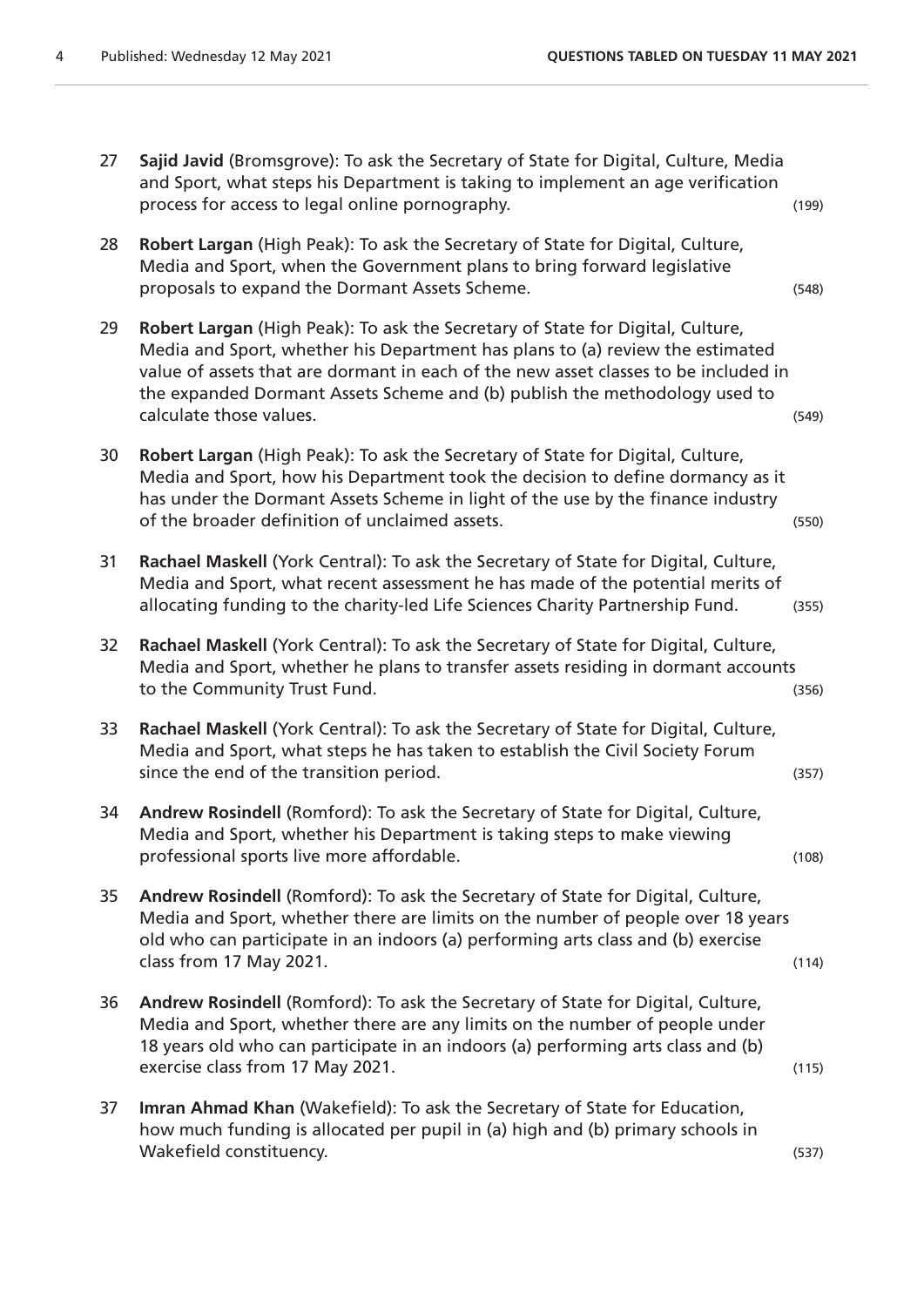- 38 **Imran Ahmad Khan** (Wakefield): To ask the Secretary of State for Education, what steps he is taking to prevent the risk of grade inflation in school exams in summer 2021. (538)
- 39 **Lee Anderson** (Ashfield): To ask the Secretary of State for Education, what support services are available for (a) children with autism and (b) the parents of those children. (444)
- 40 **Paul Bristow** (Peterborough): To ask the Secretary of State for Education, if he will publish a Child Rights Impact Assessment of The Care Planning, Placement and Case Review (England) (Amendment) Regulations 2021. (500)
- 41 **Paul Bristow** (Peterborough): To ask the Secretary of State for Education, if he will publish an Equality Impact Assessment of The Care Planning, Placement and Case Review (England) (Amendment) Regulations 2021.
- 42 **Emma Hardy** (Kingston upon Hull West and Hessle): To ask the Secretary of State for Education, what plans his Department has to introduce information on the effects of littering into the curriculum. (417)
- 43 **Wera Hobhouse** (Bath): To ask the Secretary of State for Education, pursuant to the Answer of 12 April 2021 to Question 179332, whether any of the £700 million catch-up funding will be allocated specifically to tackle social isolation in disabled children as part of wider covid-19 recovery plans. (402)
- 44 **Esther McVey** (Tatton): To ask the Secretary of State for Education, with reference to the Higher education coronavirus (COVID-19) operational guidance published on 10 May 2021, if he will publish the evidential basis for the return to in-person teaching and learning being no earlier than 17 May 2021. (225)
- 45 **Esther McVey** (Tatton): To ask the Secretary of State for Education, what assessments his Department made to inform decisions on reopening (a) secondary schools and (b) university campuses as covid-19 restrictions are eased. (226)
- 46 **Nicola Richards** (West Bromwich East): To ask the Secretary of State for Education, what plans his Department has to introduce misogyny and the treatment of women onto the national curriculum in Personal, Social, Health and Economic education for children aged 11 to 16. (565) (565)
- 47 **Nicola Richards** (West Bromwich East): To ask the Secretary of State for Education, what support his Department has provided to international students studying in the UK during the covid-19 outbreak to help mitigate for the diminished opportunities available to those students to undertake casual work alongside their studies. (567)
- 48 **Christian Wakeford** (Bury South): To ask the Secretary of State for Education, if he will take steps to ensure that businesses are included in his Department's plans for a literacy recovery strategy. (568)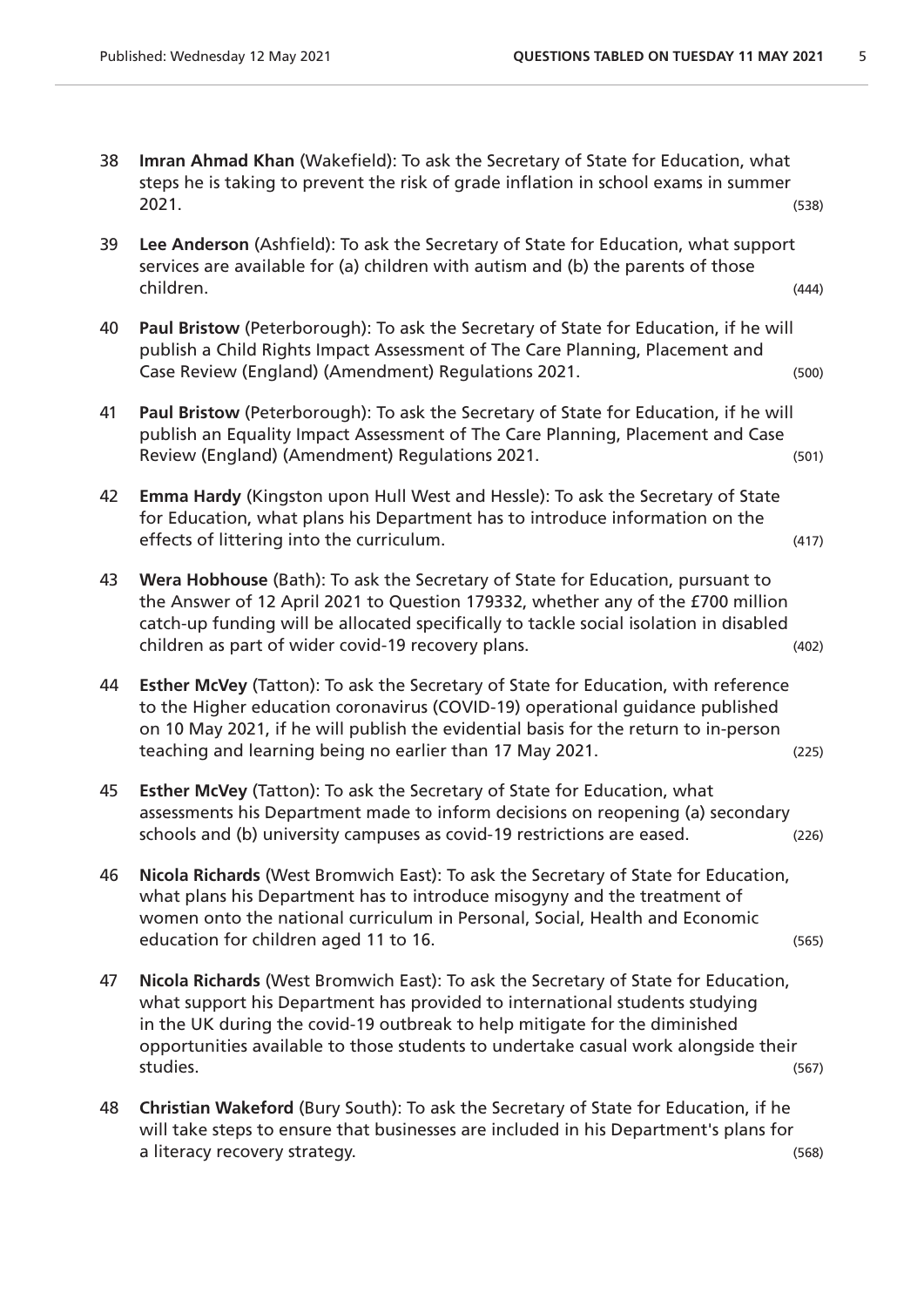| 49 | Munira Wilson (Twickenham): To ask the Secretary of State for Education, what<br>plans he has to publish guidance for universities on the return of in-person<br>graduation ceremonies as covid-19 restrictions are eased.                                                                              | (467) |
|----|---------------------------------------------------------------------------------------------------------------------------------------------------------------------------------------------------------------------------------------------------------------------------------------------------------|-------|
| 50 | Munira Wilson (Twickenham): To ask the Secretary of State for Education, when<br>he plans to publish arrangements for (a) SATS, (b) GCSE, (c) A-level and (d) BTEC<br>examinations in the 2021-22 academic year.                                                                                        | (469) |
| 51 | Munira Wilson (Twickenham): To ask the Secretary of State for Education, what<br>assessment he has made of the potential merits of creating a statutory register for<br>children receiving an elective home education.                                                                                  | (470) |
| 52 | Munira Wilson (Twickenham): To ask the Secretary of State for Education, what<br>steps his Department is taking to ensure that children who are being educated at<br>home are receiving an appropriate and effective education.                                                                         | (471) |
| 53 | Munira Wilson (Twickenham): To ask the Secretary of State for Education, what<br>guidance his Department provides to local authorities to ensure that children<br>receiving home education achieve expected key educational milestones.                                                                 | (472) |
| 54 | Munira Wilson (Twickenham): To ask the Secretary of State for Education, what<br>assessment he has made of the effect on the attainment of children of elective<br>home education.                                                                                                                      | (473) |
| 55 | Munira Wilson (Twickenham): To ask the Secretary of State for Education, what<br>estimate his Department has made of the number of children who have been<br>taken off the school roll since the beginning of the covid-19 outbreak.                                                                    | (474) |
| 56 | Munira Wilson (Twickenham): To ask the Secretary of State for Education, what<br>assessment he has made of the adequacy of the safeguarding processes for<br>children receiving an elective home education.                                                                                             | (475) |
| 57 | Munira Wilson (Twickenham): To ask the Secretary of State for Education, what<br>safeguarding measures are in place to protect the wellbeing of children receiving<br>an elective home education.                                                                                                       | (476) |
| 58 | James Daly (Bury North): To ask the Secretary of State for Environment, Food and<br>Rural Affairs, what steps are available in the event that a local authority does<br>not give a ruling on a Definitive Map Modification Order within a reasonable<br>timeframe.                                      | (552) |
| 59 | Mr Tanmanjeet Singh Dhesi (Slough): To ask the Secretary of State for<br>Environment, Food and Rural Affairs, on which date the Government last<br>undertook a cross-departmental exercise on responding to a simulated severe<br>space weather event; and what lessons were learnt from that exercise. | (414) |
| 60 | Mr Tanmanjeet Singh Dhesi (Slough): To ask the Secretary of State for<br>Environment, Food and Rural Affairs, whether the Government plans to conduct a<br>cross-government exercise to respond to a simulated severe space weather event. (415)                                                        |       |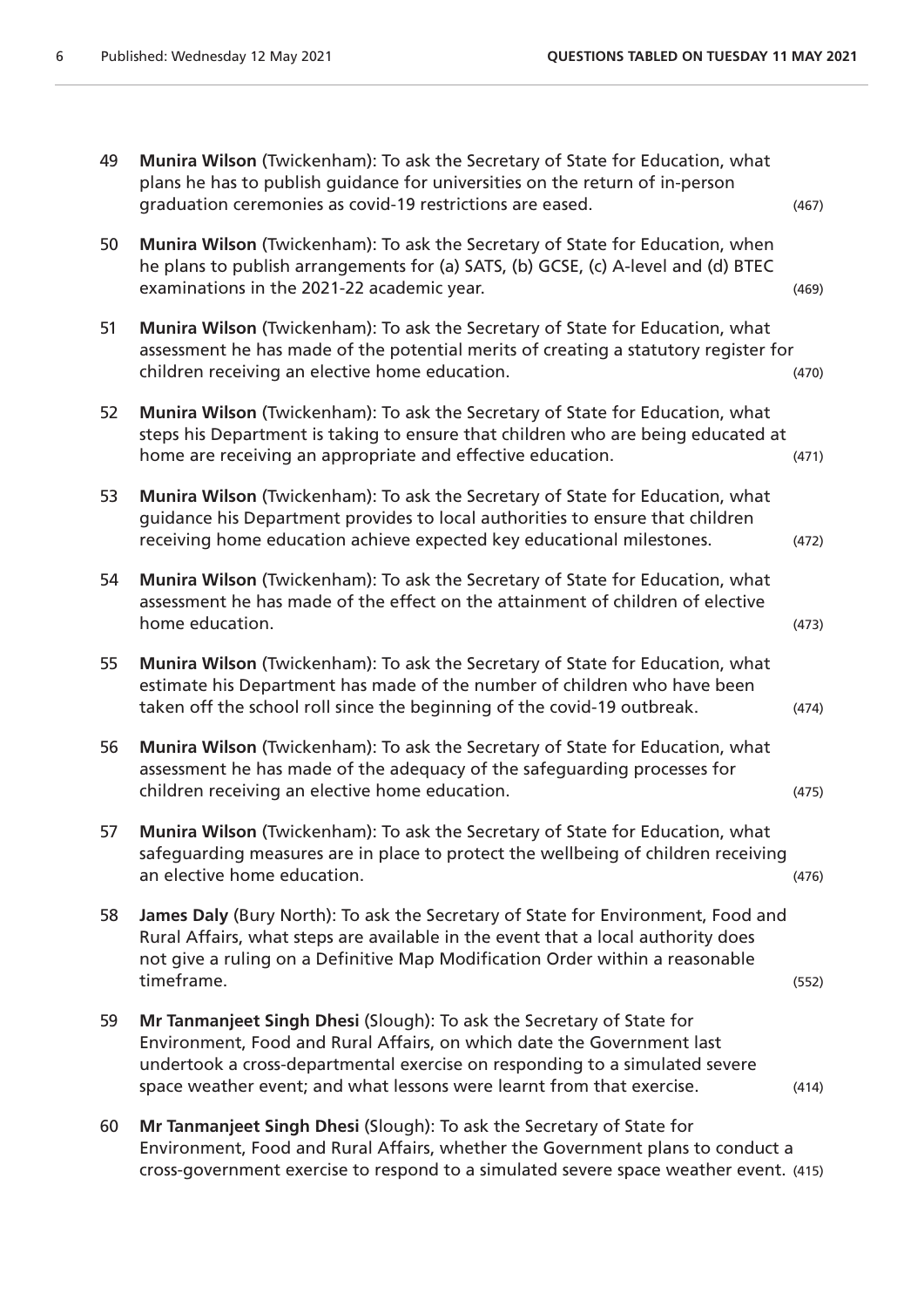61 **Chris Elmore** (Ogmore): To ask the Secretary of State for Environment, Food and Rural Affairs, what steps his Department is taking taking to reduce the level of waste from single-use nappies. The same state of the state of the state of the state of the state of the state of the state of the state of the state of the state of the state of the state of the state of the state of the 62 **Chris Elmore** (Ogmore): To ask the Secretary of State for Environment, Food and Rural Affairs, what steps the Government is taking to support the introduction of reusable nappy incentive schemes in local authorities. (393) 63 **Chris Elmore** (Ogmore): To ask the Secretary of State for Environment, Food and Rural Affairs, whether his Department is taking steps to increase the public's awareness of how to dispose of single-use nappies. (394) 64 **Sajid Javid** (Bromsgrove): To ask the Secretary of State for Environment, Food and Rural Affairs, what steps his Department is taking to work with rural communities to tackle fly-tipping. (201) 65 **Mr Kevan Jones** (North Durham): To ask the Secretary of State for Environment, Food and Rural Affairs, whether he has undertaken an assessment of the potential effect of fast food outlets selling only sugar free and diet drinks on people suffering from Phenylketonuria (PKU). (82) (82) (82) 66 **Rachael Maskell** (York Central): To ask the Secretary of State for Environment, Food and Rural Affairs, if he will make an assessment of the potential merits of requiring the gardens of publicly-owned buildings to be more environmentally friendly for bees and other insects. The same state of the state of the state of the state of the state of the state of the state of the state of the state of the state of the state of the state of the state of the state o 67 **Luke Pollard** (Plymouth, Sutton and Devonport): To ask the Secretary of State for Environment, Food and Rural Affairs, what recent assessment has he made of the (a) levels of light pollution across the UK and (b) effect that pollution has on (i) people and (ii) wildlife. (435) 68 **Hilary Benn** (Leeds Central): To ask the Secretary of State for International Trade, what recent assessment she has made of the use of UK arms exported to Israel; and whether she plans to review the licensing of such exports. (66) 69 **Alberto Costa** (South Leicestershire): To ask the Secretary of State for International Trade, what assessment he has made of the potential effect on consumers of increases to custom charges on products sent between the EU and the UK. (313) 70 **Caroline Lucas** (Brighton, Pavilion): To ask the Secretary of State for International Trade, what discussions she has had with the Secretary of State for Business, Energy and Industrial Strategy on the recent decision of the United States Administration to support a temporary suspension of intellectual property rights for covid-19 vaccines; and if she will make a statement. (189) 71 **Gareth Thomas** (Harrow West): To ask the Secretary of State for International Trade, how much funding her Department allocated to UK Export Finance in each of the last five years; and if she will make a statement. (45)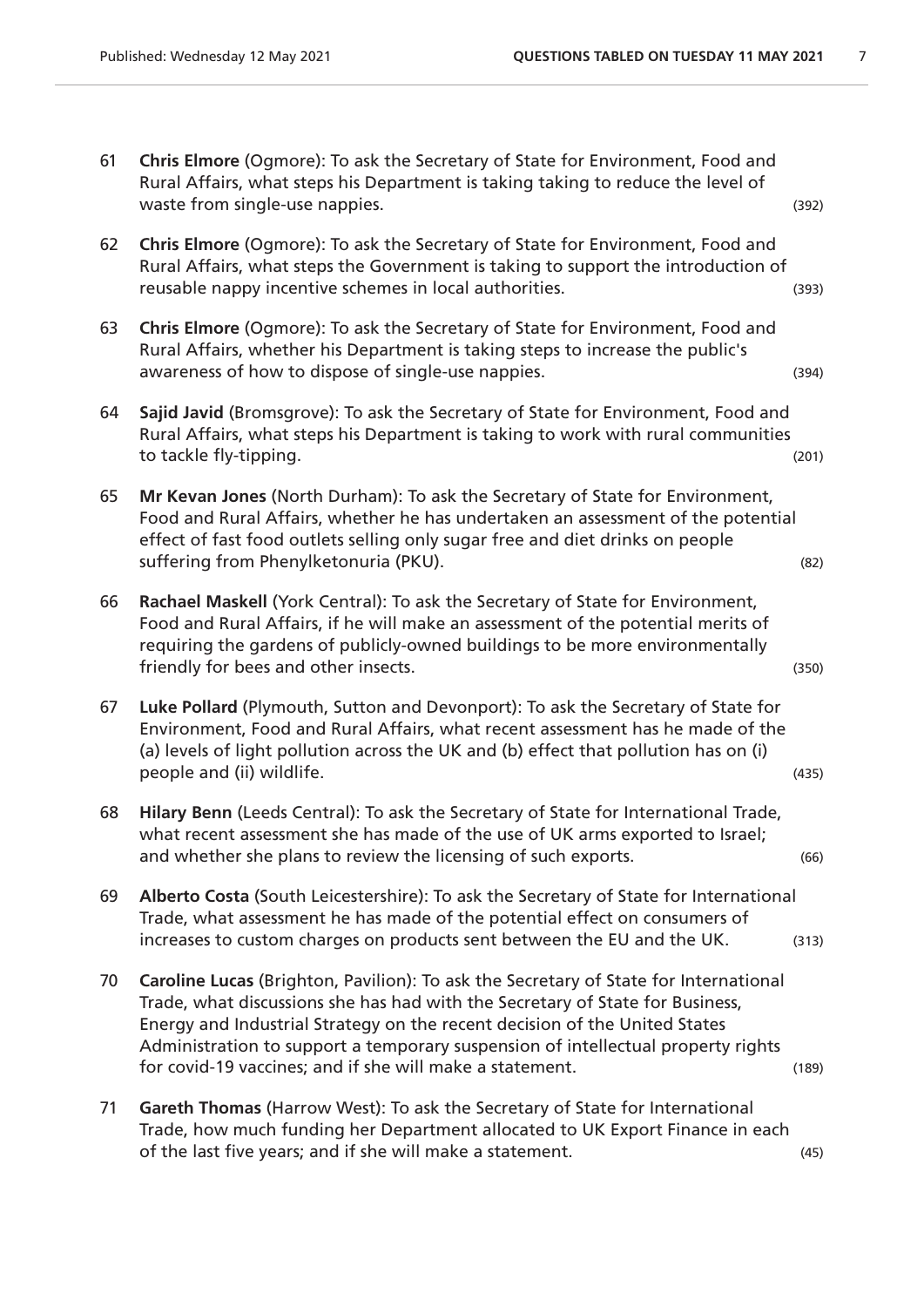- 72 **Gareth Thomas** (Harrow West): To ask the Secretary of State for International Trade, what assessment she has made of the effectiveness of UK Export Finance; and if she will make a statement. (46)
- 73 **Emily Thornberry** (Islington South and Finsbury): To ask the Secretary of State for International Trade, whether the members of her Trade Advisory Group on Agri-Food have been consulted on the text of relevant chapters of her draft trade agreement with Australia. The contract of the contract of the contract of the contract of the contract of the contract of the contract of the contract of the contract of the contract of the contract of the contract of the
- 74 **Emily Thornberry** (Islington South and Finsbury): To ask the Secretary of State for International Trade, how far in advance of the G7 summit in June 2021 she plans to consult the members of her Trade Advisory Group on Agri-Food on the final draft text of relevant chapters of her proposed trade agreement with Australia. (149)
- 75 **Emily Thornberry** (Islington South and Finsbury): To ask the Secretary of State for International Trade, whether the members of her Trade Advisory Group on Agri-Food have been consulted on the text of relevant chapters of her draft trade agreement with New Zealand. The contract of the contract of the contract of the contract of the contract of the contract of the contract of the contract of the contract of the contract of the contract of the contract of th
- 76 **Emily Thornberry** (Islington South and Finsbury): To ask the Secretary of State for International Trade, when she next plans to consult the members of her Trade Advisory Group on Agri-Food on the final draft text of relevant chapters of her proposed trade agreement with New Zealand. (151)
- 77 **Emily Thornberry** (Islington South and Finsbury): To ask the Secretary of State for International Trade, whether the members of her Trade Advisory Groups on (a) Automotive, aerospace and marine, (b) Manufactured and consumer goods, (c) Chemicals, and (d) Life sciences have been consulted on the text of relevant chapters of her draft trade agreements with Australia and New Zealand. (152)
- 78 **Emily Thornberry** (Islington South and Finsbury): To ask the Secretary of State for International Trade, whether the members of her Trade Advisory Groups on (a) Telecoms and technology, (b) Creative industries, (c) Investment, (d) Transport services, (e) Professional advisory services and (f) Financial services have been consulted on the text of relevant chapters of her draft trade agreements with Australia and New Zealand. (153)
- 79 **Emily Thornberry** (Islington South and Finsbury): To ask the Secretary of State for International Trade, when she plans to consult the members of her Trade Advisory Groups on (a) Automotive, aerospace and marine, (b) Manufactured and consumer goods, (c) Chemicals and (d) Life sciences on the final draft text of relevant chapters of her proposed trade agreements with Australia and New Zealand. (154)
- 80 **Emily Thornberry** (Islington South and Finsbury): To ask the Secretary of State for International Trade, when she plans to consult the members of her Trade Advisory Groups on (a) Telecoms and technology, (b) Creative industries, (c) Investment, (d)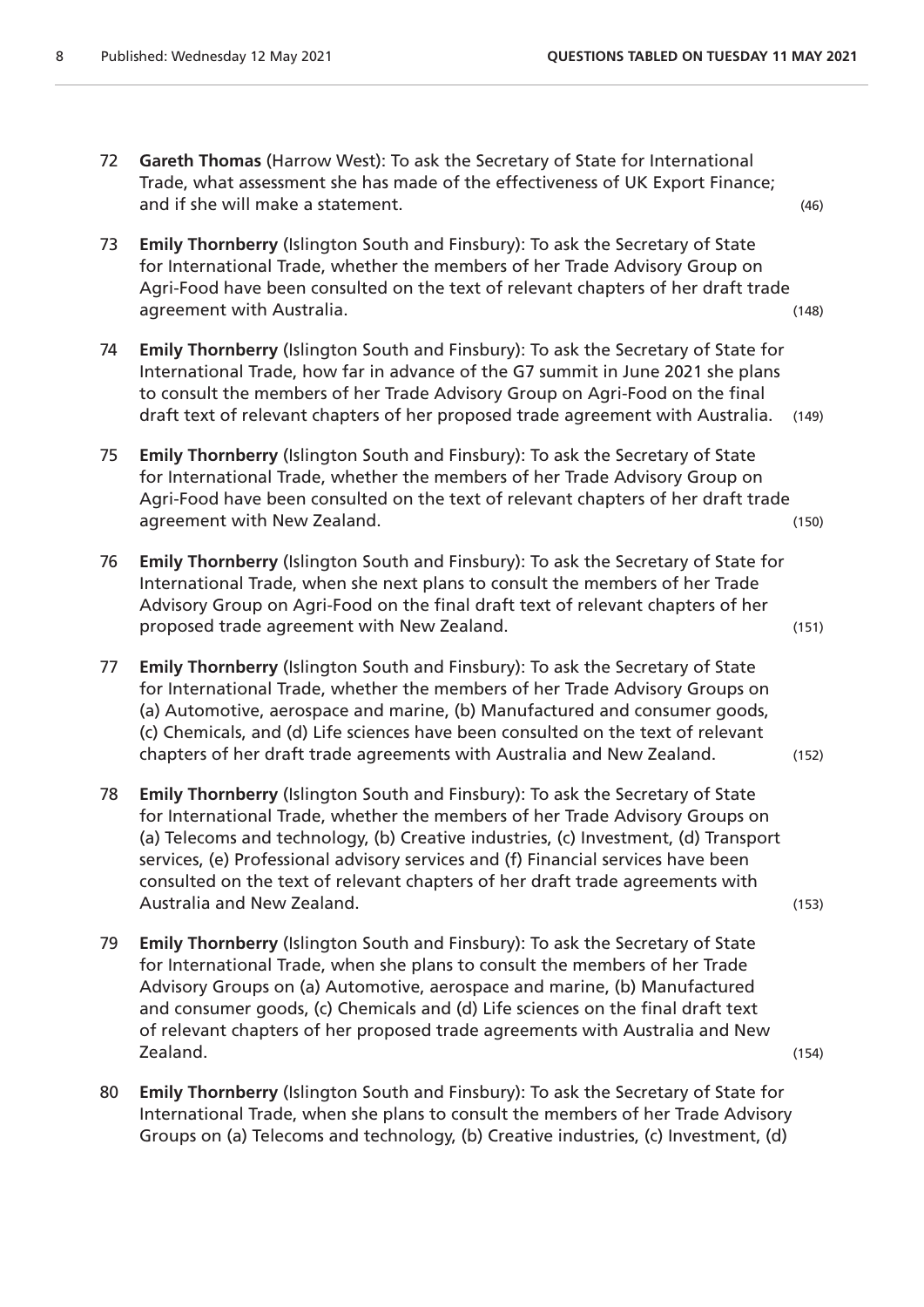Transport services, (e) Professional advisory services and (f) Financial services on the final draft text of relevant chapters of her proposed trade agreements with Australia and New Zealand. (155)

- 81 **Emily Thornberry** (Islington South and Finsbury): To ask the Secretary of State for International Trade, who the current members of her Trade Union Advisory Group are; and on what dates Ministers from her Department have had meetings with members of that group since October 2020.
- 82 **Emily Thornberry** (Islington South and Finsbury): To ask the Secretary of State for International Trade, when she plans to consult the members of her Trade Union Advisory Group on the text of relevant chapters of her draft trade agreements with Australia and New Zealand. (157)
- 83 **Emily Thornberry** (Islington South and Finsbury): To ask the Secretary of State for International Trade, when she plans to consult the members of her Strategic Trade Advisory Group on the text of relevant chapters of her draft trade agreements with Australia and New Zealand. (158) (158)
- 84 **Sajid Javid** (Bromsgrove): To ask the Secretary of State for Transport, what steps his Department is taking to ensure that driving test appointments can take place (a) quickly and (b) safely to reduce any backlogs resulting from the covid-19 outbreak. (200)
- 85 **Rachael Maskell** (York Central): To ask the Secretary of State for Transport, if he will liaise with local authorities to create a generic application process for Blue Badges. (345)
- 86 **Rachael Maskell** (York Central): To ask the Secretary of State for Transport, what steps he has taken to pilot or establish e-mobility scooter schemes for disabled people as part of his active travel policy. (353)
- 87 **Charlotte Nichols** (Warrington North): To ask the Secretary of State for Transport, when he plans to respond to the consultation on Managing pavement parking which closed on 22 November 2020. The same state of the state of the state of the state of the state of the state of the state of the state of the state of the state of the state of the state of the state of the state of t
- 88 **Dr Matthew Offord** (Hendon): To ask the Secretary of State for Transport, when the next round of Access for All bidding will commence. (222)
- 89 **Andrew Rosindell** (Romford): To ask the Secretary of State for Transport, what progress has been made on the trial of acoustic cameras, to reduce excessive noise pollution from illegally modified cars. (113)
- 90 **Gareth Thomas** (Harrow West): To ask the Secretary of State for Transport, what guidance his Department has issued to airports and airlines on ensuring that social distancing measures are implemented while passengers (a) enter and exit aircraft and (b) wait in airport waiting rooms and lounges; and if he will make a statement. (42)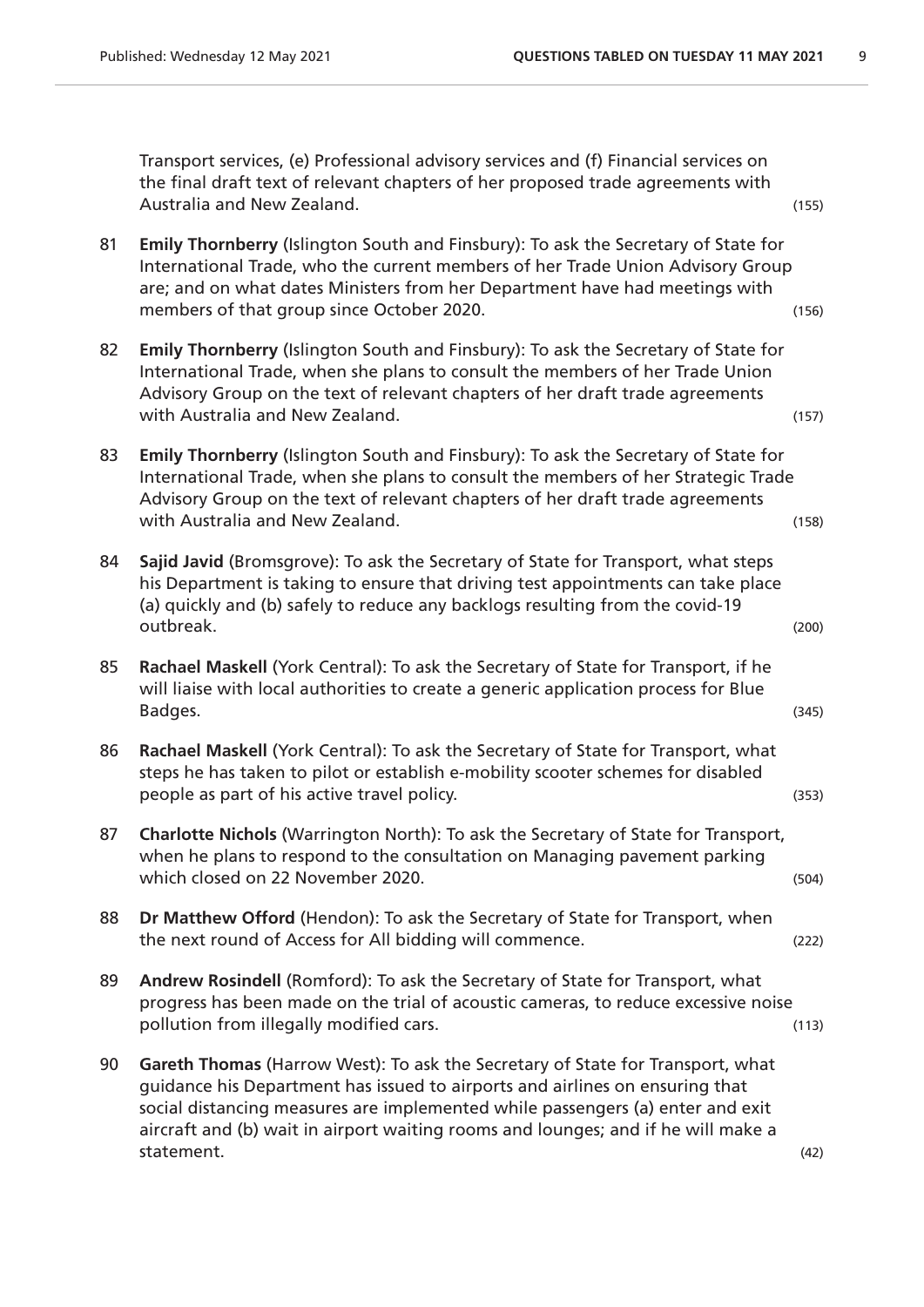- 91 **Hywel Williams** (Arfon): To ask the Secretary of State for Transport, what discussions has he had with the British Transport Police Authority on ensuring effective enforcement of covid-19 restrictions. (76)
- 92 **Neil Coyle** (Bermondsey and Old Southwark): To ask the Secretary of State for Work and Pensions, what plans her Department has to (a) raise awareness and (b) promote uptake of pension credit through targeted communications aimed at people in receipt of universal credit approaching state pension age. (261)
- 93 **Neil Coyle** (Bermondsey and Old Southwark): To ask the Secretary of State for Work and Pensions, with reference to the oral contribution of the Parliamentary-Under-Secretary of State for Work and Pensions of 25 January 2021, Official Report, column 16, if the Government will publish (a) the full list of changes to Government communications that have been made as a result of the review of communication products on pension credit and (b) an evaluation of whether those changes have improved uptake of pension credit. (262)
- 94 **Neil Coyle** (Bermondsey and Old Southwark): To ask the Secretary of State for Work and Pensions, if she will make it her policy to ensure that Jobcentre users who are survivors of domestic abuse are able to choose the gender of their Work Coach. (270)
- 95 **Vicky Foxcroft** (Lewisham, Deptford): To ask the Secretary of State for Work and Pensions, with reference to the Answer of 25 February 2021 to Question 155226, what further progress her Department has made in its discussions with representatives of (a) the Independent Assessment Service and (b) Capita on finding a suitable method of audio recording face-to-face assessments; and when those discussions will conclude. (367)
- 96 **Vicky Foxcroft** (Lewisham, Deptford): To ask the Secretary of State for Work and Pensions, with reference to the Answer of 16 March 2021 to Question 166493 on Occupational Health, what further progress her Department has made towards publishing in full the survey entitled, Sickness absence and health in the workplace: understanding employer behaviour and practice employers relating to workplace health following the publication of the interim report of that title in June 2019. (368)
- 97 **Vicky Foxcroft** (Lewisham, Deptford): To ask the Secretary of State for Work and Pensions, with reference to the Answer of 23 March 2021 to Question 169910, what recent progress her Department has made towards (a) implementing the key areas identified in the review of the Special Rules for Terminal Illness, (b) a consensus to change the six-month rule, (c) improving consistency with other services used by people nearing the end of their lives and (d) raising awareness of the support that is available. (369)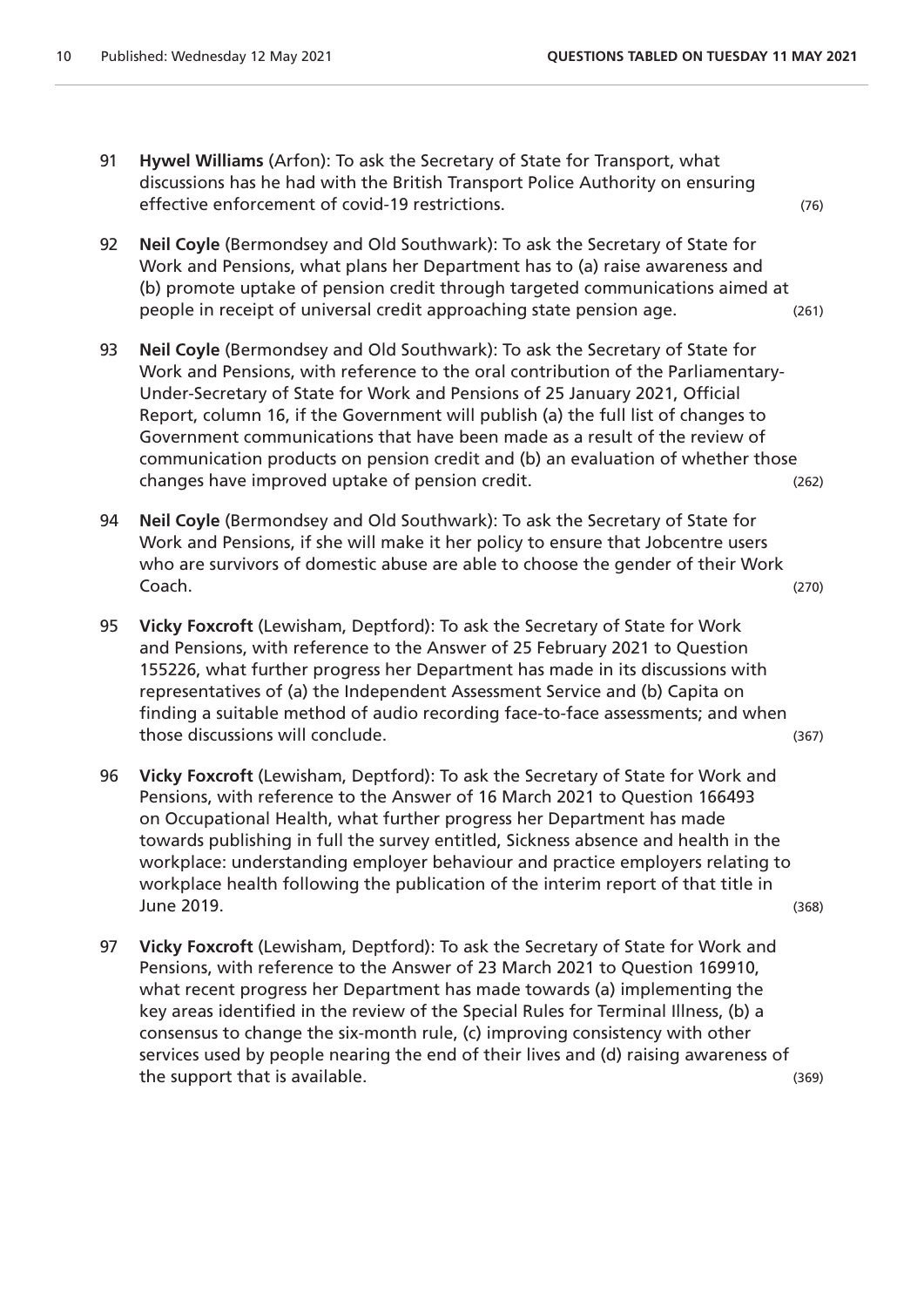- 98 **Shabana Mahmood** (Birmingham, Ladywood): To ask the Secretary of State for Work and Pensions, what assessment the Government has made of the potential effect of the proposed cladding loan scheme, for leaseholders living in buildings with fire safety faults, on disabled or older people's incomes who are supported solely by state benefits or pensions. (182)
- 99 **Shabana Mahmood** (Birmingham, Ladywood): To ask the Secretary of State for Work and Pensions, what discussions she has had with Cabinet colleagues on the potential effect of the proposed cladding loan scheme, for leaseholders living in buildings with fire safety faults, on disabled or older people's incomes who are supported solely by state benefits or pensions. (183)
- 100 **Shabana Mahmood** (Birmingham, Ladywood): To ask the Secretary of State for Work and Pensions, if she will make an assessment of the potential merits of extending eligibility for Disabled Facilities Grants to include emergency evacuation from buildings at risk of fire safety faults. (186)
- 101 **Jessica Morden** (Newport East): To ask the Secretary of State for Work and Pensions, what the average time is (a) between receipt of an application for state pension and date of the first payment and (b) between reaching state pension age and the date of the first payment of state pension. (161)
- 102 **Kate Osamor** (Edmonton): To ask the Secretary of State for Work and Pensions, with reference to the Answer of 25 March 2021 to Question 171674 on Social Security Benefits: Appeals, what training decision makers receive on the Decision makers' guide, volume 1, chapter 3. (380) (380)
- 103 **Kate Osamor** (Edmonton): To ask the Secretary of State for Work and Pensions, how many and what proportion of claimants who were offered an increased benefits award after lodging an appeal were provided with an interpreter in 2020.

(381)

- 104 **Kate Osamor** (Edmonton): To ask the Secretary of State for Work and Pensions, with reference to the Answer of 25 March 2021 to Question 171674 on Social Security Benefits: Appeals, and the Best practice memorandum issued to decisionmaking staff involved in appeals lapsing, Quality focus August 2020: lapsing appeals (including in-part) and telephone calls, if she will undertake a sampling exercise to establish whether there are instances of decision makers calling claimants directly to lapse an appeal against the refusal of personal independence payments when those decision makers should have contacted the claimant's representative in the first instance. (382)
- 105 **Kate Osamor** (Edmonton): To ask the Secretary of State for Work and Pensions, with reference to the Answer of 20 April 2021 to Question 181077 and the Advertising Standards Authority's Ruling on her Department in association with Associated Newspapers of 6 November 2019, if she will set out the steps she is taking to ensure the proposed Universal Credit Take Up campaign complies with the Advertising Standards Authority Code. (383)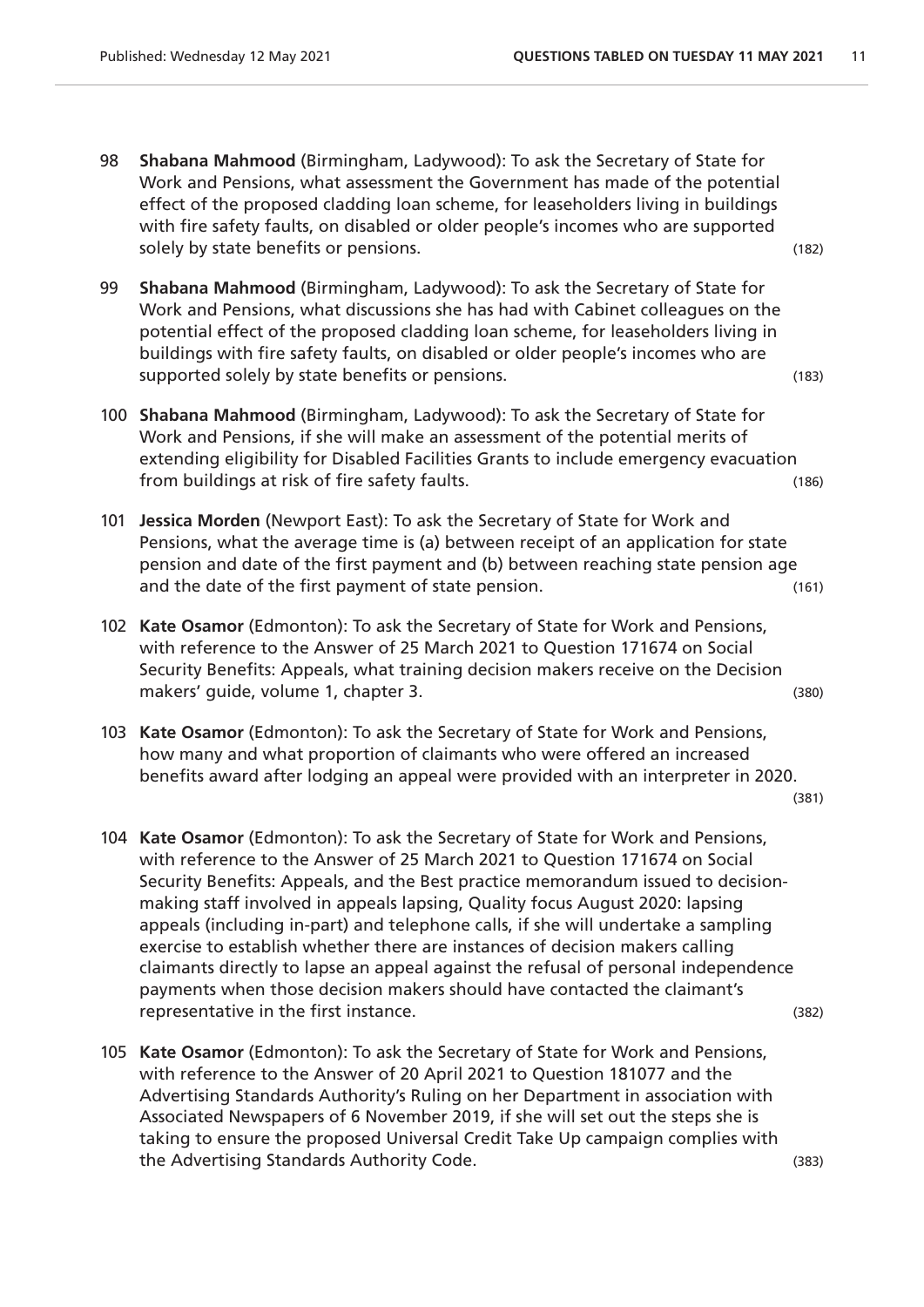(547)

- 106 **Mr Barry Sheerman** (Huddersfield): To ask the Secretary of State for Work and Pensions, what support is in place to assist (a) people and (b) people with mental health difficulties with financial management and guidance on budgeting in cases where a large back payment has been awarded.  $(62)$
- 107 **Matt Vickers** (Stockton South): To ask the Secretary of State for Work and Pensions, how many Kickstart scheme jobs have been (a) made available for young people to apply to and (b) started, (i) nationally, (ii) by region and (iii) by sector. (546)
- 108 **Matt Vickers** (Stockton South): To ask the Secretary of State for Work and Pensions, how many Kickstart scheme jobs have been approved nationally to date.
- 109 **Munira Wilson** (Twickenham): To ask the Secretary of State for Work and Pensions, what steps her Department is taking to improve the guidance on the Universal Credit (Earned Income) Amendment Regulations 2020 (2020/1138) on her Department's website. (478)
- 110 **Adam Afriyie** (Windsor): To ask the Secretary of State for Health and Social Care, if he will make an assessment of the implications for his policies of the findings of the all-party Parliamentary group on vaping's inquiry into COP9 of the Framework Convention on Tobacco Control; and if he will meet the APPG to discuss the inquiry's conclusions. (170)
- 111 **Imran Ahmad Khan** (Wakefield): To ask the Secretary of State for Health and Social Care, what recent assessment his Department has made of the potential merits of moving more NHS mental health services to (a) telephones and (b) online. (539)
- 112 **Imran Ahmad Khan** (Wakefield): To ask the Secretary of State for Health and Social Care, what assessment his Department has made of the effect of digital exclusion on the delivery of remote NHS mental health services. (540)
- 113 **Imran Ahmad Khan** (Wakefield): To ask the Secretary of State for Health and Social Care, what assessment his Department has made of the effect of remote mental health services on patient outcomes. The same service of the services on patient outcomes.
- 114 **Imran Ahmad Khan** (Wakefield): To ask the Secretary of State for Health and Social Care, if he will publish monthly data on contact mediums for adult mental health services in the Mental Health Services Data Set. (542)
- 115 **Imran Ahmad Khan** (Wakefield): To ask the Secretary of State for Health and Social Care, what steps his Department has taken to help ensure that people are safeguarded when accessing NHS mental health services through (a) computer programmes, (b) video calls and (c) telephones. (543)
- 116 **Imran Ahmad Khan** (Wakefield): To ask the Secretary of State for Health and Social Care, what assessment his Department has made of the (a) offer to and (b) uptake of remote mental health support services based on people's (i) ethnicity, (ii) gender and (iii) age. (544)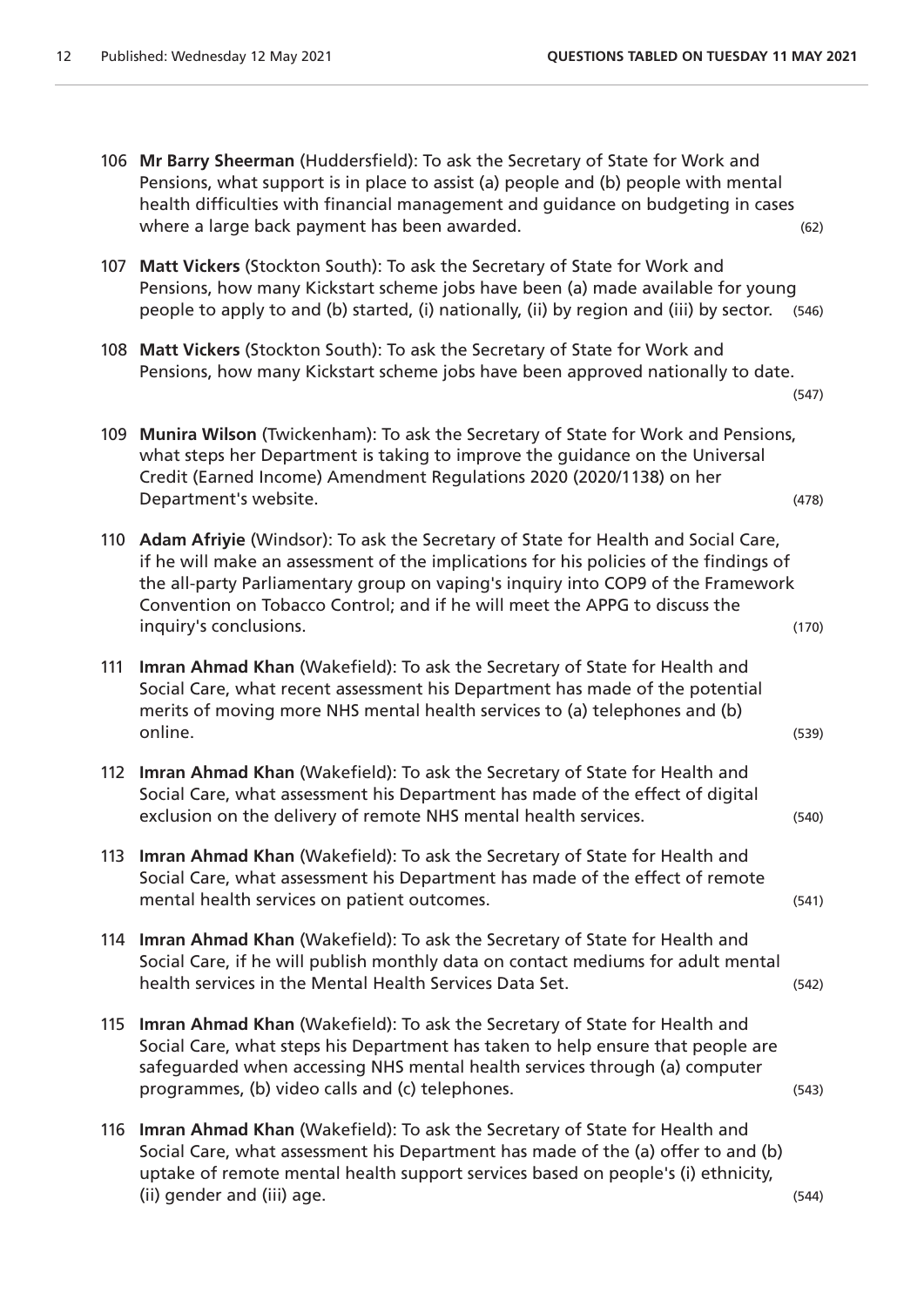- 117 **Stuart Anderson** (Wolverhampton South West): To ask the Secretary of State for Health and Social Care, what steps he is taking to level up mental health and wellbeing services in the City of Wolverhampton. (442)
- 118 **Stuart Anderson** (Wolverhampton South West): To ask the Secretary of State for Health and Social Care, what steps he is taking to reduce waiting times for child and adolescent mental health services. (443)
- 119 **Paul Bristow** (Peterborough): To ask the Secretary of State for Health and Social Care, what assessment has been made by (a) the Scientific Advisory Group for Emergencies and (b) his Department of the potential merits of using (a) UV-C systems and (b) H2O2 vapour as methods of air purification in response to the covid-19 outbreak. (496)
- 120 **Paul Bristow** (Peterborough): To ask the Secretary of State for Health and Social Care, what advice given by the Scientific Advisory Group for Emergencies' Environmental and Modelling Group was used by his Department when it made the decision to fund a project led by the Universities of St Andrews and Dundee on whether ultraviolet-C light can kill viruses which cause covid-19. (497)
- 121 **Paul Bristow** (Peterborough): To ask the Secretary of State for Health and Social Care, how much funding his Department has awarded to the University of Dundee to conduct research on whether ultraviolet-C light is effective against viruses which cause covid-19; and on what date the findings of that research will be reported to the Government. The contract of the Government of the contract of the contract of the contract of the contract of the contract of the contract of the contract of the contract of the contract of the contract of
- 122 **Paul Bristow** (Peterborough): To ask the Secretary of State for Health and Social Care, how much funding his Department has allocated to research on the utility and safety of UV-C as a means of tackling the aerosol transmission of viruses that cause covid-19; to which research bodies that funding has been disbursed; and how that funding has been so spent by each of those research bodies. (499)
- 123 **Feryal Clark** (Enfield North): To ask the Secretary of State for Health and Social Care, with reference to the Answer of 21 April 2021 to Question 179648 on Social Services: Conditions of Employment, when the Government plans to bring forward its plans for workforce reform in 2021; and what plans the Government has to ensure that local authorities have adequate funding for the provision of adult social care. (509)
- 124 **Tracey Crouch** (Chatham and Aylesford): To ask the Secretary of State for Health and Social Care, with reference to the World Organisation for Animal Health's statement that susceptible animals, such as mink, could become a SARS-CoV-2 reservoir that could pose a continued public health risk and lead to future spillover events to humans, what assessment he has made of the disease risks associated with the global fur trade. (202)  $(202)$
- 125 **Philip Davies** (Shipley): To ask the Secretary of State for Health and Social Care, what data the Government holds on the amount of funding disbursed from the public purse for the provision of critical care beds in each of the last 30 years. (164)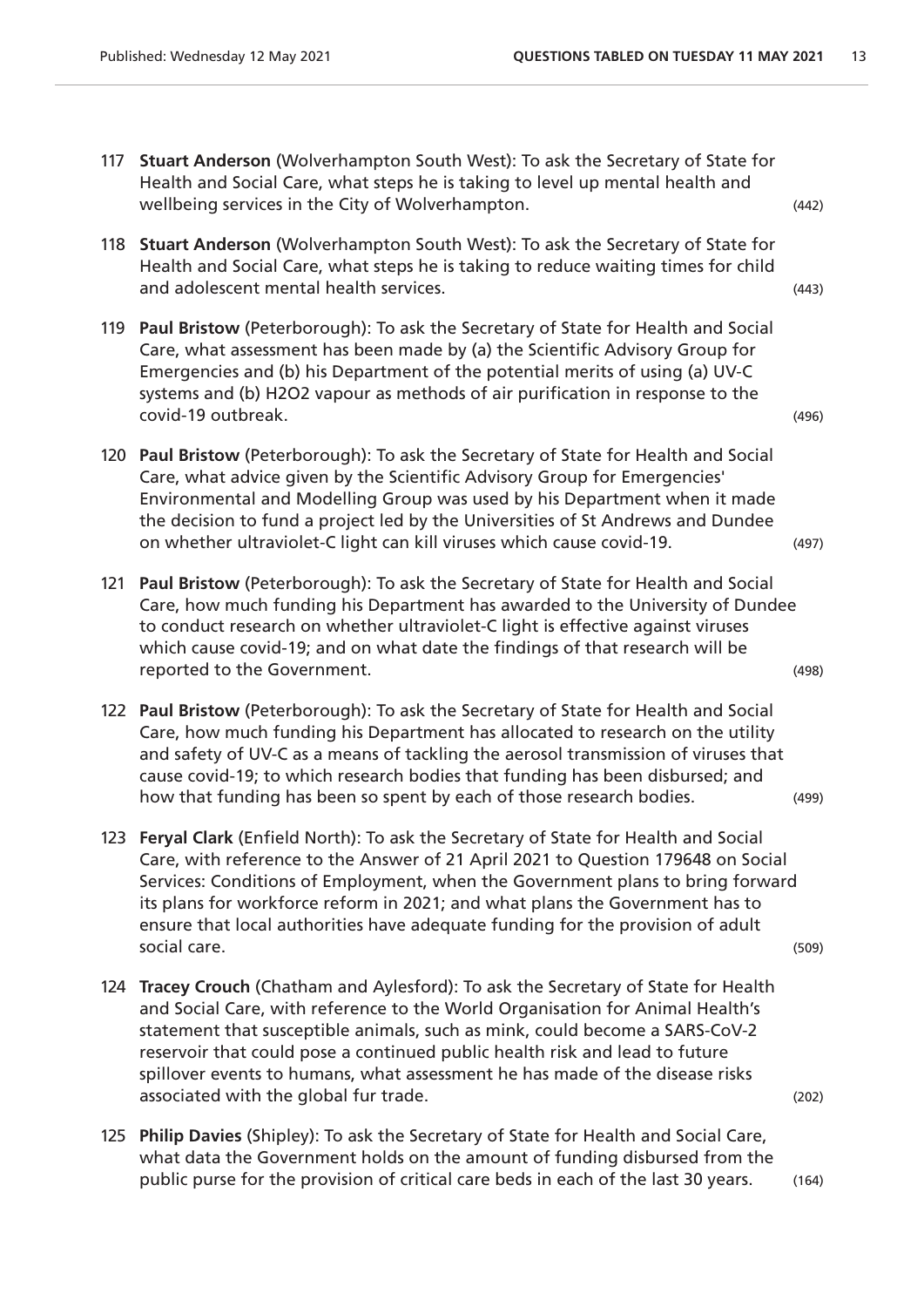|     | 126 Philip Davies (Shipley): To ask the Secretary of State for Health and Social Care,<br>how many urgent operations have been cancelled since the beginning of the<br>covid-19 outbreak in the UK in March 2020.                                                                                  | (165) |
|-----|----------------------------------------------------------------------------------------------------------------------------------------------------------------------------------------------------------------------------------------------------------------------------------------------------|-------|
| 127 | Mr Tanmanjeet Singh Dhesi (Slough): To ask the Secretary of State for Health and<br>Social Care, what steps he has taken to ensure that incorrect covid-19 alerts are<br>not sent out from the NHS Test and Trace app.                                                                             | (413) |
| 128 | Ben Everitt (Milton Keynes North): To ask the Secretary of State for Health and<br>Social Care, what steps he is taking to ensure that the 2009 NICE guidelines on<br>rehabilitation after critical illness become standard practice in NHS Trusts.                                                | (527) |
| 129 | Emma Hardy (Kingston upon Hull West and Hessle): To ask the Secretary of State<br>for Health and Social Care, what estimate he has made of when it will be safe for<br>community music rehearsals to resume as covid-19 restrictions are eased.                                                    | (416) |
| 130 | Mrs Sharon Hodgson (Washington and Sunderland West): To ask the Secretary of<br>State for Health and Social Care, how many (a) serving personnel and (b) veterans<br>have been diagnosed with a traumatic brain injury in the last 10 years.                                                       | (134) |
| 131 | Mr Kevan Jones (North Durham): To ask the Secretary of State for Health and<br>Social Care, when he plans to provide an update on allowing care home residents<br>to make visits outside as covid-19 restrictions are eased.                                                                       | (79)  |
| 132 | Mr Kevan Jones (North Durham): To ask the Secretary of State for Health and<br>Social Care, whether specialist surgical mesh centres opening from April 2021 will<br>provide surgery for people affected by rectopexy meshes.                                                                      | (81)  |
| 133 | Carla Lockhart (Upper Bann): To ask the Secretary of State for Health and Social<br>Care, what progress his Department has made on its proposals to introduce the<br>mandatory fortification of flour with folic acid.                                                                             | (559) |
|     | 134 Justin Madders (Ellesmere Port and Neston): To ask the Secretary of State for<br>Health and Social Care, when he plans to publish the review by the Early Years<br>Health Advisor on the lessons learned from the covid-19 outbreak and the effect<br>on very young children.                  | (292) |
| 135 | Justin Madders (Ellesmere Port and Neston): To ask the Secretary of State for<br>Health and Social Care, whether the independent rapid review into West Suffolk<br>NHS Foundation Trust undertaken by Christine Outram has concluded; and when<br>he plans to publish the findings of that review. | (293) |
| 136 | Justin Madders (Ellesmere Port and Neston): To ask the Secretary of State for<br>Health and Social Care, how many patients have used the 111 First service in each<br>month since its introduction.                                                                                                | (295) |
| 137 | Justin Madders (Ellesmere Port and Neston): To ask the Secretary of State<br>for Health and Social Care, how many patients have attended accident and<br>emergency in each month since March 2020.                                                                                                 | (296) |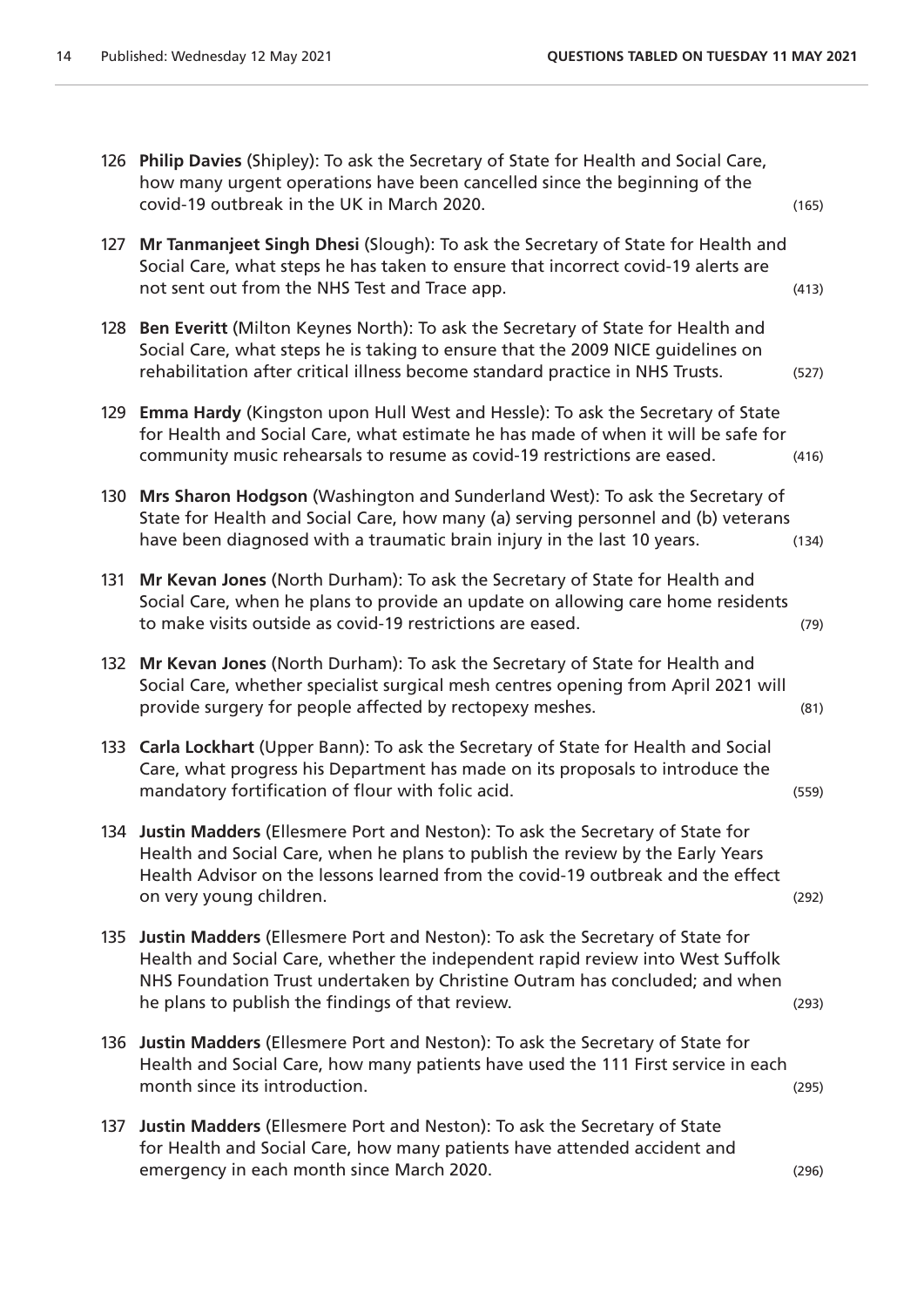138 **Justin Madders** (Ellesmere Port and Neston): To ask the Secretary of State for Health and Social Care, how many and what proportion of patients who called 111 First and following assessment (a) attended accident and emergency via a booked arrival time appointment, (b) were directed to another urgent care setting, (c) were directed to a primary care setting, and (d) were not directed to attend any setting, in each month since December 2020. (297) 139 **Justin Madders** (Ellesmere Port and Neston): To ask the Secretary of State for Health and Social Care, when he plans to publish his response to the consultation on replacing the four-hour accident and emergency target. (298) 140 **Justin Madders** (Ellesmere Port and Neston): To ask the Secretary of State for Health and Social Care, when he plans to publish the findings of the 111 First pilots. (299) 141 **Justin Madders** (Ellesmere Port and Neston): To ask the Secretary of State for Health and Social Care, how many patients (a) in total and (b) in each region, have been cared for in covid virtual wards. (300) been cared for in covid virtual wards. 142 **Justin Madders** (Ellesmere Port and Neston): To ask the Secretary of State for Health and Social Care, what proportion of second covid-19 vaccinations have happened within 12 weeks of the first to date. (304) (304) 143 **Justin Madders** (Ellesmere Port and Neston): To ask the Secretary of State for Health and Social Care, what steps he is taking to prevent fraud in supply chains of mini umbrella companies employing workers engaged in NHS Test and Trace services. (305) 144 **Rachael Maskell** (York Central): To ask the Secretary of State for Health and Social Care, how many people have taken their own life in each month of the last five years. (342) 145 **Rachael Maskell** (York Central): To ask the Secretary of State for Health and Social Care, whether his Department has commissioned research into the lightening process for people who have myalgic encephalomyelitis (ME) or chronic fatigue syndrome (CFS). (346) 146 **Rachael Maskell** (York Central): To ask the Secretary of State for Health and Social Care, how many and what proportion of people have reported side effects from the AstraZeneca covid-19 vaccination. (347) 147 **Rachael Maskell** (York Central): To ask the Secretary of State for Health and Social Care, how many and what proportion of people have reported side effects from the Pfizer covid-19 vaccination in each month since the covid-19 vaccination program began. (348)

148 **Rachael Maskell** (York Central): To ask the Secretary of State for Health and Social Care, how many people have reported side effects from the Moderna covid-19 vaccine in each month since start of the covid-19 vaccination programme. (349)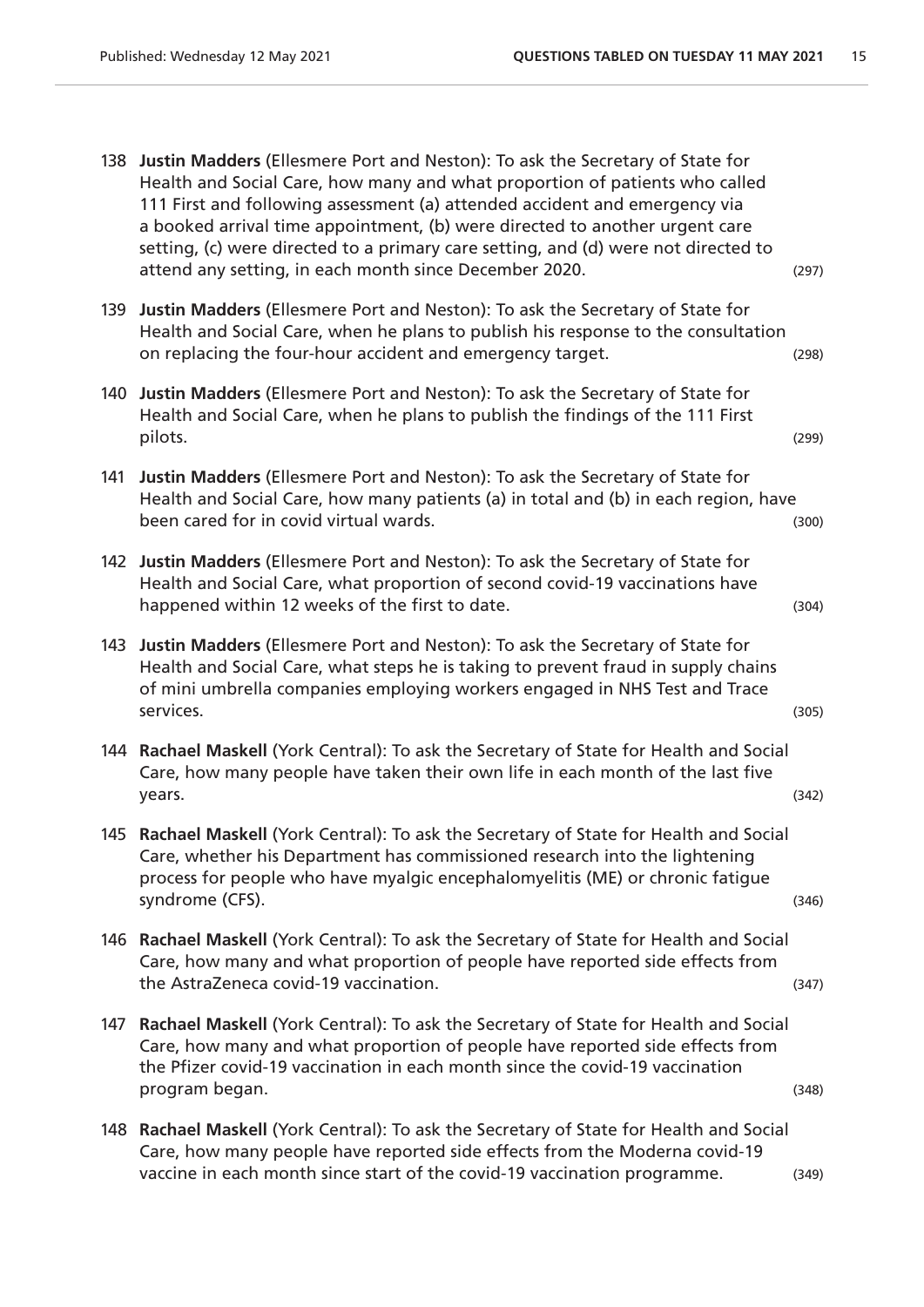- 149 **Rachael Maskell** (York Central): To ask the Secretary of State for Health and Social Care, whether it is his policy to rollout the covid-19 vaccine to all young people aged 12 and over. (358)
- 150 **Johnny Mercer** (Plymouth, Moor View): To ask the Secretary of State for Health and Social Care, what advice he plans to give to people who are unable to book domestic cruise trips as a result of the cruise company's policy that passengers of all ages must be fully vaccinated against covid-19, including children for whom that vaccine has yet to be approved. The same state of the state of the state of the state of the state of the state of the state of the state of the state of the state of the state of the state of the state of the state o
- 151 **Stephen Morgan** (Portsmouth South): To ask the Secretary of State for Health and Social Care, when his Department plans to publish its response to the Mental Health and Wellbeing Advisory Group's recommendations on progress and learning from the first phase of the covid-19 pandemic published in September 2020. (421)
- 152 **Stephen Morgan** (Portsmouth South): To ask the Secretary of State for Health and Social Care, when his Department plans to bring forward proposals to reform social care. (422)
- 153 **Stephen Morgan** (Portsmouth South): To ask the Secretary of State for Health and Social Care, what recent assessment he has made of the adequacy of funding allocated to the (a) mental health and (b) social care budgets in each of the last three years. (423)
- 154 **Dr Kieran Mullan** (Crewe and Nantwich): To ask the Secretary of State for Health and Social Care, what steps he is taking to (a) help tackle obesity and (b) encourage people to live healthier lives. The same state of the state of the state of the state of the state of the state of the state of the state of the state of the state of the state of the state of the state of the st
- 155 **Dr Kieran Mullan** (Crewe and Nantwich): To ask the Secretary of State for Health and Social Care, what progress he is making on increasing the proportion of lateral flow covid-19 tests being used that are UK-made. (561)
- 156 **Dr Kieran Mullan** (Crewe and Nantwich): To ask the Secretary of State for Health and Social Care, what progress he is making on procuring saliva tests to detect covid-19. (562)
- 157 **Charlotte Nichols** (Warrington North): To ask the Secretary of State for Health and Social Care, with reference to the Written Statement of 25 March 2021, HCWS895 on Infected Blood Update, when the Government plans to appoint an independent reviewer to carry out a study on the compensation framework; and when Government plans to publish a further update. The contract of the contract of the contract of the contract of the contract of the contract of the contract of the contract of the contract of the contract of the contrac
- 158 **Kate Osamor** (Edmonton): To ask the Secretary of State for Health and Social Care, what steps he has taken to support British citizens and residents returning from red list travel ban countries who are unable to meet the costs of mandatory hotel quarantine and who are not in receipt on income-related benefits. (379)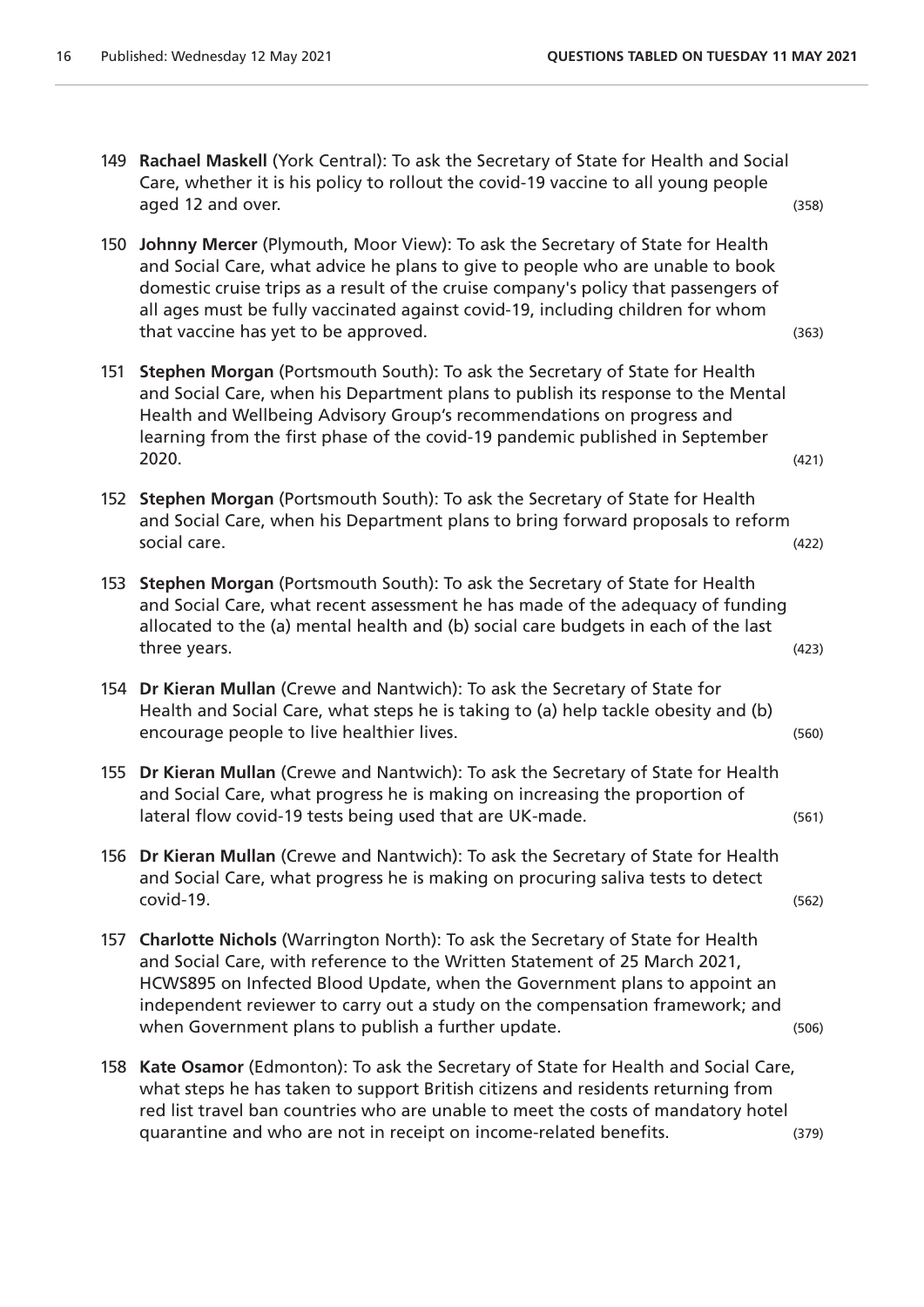- 159 **Andrew Rosindell** (Romford): To ask the Secretary of State for Health and Social Care, what steps his Department is taking to ensure that people feel confident to return to public spaces as covid-19 restrictions are eased. (106)
- 160 **Andrew Rosindell** (Romford): To ask the Secretary of State for Health and Social Care, what assessment his Department has made of the potential effect of the malaria vaccine produced by research at Oxford University on the spread of the disease worldwide. (107)
- 161 **Jim Shannon** (Strangford): To ask the Secretary of State for Health and Social Care, how many people in the UK have been detected with antibodies that protect against the infection of covid-19. (238) and the infection of covid-19.
- 162 **Jim Shannon** (Strangford): To ask the Secretary of State for Health and Social Care, what steps he is taking with social media platforms to ensure that appropriate warnings are provided on such platforms on unlicensed weight gain drugs such as apetamin. (240)
- 163 **Henry Smith** (Crawley): To ask the Secretary of State for Health and Social Care, what steps he is taking to ensure that heart failure data collection includes (a) primary and community care services, (b) the underlying cause of heart failure, (c) whether genetic testing has been considered and (d) the rehabilitative and long term support that has been put in place. (207)  $(207)$
- 164 **Henry Smith** (Crawley): To ask the Secretary of State for Health and Social Care, what steps he is taking to reduce the (a) variation between hospitals in the provision of specialist care for heart failure patients and (b) rate at which people with heart failure are readmitted to hospital after their first admission. (208)
- 165 **Henry Smith** (Crawley): To ask the Secretary of State for Health and Social Care, what steps he is taking to increase (a) access to and (b) uptake of cardiac rehabilitation for heart failure patients. (209)
- 166 **Henry Smith** (Crawley): To ask the Secretary of State for Health and Social Care, what steps he is taking to help ensure that primary care networks improve heart failure prevention. (210) the contract of the contract of the contract of the contract of the contract of the contract of the contract of the contract of the contract of the contract of the contract of the contract of the
- 167 **Henry Smith** (Crawley): To ask the Secretary of State for Health and Social Care, when NHS England and Improvement plans to publish the Getting It Right First Time report on cardiology services. The contract of the contract of the contract of the contract of the contract of the contract of the contract of the contract of the contract of the contract of the contract of the contra
- 168 **Karin Smyth** (Bristol South): To ask the Secretary of State for Health and Social Care, on how many occasions his departmental Permanent Secretary has been involved in discussions with Ministers in his Department on potential conflicts of interest in the last three years. (321)  $(321)$
- 169 **Karin Smyth** (Bristol South): To ask the Secretary of State for Health and Social Care, what discussions he had with his departmental permanent secretary or other officials when or after Topwood Limited was awarded a contract with NHS Wales. (326)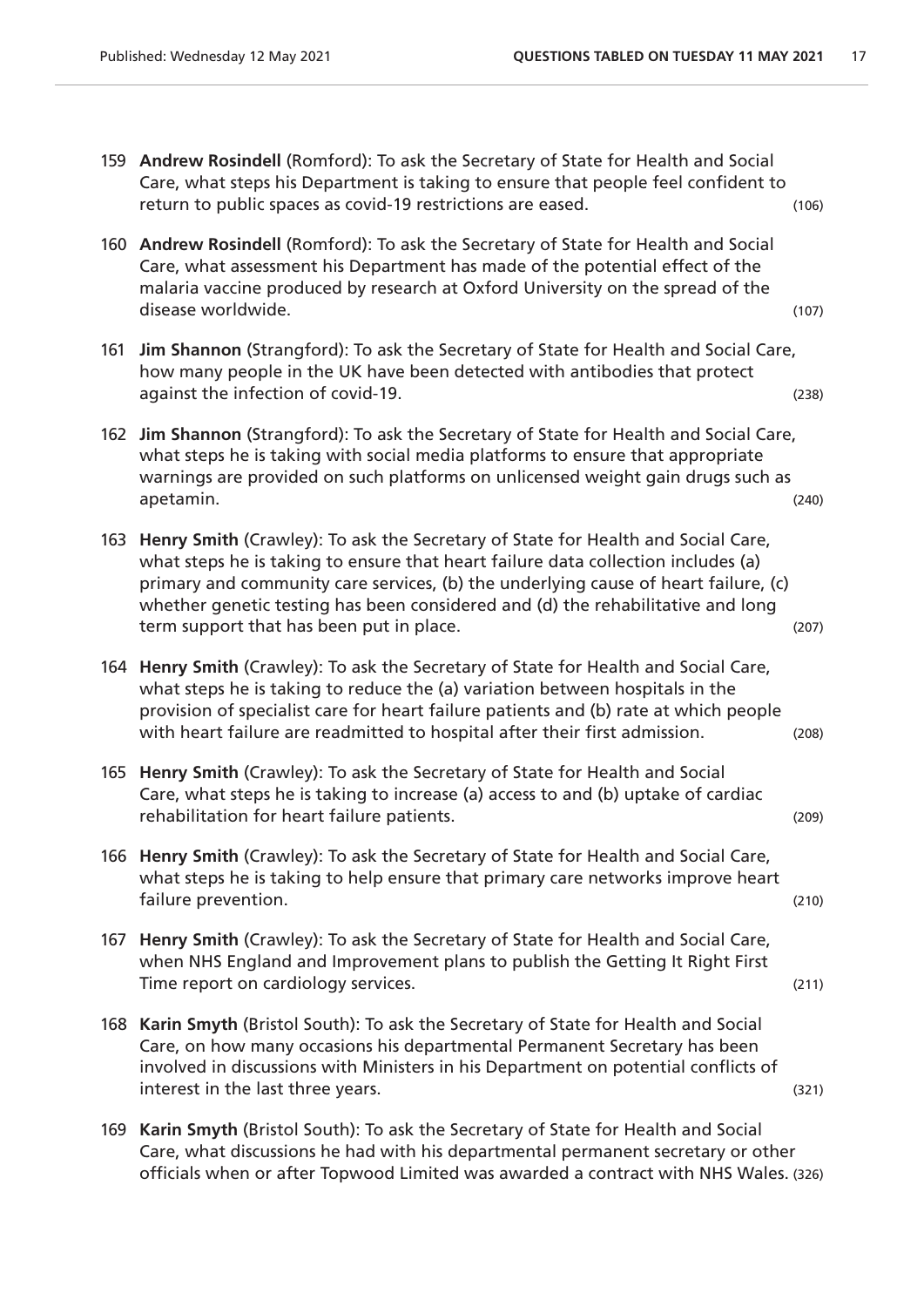- 170 **Sam Tarry** (Ilford South): To ask the Secretary of State for Health and Social Care, whether a UK national returning to the UK from a country that is on the red list for travel is required to quarantine for 10 days in a covid-19 hotel; and what guidance his Department has published on measures in place for those travelling to the UK (a) to visit a family member who is currently in palliative care and (b) for other emergency reasons. (522)
- 171 **Sam Tarry** (Ilford South): To ask the Secretary of State for Health and Social Care, for what reason UK residents returning from abroad are required to pay for the two compulsory covid-19 tests that are required during the 10-day quarantine period. (523)
- 172 **Gareth Thomas** (Harrow West): To ask the Secretary of State for Health and Social Care, whether he has undertaken an assessment of the potential correlation between the (a) mortality rates of people with learning disabilities and (b) complaints from patients with those disabilities in each NHS trust. (39)
- 173 **Gareth Thomas** (Harrow West): To ask the Secretary of State for Health and Social Care, whether he has undertaken an assessment of the potential correlation between the (a) lengths of stay for patients with learning disabilities and (b) number of learning disability nurses in each NHS trust. (40)
- 174 **Gareth Thomas** (Harrow West): To ask the Secretary of State for Health and Social Care, whether he has undertaken an assessment of the potential correlation between the number of (a) failed and cancelled appointment in outpatients with learning disabilities and (b) learning disability nurses in each NHS trust. (41)
- 175 **Gareth Thomas** (Harrow West): To ask the Secretary of State for Health and Social Care, what provisions are in place for people in covid-19 hotel quarantine to obtain prescription medicines; and if he will make a statement. (43)
- 176 **Gareth Thomas** (Harrow West): To ask the Secretary of State for Health and Social Care, what assessment he has made of the level of training provided to staff at hotels providing covid-19 quarantine stays to ensure that those quarantining and hotel staff remain safe; and if he will make a statement. (44)
- 177 **Mick Whitley** (Birkenhead): To ask the Secretary of State for Health and Social Care, whether his Department plans to take steps to ensure that people who have attempted suicide receive support to develop a safety plan that helps them to tackle their suicidal ideation. (449)
- 178 **Mick Whitley** (Birkenhead): To ask the Secretary of State for Health and Social Care, what steps his Department is taking to ensure that people who visit their GP in respect of (a) mental ill health and (b) suicidal ideation are referred to third sector organisations that offer bespoke support.  $(450)$
- 179 **Mick Whitley** (Birkenhead): To ask the Secretary of State for Health and Social Care, what steps his Department is taking to ensure that the families of people with suicidal ideation have access to specialist advice and support. (451)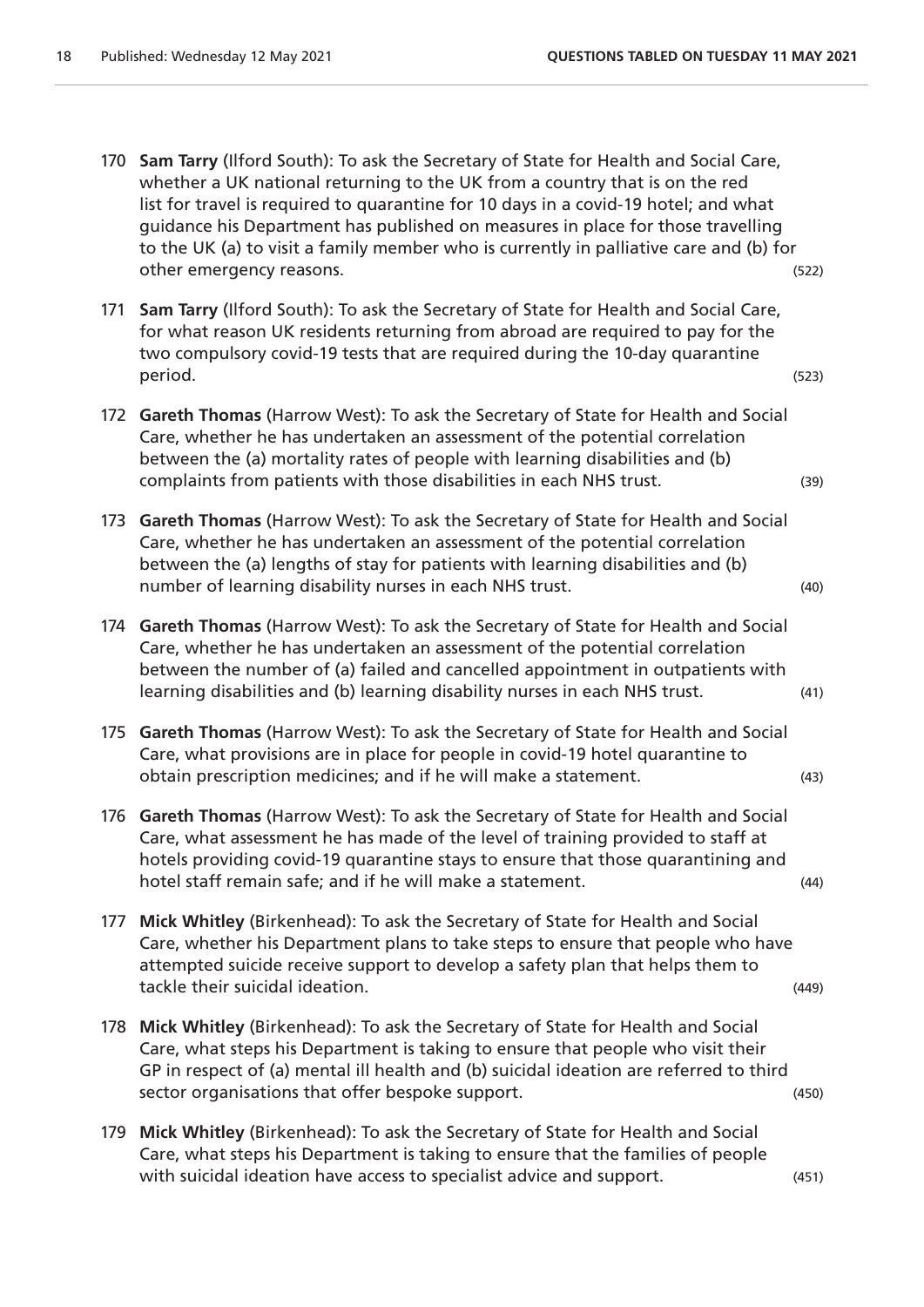- 180 **Mick Whitley** (Birkenhead): To ask the Secretary of State for Health and Social Care, what assessment his Department has made of the efficacy of the Applied Suicide Intervention Skills Training (ASIST) scheme; and what steps his Department is taking to ensure that the family members of people with suicidal ideation have access to ASIST training. (452)
- 181 **Mick Whitley** (Birkenhead): To ask the Secretary of State for Health and Social Care, what steps his Department is taking to strengthen the working relationship between the NHS and third-sector organisations that offer bespoke support to people with mental ill-health and suicidal ideation. (453)
- 182 **Mick Whitley** (Birkenhead): To ask the Secretary of State for Health and Social Care, what steps his Department is taking to ensure that relevant health professionals receive the training necessary to support patients with suicidal ideation to develop a safety plan. (454)  $(454)$
- 183 **Munira Wilson** (Twickenham): To ask the Secretary of State for Health and Social Care, what evidence his Department used when determining the timing for when spectators will be permitted to watch grassroots sports under Step 3 of the Government's roadmap for the easing of covid-19 restrictions. (466)
- 184 **Munira Wilson** (Twickenham): To ask the Secretary of State for Health and Social Care, what steps he is taking to improve mental health support and reduce levels of suicide in (a) South West London and (b) England. (468)
- 185 **Munira Wilson** (Twickenham): To ask the Secretary of State for Health and Social Care, whether his Department has made an estimate of the cost of the input of Deloitte to written answers as a proportion of the total cost of answering written questions. (477)
- 186 **Imran Ahmad Khan** (Wakefield): To ask the Secretary of State for Foreign, Commonwealth and Development Affairs, what recent discussions he has had with his Pakistani counterpart on the persecution of Ahmadis in that country. (529)
- 187 **Imran Ahmad Khan** (Wakefield): To ask the Secretary of State for Foreign, Commonwealth and Development Affairs, what steps his Department is taking to help tackle Ahmadi persecution in Bangladesh. (530)
- 188 **Imran Ahmad Khan** (Wakefield): To ask the Secretary of State for Foreign, Commonwealth and Development Affairs, how much his Department has spent on promoting freedom of religion in (a) Africa and (b) Asia. (531)
- 189 **Imran Ahmad Khan** (Wakefield): To ask the Secretary of State for Foreign, Commonwealth and Development Affairs, what discussions he has had with his Somalian counterpart on the recent violence in that country. (532)
- 190 **Imran Ahmad Khan** (Wakefield): To ask the Secretary of State for Foreign, Commonwealth and Development Affairs, what steps his Department is taking to help increase the level of democracy in countries in Africa categorised as Not Free by the Freedom House index for 2020. (533)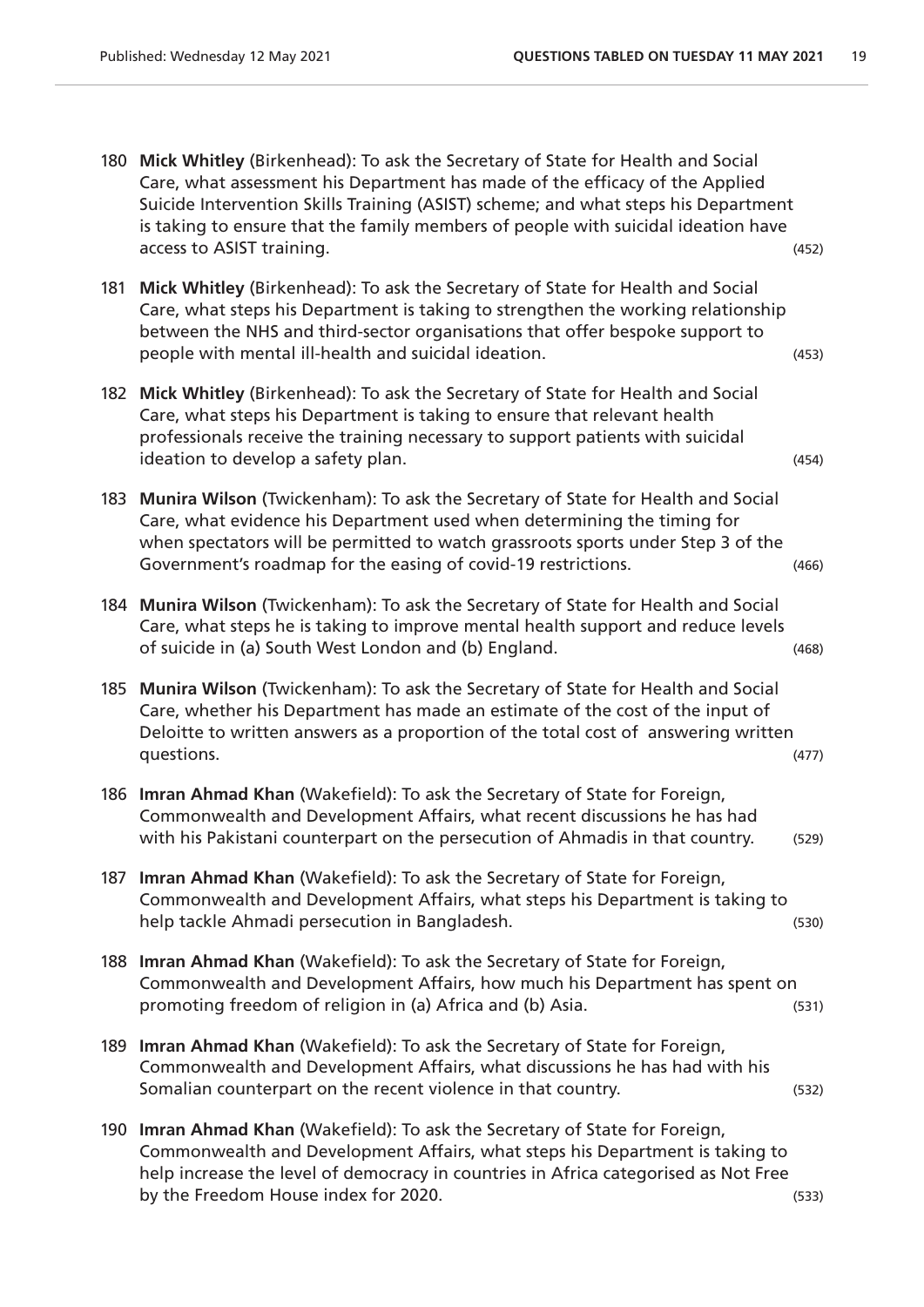- 191 **Imran Ahmad Khan** (Wakefield): To ask the Secretary of State for Foreign, Commonwealth and Development Affairs, what assessment his Department has made of the implications for its policies of reports that Christian nurses Mariam Lal and Navish Aroojtwo in Faisalabad, Pakistan, have been charged under that country's blasphemy statutes. (534)
- 192 **Imran Ahmad Khan** (Wakefield): To ask the Secretary of State for Foreign, Commonwealth and Development Affairs, what recent representations he has made to his Pakistani counterpart on the effect of blasphemy laws on religious and belief minorities in that country. The same state of the state of the state of the state of the state of the state of the state of the state of the state of the state of the state of the state of the state of the state
- 193 **Imran Ahmad Khan** (Wakefield): To ask the Secretary of State for Foreign, Commonwealth and Development Affairs, what steps his Department has taken to encourage the Pakistani Government to appoint a new leader of Pakistan's National Commission for Human Rights since the ruling of the Islamabad High Court accusing the Pakistani Government of deliberately obstructing the Commission by leaving it leaderless. (536)
- 194 **Hilary Benn** (Leeds Central): To ask the Secretary of State for Foreign, Commonwealth and Development Affairs, if he will review the Government's position on recognising the massacre of Armenian people in 1915 as genocide in response to the recent decision of the US Administration to make that recognition.(64)
- 195 **Hilary Benn** (Leeds Central): To ask the Secretary of State for Foreign, Commonwealth and Development Affairs, what representations he has made to his Israeli counterpart on the reported civilian casualties resulting from the recent airstrikes on Gaza. (65)
- 196 **Scott Benton** (Blackpool South): To ask the Secretary of State for Foreign, Commonwealth and Development Affairs, with reference to the Answer of 27 January 2020 to Question 6055, on Developing Countries: Genito-urinary Medicine, on what basis his Department allocates funding to grassroots organisations in other countries for sexual and reproductive health services and rights. (502)
- 197 **Scott Benton** (Blackpool South): To ask the Secretary of State for Foreign, Commonwealth and Development Affairs, with reference to the Answer of 27 January 2020 to Question 6055 on Developing Countries: Genito-urinary Medicine, if he will publish details of foreign governments funding UK grassroots organisations to change UK laws on abortion. (503)
- 198 **Bob Blackman** (Harrow East): To ask the Secretary of State for Foreign, Commonwealth and Development Affairs, what the Government's policy is on participating in the Durban IV commemorative events at the UN General Assembly in September 2021. (213)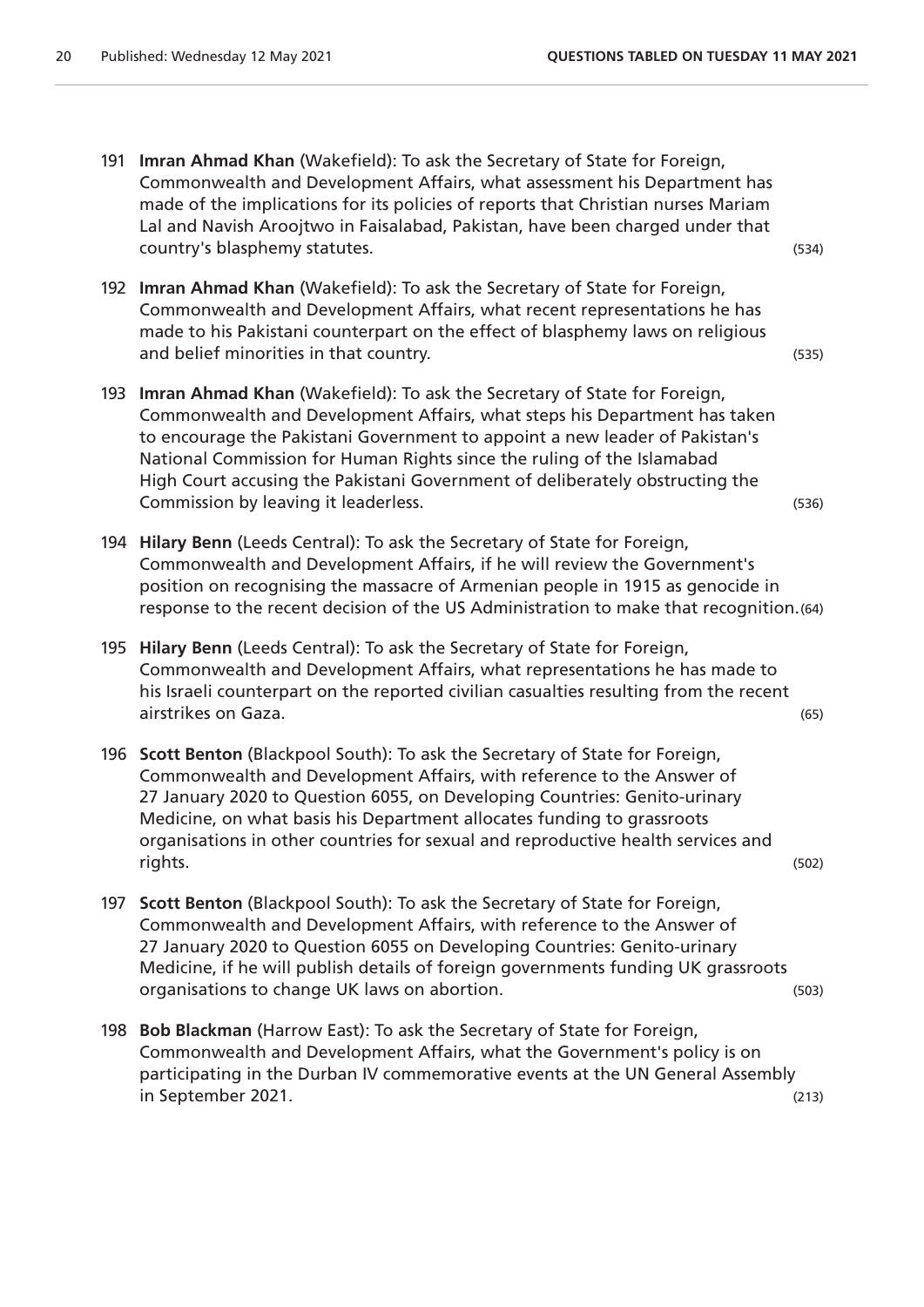- 199 **Bob Blackman** (Harrow East): To ask the Secretary of State for Foreign, Commonwealth and Development Affairs, whether the text of the agreed Durban Declaration and Programme of Action at the 2001 World Conference Against Racism constituted a breach of the International Holocaust Remembrance Alliance's working definition of antisemitism. (214)
- 200 **Sarah Champion** (Rotherham): To ask the Secretary of State for Foreign, Commonwealth and Development Affairs, what recent assessment he has made of the implications for his policies of reported spreading instability in Ethiopia. (255)
- 201 **Sarah Champion** (Rotherham): To ask the Secretary of State for Foreign, Commonwealth and Development Affairs, what programmes will be funded by the UK's Official Development Assistance Budget in China in 2021-22; and what assessment he has made of the potential merits of that funding. (256)
- 202 **Sarah Champion** (Rotherham): To ask the Secretary of State for Foreign, Commonwealth and Development Affairs, what assessment he has made of the effect of covid-19 in Nepal; and what (a) practical assistance and (b) expertise support the Government will offer that country to support its efforts against covid-19. (257)
- 203 **Stephen Crabb** (Preseli Pembrokeshire): To ask the Secretary of State for Foreign, Commonwealth and Development Affairs, if the Government will issue a condemnation of the reported anti-Semitic rhetoric used at (a) the 2001 World Conference Against Racism held in Durban and (b) subsequent commemorative events of that conference. (162)
- 204 **Stephen Crabb** (Preseli Pembrokeshire): To ask the Secretary of State for Foreign, Commonwealth and Development Affairs, if the Government will join the United States, Canada and Australia in opposing events to make the twentieth anniversary of the 2001 World Conference Against Racism in Durban. (163)
- 205 **Preet Kaur Gill** (Birmingham, Edgbaston): To ask the Secretary of State for Foreign, Commonwealth and Development Affairs, how the UK voted in the United Nations Economic and Social Council ballot on Iran's election to the UN Commission on the Status of Women. (403)
- 206 **Patrick Grady** (Glasgow North): To ask the Secretary of State for Foreign, Commonwealth and Development Affairs, what steps his Government to taking to monitor and support the withdrawal of Eritrean troops from the Tigray region of Ethiopia. (306)
- 207 **Patrick Grady** (Glasgow North): To ask the Secretary of State for Foreign, Commonwealth and Development Affairs, if he will list the occasions on which UK (a) Ministers and (b) officials have met with the Ambassador of Eritrea to the Court of St James's in each year since 2010. (307)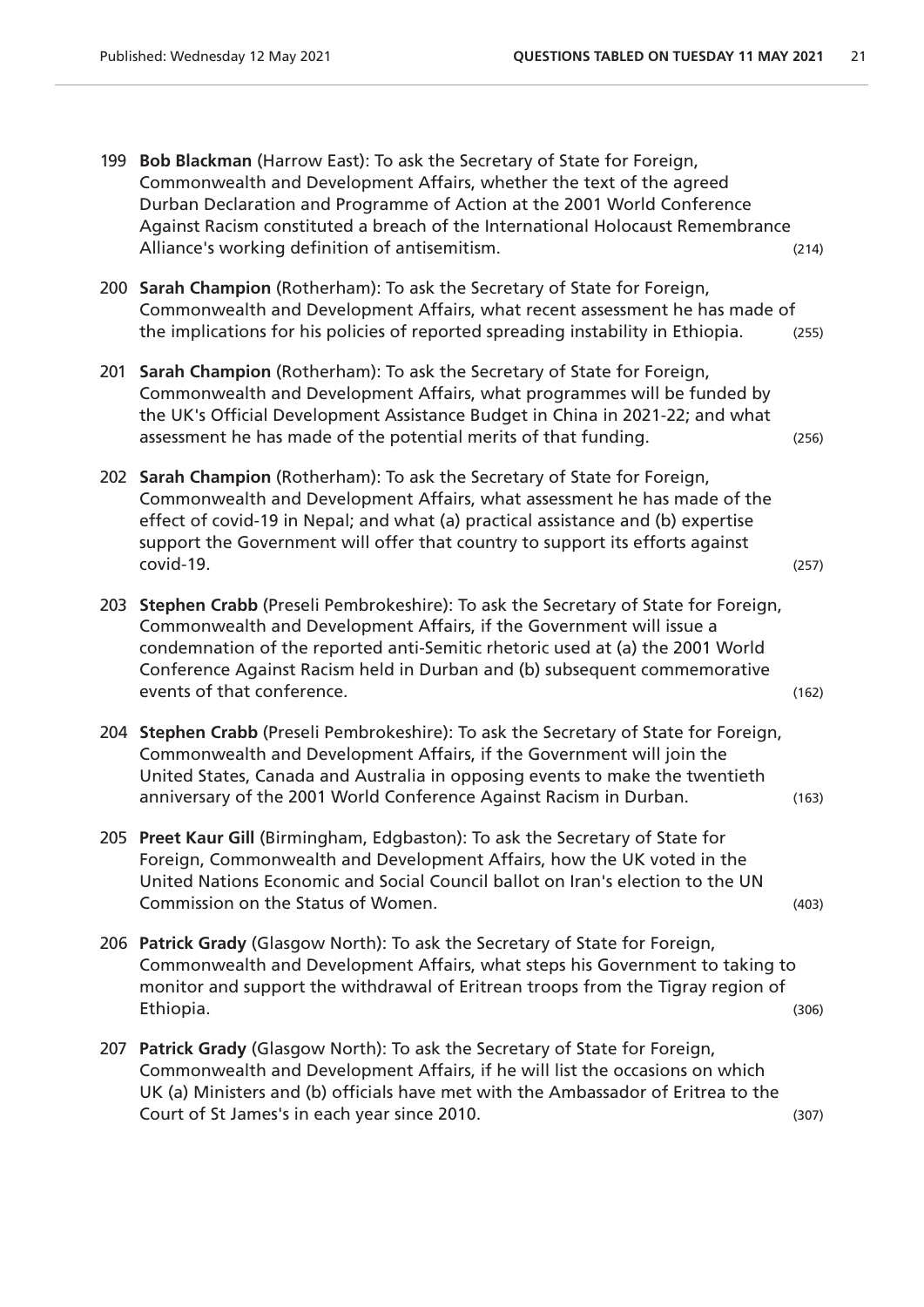- 208 **John Howell** (Henley): To ask the Secretary of State for Foreign, Commonwealth and Development Affairs, what assessment he has made of the implications for his policies of resolution 2371 on the urgent need for electoral reform in Belarus passed at the Council of Europe on 21 April 2021; and whether the Government plans to take steps following the passing of that resolution. (177)
- 209 **Kim Johnson** (Liverpool, Riverside): To ask the Secretary of State for Foreign, Commonwealth and Development Affairs, if he will (a) hold discussions with the Moroccan Ambassador and (b) instruct HM Ambassador to Morocco to raise with the Moroccan authorities the reported raid and assault of the home of the Saharawi human rights activist Sultana Khaya on 10 May 2021. (515)
- 210 **Kim Johnson** (Liverpool, Riverside): To ask the Secretary of State for Foreign, Commonwealth and Development Affairs, if he will (a) hold discussions with the Moroccan Ambassador and (b) instruct HM Ambassador to Morocco to raise with the Moroccan authorities the arrest of the Saharawi activists (i) Khaled Boufraya, (ii) Salek Baber and (iii) Babuizid Muhammed Saaed Labhi; and determine where they are being held. (516)
- 211 **Kim Johnson** (Liverpool, Riverside): To ask the Secretary of State for Foreign, Commonwealth and Development Affairs, with reference to the Answer of 1 March 2021 to Question 155452 on Western Sahara: Politics and Government, what assessment he has made of the implications for his policies of the United Nation's designation of Western Sahara as a Non-Self-Governing Territory. (517)
- 212 **Kenny MacAskill** (East Lothian): To ask the Secretary of State for Foreign, Commonwealth and Development Affairs, with reference to the remarks of Sri Lanka's Minister of Community Police Services, Dilum Amunugama, on Sri Lanka's president acting like Adolf Hitler on 12 April 2021, what assessment he has made of the appropriateness of the UK providing Sri Lanka with community policing training. (460)
- 213 **Rachael Maskell** (York Central): To ask the Secretary of State for Foreign, Commonwealth and Development Affairs, with reference to the United Nations Special Envoy for Myanmar in response to the military coup in that country, what coordinated international response he has agreed to beyond the Association of Southeast Asian Nation's five-point plan. (339)
- 214 **Damien Moore** (Southport): To ask the Secretary of State for Foreign, Commonwealth and Development Affairs, what assessment he has made of the level of support in the UK for parliamentary democracy in Tunisia. [R] (429)
- 215 **Damien Moore** (Southport): To ask the Secretary of State for Foreign, Commonwealth and Development Affairs, what steps the Government is taking to support the Government of Tunisia in developing and strengthening democracy in (a) parliament and (b) other democratic institutions. [R] (A30) [R] (430)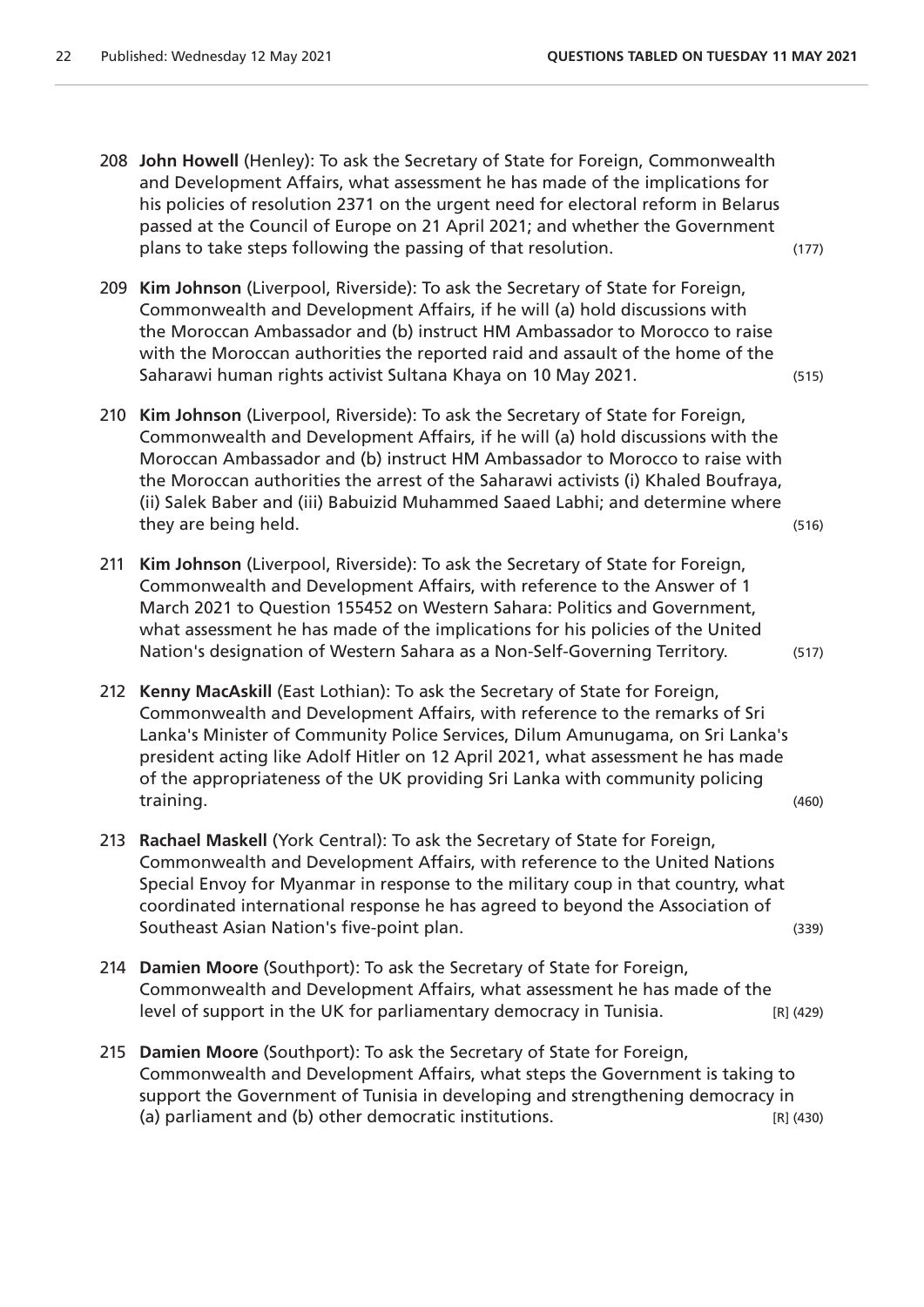- 216 **Damien Moore** (Southport): To ask the Secretary of State for Foreign, Commonwealth and Development Affairs, what assessment his Department has made of the UK's role in securing continued prosperity, security and stability across the Maghreb region as part of ongoing diplomatic relations with Tunisia. [R] (431)
- 217 **Damien Moore** (Southport): To ask the Secretary of State for Foreign, Commonwealth and Development Affairs, what additional steps his Department is taking to support the Government of Tunisia to (a) reform the economy of and (b) tackle the covid-19 outbreak in that country. The same state of the covid-19 outbreak in that country.
- 218 **Damien Moore** (Southport): To ask the Secretary of State for Foreign, Commonwealth and Development Affairs, if the Government will send representatives to events marking the 20th anniversary of the World Conference Against Racism in Durban. (433)
- 219 **Damien Moore** (Southport): To ask the Secretary of State for Foreign, Commonwealth and Development Affairs, if he will continue his policy of not participating in events commemorating the 2001 Durban Declaration. (434)
- 220 **Stephen Morgan** (Portsmouth South): To ask the Secretary of State for Foreign, Commonwealth and Development Affairs, if his Department will take steps to ensure that British citizens living in Thailand will have access to a vaccination for covid-19. (420)
- 221 **Dr Matthew Offord** (Hendon): To ask the Secretary of State for Foreign, Commonwealth and Development Affairs, what discussions he has had with his US counterpart on that country's decision to boycott events marking the 20th anniversary of the 2001 World Conference Against Racism in Durban. (215)
- 222 **Dr Matthew Offord** (Hendon): To ask the Secretary of State for Foreign, Commonwealth and Development Affairs, what discussions he has had with his Canadian counterpart on that country's decision to boycott events marking the twentieth anniversary of the 2001 World Conference Against Racism in Durban. (216)
- 223 **Dr Matthew Offord** (Hendon): To ask the Secretary of State for Foreign, Commonwealth and Development Affairs, what discussions he has had with his Australian counterpart on that country's decision to boycott events marking the twentieth anniversary of the 2001 World Conference Against Racism in Durban. (217)
- 224 **Andrew Percy** (Brigg and Goole): To ask the Secretary of State for Foreign, Commonwealth and Development Affairs, what recent discussions he has had with his international counterparts on events marking the 20th anniversary of the World Conference Against Racism, held in Durban in 2001. (195)
- 225 **Andrew Percy** (Brigg and Goole): To ask the Secretary of State for Foreign, Commonwealth and Development Affairs, what recent discussions he has had with his Israeli counterpart on the upcoming events marking the 20th anniversary of the World Conference Against Racism, held in Durban in 2001. (196)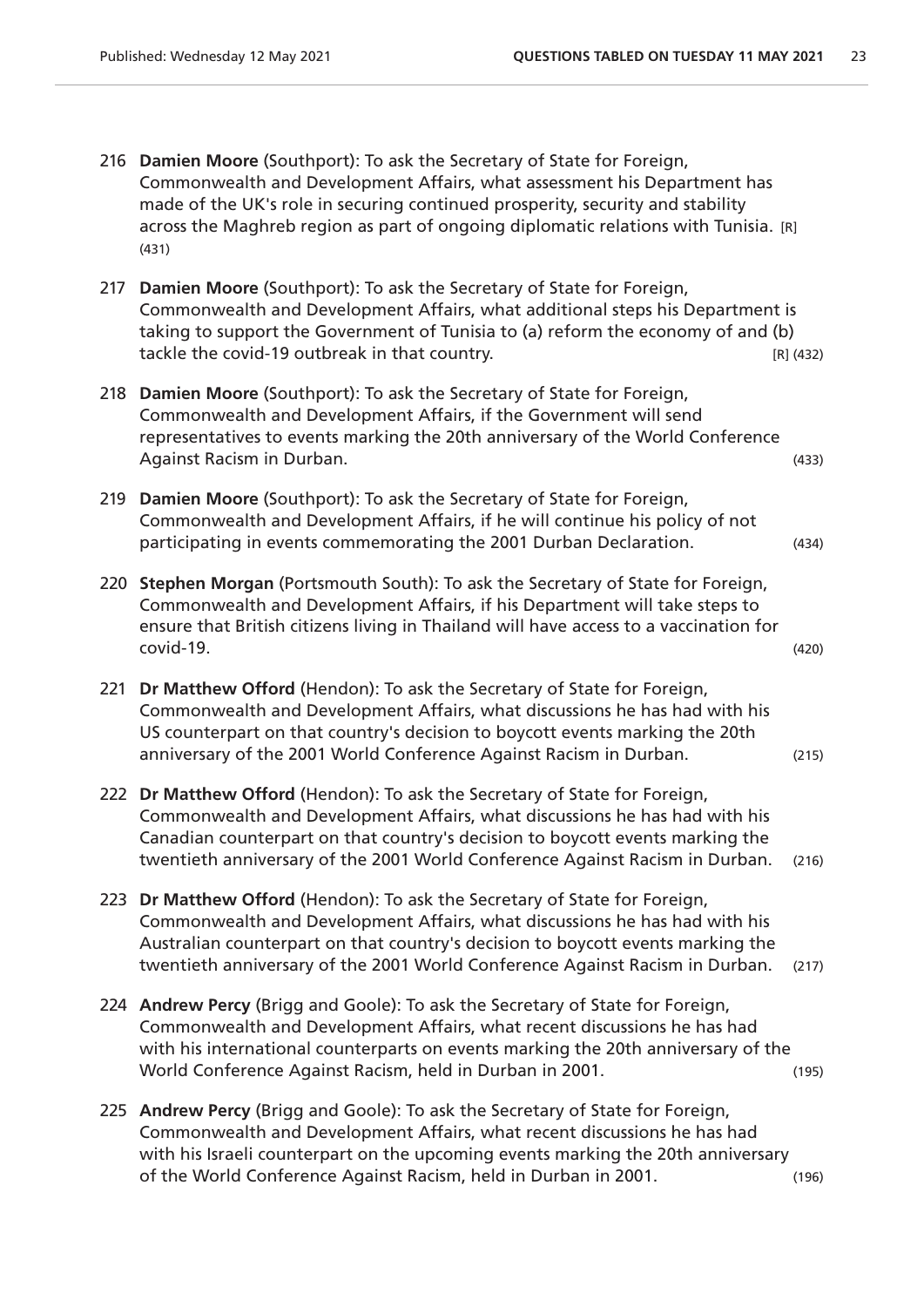- 226 **Dr Dan Poulter** (Central Suffolk and North Ipswich): To ask the Secretary of State for Foreign, Commonwealth and Development Affairs, whether the reduction in the Official Development Assistance budget is limited to one year; for what reason the UK Partnerships for Health Systems Strengthening programme could not be delayed by a year rather than cancelled; and what assessment he has made of the benefits of a scheme which involves doctors and nurses giving their time voluntarily to support health services in developing countries. (190)
- 227 **Dr Dan Poulter** (Central Suffolk and North Ipswich): To ask the Secretary of State for Foreign, Commonwealth and Development Affairs, what steps his Department is taking to progress the allocation of the £5m commitment to developing nursing made to commemorate Florence Nightingale's bicentenary. (191)
- 228 **Dr Dan Poulter** (Central Suffolk and North Ipswich): To ask the Secretary of State for Foreign, Commonwealth and Development Affairs, what recent steps his Department has taken to support partnership schemes in Myanmar between UK and local clinicians. (192)
- 229 **Dr Dan Poulter** (Central Suffolk and North Ipswich): To ask the Secretary of State for Foreign, Commonwealth and Development Affairs, what assessment he has made of the potential effect of the reduction in the Official Development Assistance budget on the UK's health research sector and its ability to develop as a science superpower; and for what reason funding for neglected tropical diseases has been reduced by 90 per cent. (193) has been reduced by 90 per cent.
- 230 **Nicola Richards** (West Bromwich East): To ask the Secretary of State for Foreign, Commonwealth and Development Affairs, with reference to the upcoming events marking the 20th anniversary of the 2001 World Conference Against Racism in Durban, what steps the UK is taking to prevent antisemitism within the United Nations. (563)
- 231 **Nicola Richards** (West Bromwich East): To ask the Secretary of State for Foreign, Commonwealth and Development Affairs, if the Government will issue a condemnation of the planned Durban IV proceedings in September 2021 at the United Nations General Assembly, marking the 20th anniversary of the World Conference Against Racism held in Durban in 2001. (564)
- 232 **Andrew Rosindell** (Romford): To ask the Secretary of State for Foreign, Commonwealth and Development Affairs, what assessment he has made of the potential effect of recent developments in Turkish-Egyptian relations on the influence of the Muslim Brotherhood in the (a) MENA region and (b) Europe. (94)
- 233 **Andrew Rosindell** (Romford): To ask the Secretary of State for Foreign, Commonwealth and Development Affairs, what discussions his Department has had with its counterpart in Taiwan on recent incursions into their airspace by Chinese Military jets. (95)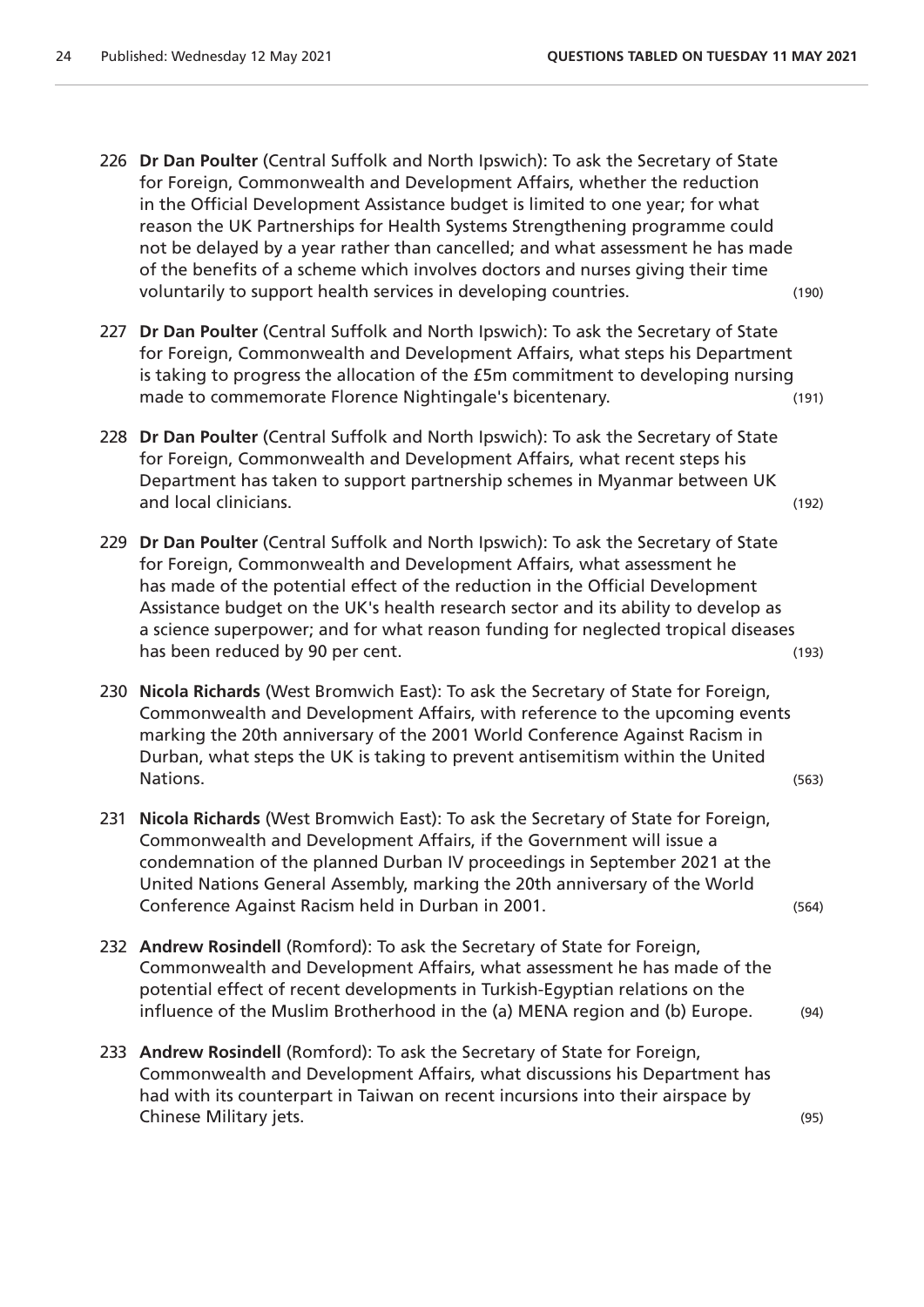234 **Naz Shah** (Bradford West): To ask the Secretary of State for Foreign, Commonwealth and Development Affairs, what aid and support the Government is providing to India during their latest outbreak of covid-19 cases. (290) 235 **Jim Shannon** (Strangford): To ask the Secretary of State for Foreign, Commonwealth and Development Affairs, what discussions he has had with NATO on the recent attack on an Israeli vessel by Iran. (239) 236 **Matt Vickers** (Stockton South): To ask the Secretary of State for Foreign, Commonwealth and Development Affairs, what recent assessment he has made of the (a) political and (b) human rights situation in Kashmir. (545) 237 **Hywel Williams** (Arfon): To ask the Secretary of State for Foreign, Commonwealth and Development Affairs, what discussions he has had with (a) his Israeli counterparts, (b) Gazan authorities and (c) the Palestinian Authority to de-escalate and end the recent violence in that region. (73) 238 **Hywel Williams** (Arfon): To ask the Secretary of State for Foreign, Commonwealth and Development Affairs, whether he has made an assessment of the legality under international law of Israeli efforts to evict Palestinians from the Sheikh Jarrah neighbourhood. (74) 239 **Alan Brown** (Kilmarnock and Loudoun): To ask the Secretary of State for the Home Department, how many live EU settled status applications from Kilmarnock and Loudoun constituency are waiting to be resolved. The same constitution of  $(338)$ 240 **Neil Coyle** (Bermondsey and Old Southwark): To ask the Secretary of State for the Home Department, with reference to the Answer of 3 March 2021 to Question 158072 on Windrush Lessons Learned Review, if she will publish a progress report on that full evaluation of the compliant environment policy and measures. (263) 241 **Neil Coyle** (Bermondsey and Old Southwark): To ask the Secretary of State for the Home Department, with reference to the High Court ruling of 29 April 2021 on the No Recourse to Public Funds policy, what steps she is taking to safeguard children's welfare. (266) 242 **Neil Coyle** (Bermondsey and Old Southwark): To ask the Secretary of State for the Home Department, if she will review her Department's No Recourse to Public Funds policy in light of the High Court ruling of 29 April 2021. (267) 243 **Martyn Day** (Linlithgow and East Falkirk): To ask the Secretary of State for the Home Department, with reference to her Department's decision to return to physical right to work checks from 17 May 2021, what assessment her Department has made of the potential public safety implications of the decision; and if she will publish the evidential basis for that decision. The same state of the state of the state of the state of the s 244 **Martyn Day** (Linlithgow and East Falkirk): To ask the Secretary of State for the Home Department, if her Department will publish feedback from its recent consultation with stakeholders on digital right to work checks. (365)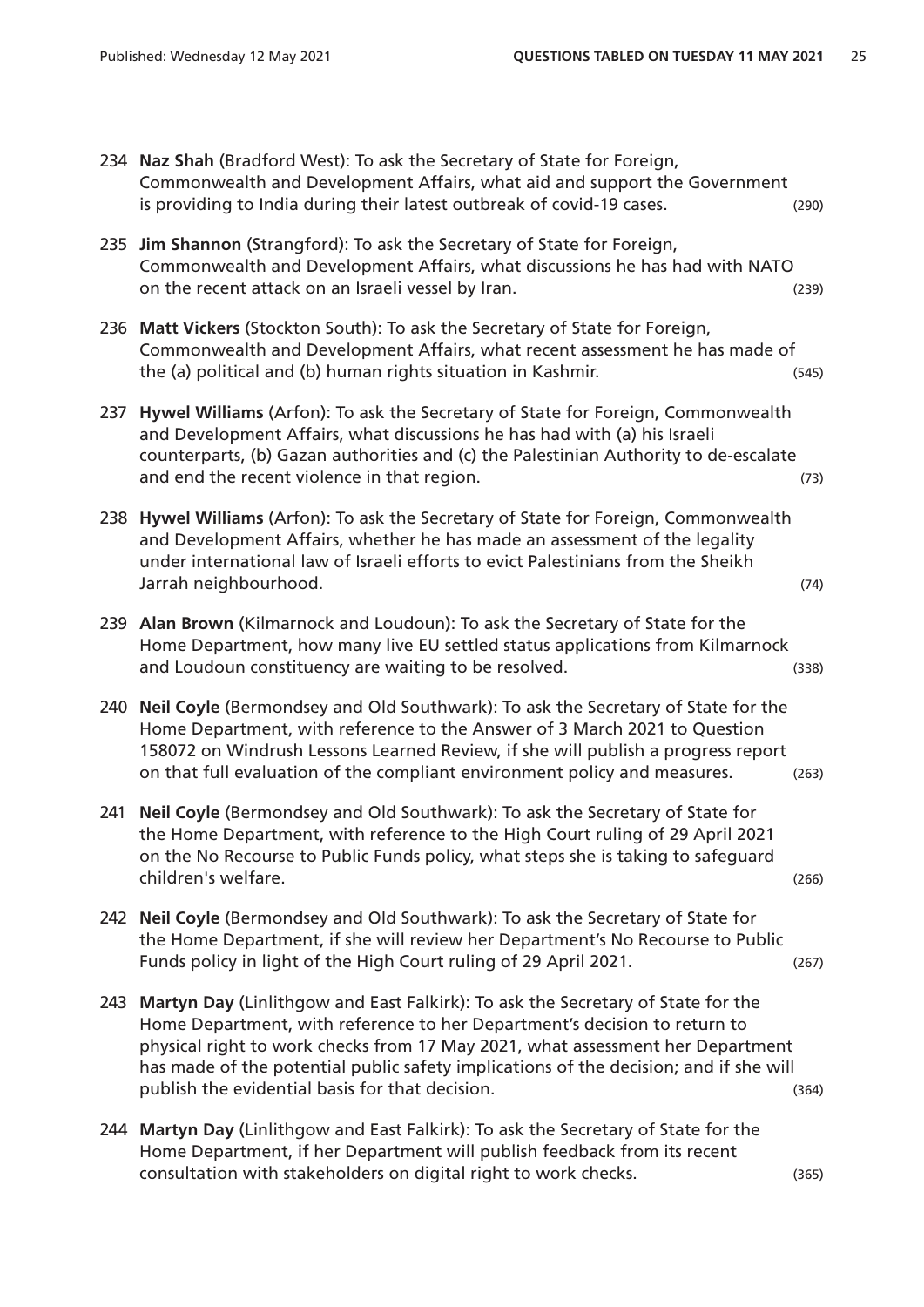- 245 **Martyn Day** (Linlithgow and East Falkirk): To ask the Secretary of State for the Home Department, what plans her Department has to host a further consultation with stakeholders on the future use of digital right to work checks; and whether her Department has plans to seek representations from employers based in the UK on the effect of those checks on their operations. (366)
- 246 **John Howell** (Henley): To ask the Secretary of State for the Home Department, what assessment he has made of the implications for his policies of resolution 2368 on preserving national minorities in Europe passed at the Council of Europe on 19 April 2021; and whether the Government plans to take steps following the passing of that resolution. (179)
- 247 **Kim Johnson** (Liverpool, Riverside): To ask the Secretary of State for the Home Department, whether a landlord conducting right-to-rent checks after 30 June 2021 will be obliged to refuse to rent a property to an EU citizen in the event that they are unable to demonstrate proof of their status and have not applied to the EU Settlement Scheme. (513)
- 248 **Kim Johnson** (Liverpool, Riverside): To ask the Secretary of State for the Home Department, whether a local authority assessing the eligibility of an EU citizen for homelessness assistance after 30 June 2021 will be obliged to refuse assistance if that EU citizen is unable to demonstrate any proof of status and has not applied to the EU Settlement Scheme. (514)
- 249 **Stuart C McDonald** (Cumbernauld, Kilsyth and Kirkintilloch East): To ask the Secretary of State for the Home Department, if her Department will cease issuing Notices of Intent to asylum-seekers and revoke those already issued in response to authorities in (a) France and (b) other EU states declining to agree a bilateral agreement with the UK on the return of people seeking asylum. (279)
- 250 **Stuart C McDonald** (Cumbernauld, Kilsyth and Kirkintilloch East): To ask the Secretary of State for the Home Department, what assessment her Department has made of the potential effect of delaying asylum determinations for people issued with a Notice of Intent on the number of outstanding asylum cases. (280)
- 251 **Stuart C McDonald** (Cumbernauld, Kilsyth and Kirkintilloch East): To ask the Secretary of State for the Home Department, if she will publish a policy equality statement in respect of the inadmissibility rules published in December 2020. (281)
- 252 **Stuart C McDonald** (Cumbernauld, Kilsyth and Kirkintilloch East): To ask the Secretary of State for the Home Department, in the absence of bilateral agreements with third countries, how many case-by-case agreements for the return of asylum-seekers have been reached since 1 January 2021. (282)
- 253 **Stuart C McDonald** (Cumbernauld, Kilsyth and Kirkintilloch East): To ask the Secretary of State for the Home Department, whether observations by staff conducting medical assessments of a person seeking asylum can be used as evidence to determine the admissibility of that person's asylum claim. (283)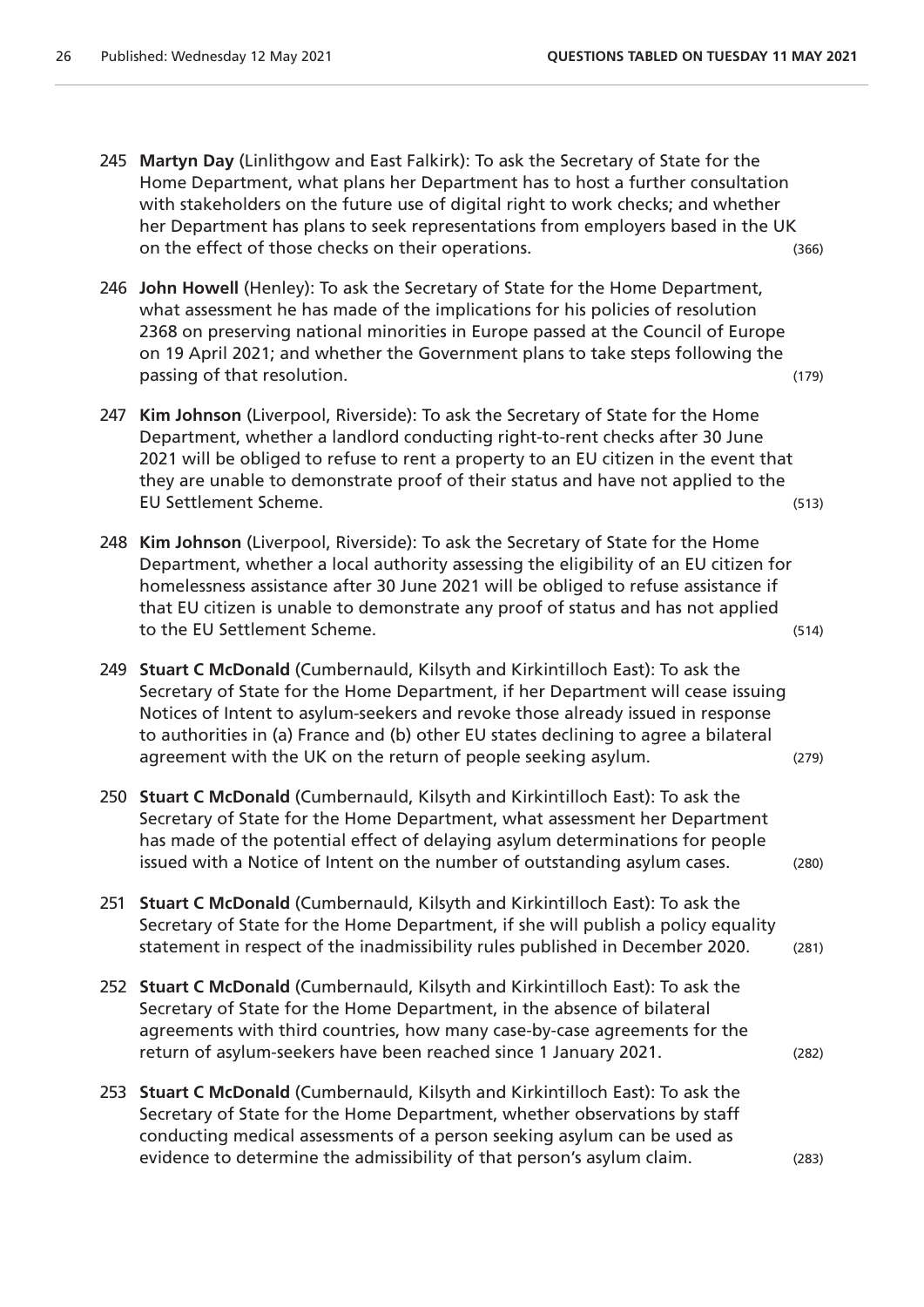|     | 254 Stuart C McDonald (Cumbernauld, Kilsyth and Kirkintilloch East): To ask the<br>Secretary of State for the Home Department, whether observations by (a) security<br>and (b) other ancillary staff at facilities where asylum seekers are being held may<br>be used as evidence to determine the admissibility of asylum claims. | (284) |
|-----|------------------------------------------------------------------------------------------------------------------------------------------------------------------------------------------------------------------------------------------------------------------------------------------------------------------------------------|-------|
|     | 255 Stuart C McDonald (Cumbernauld, Kilsyth and Kirkintilloch East): To ask the<br>Secretary of State for the Home Department, how many transfers have been<br>carried out under the inadmissibility rules for asylum claims published in<br>December 2020, from 1 January 2021 to 5 May 2021.                                     | (285) |
|     | 256 Stuart C McDonald (Cumbernauld, Kilsyth and Kirkintilloch East): To ask the<br>Secretary of State for the Home Department, how many members of staff work in<br>the Third Country Unit.                                                                                                                                        | (286) |
| 257 | Dr Matthew Offord (Hendon): To ask the Secretary of State for the Home<br>Department, what assessment she has made of the effectiveness of her<br>Department's 2017 Drugs Strategy.                                                                                                                                                | (219) |
|     | 258 Dr Matthew Offord (Hendon): To ask the Secretary of State for the Home<br>Department, what estimate his Department has made of the social and economic<br>cost of drugs supply in England and Wales.                                                                                                                           | (220) |
| 259 | Dr Matthew Offord (Hendon): To ask the Secretary of State for the Home<br>Department, what estimate her Department has made of the proportion of<br>people in community substance misuse treatment who have or continue to<br>experience mental illnesses.                                                                         | (221) |
| 260 | Andrew Rosindell (Romford): To ask the Secretary of State for the Home<br>Department, whether her Department has had discussions with stakeholders on<br>introducing an electronic visa for citizens of Commonwealth nations to improve<br>the efficiency of the immigration procedure at airports.                                | (96)  |
|     | 261 Andrew Rosindell (Romford): To ask the Secretary of State for the Home<br>Department, whether her Department has made an assessment of the potential<br>merits of simplifying visa arrangements for travel from small commonwealth<br>countries.                                                                               | (97)  |
|     | 262 Andrew Rosindell (Romford): To ask the Secretary of State for the Home<br>Department, how many non-crime hate incidences have been recorded by police<br>since 2014.                                                                                                                                                           | (98)  |
|     | 263 Andrew Rosindell (Romford): To ask the Secretary of State for the Home<br>Department, whether her Department has made an estimate of the number of<br>people that are unaware that they have been recorded by the police for a non-<br>crime hate incident.                                                                    | (99)  |
|     | 264 Julian Sturdy (York Outer): To ask the Secretary of State for the Home<br>Department, what assessment her Department has made of trends in pet theft in<br>2020 and 2021; and what steps her Department is taking to tackle that crime.                                                                                        | (224) |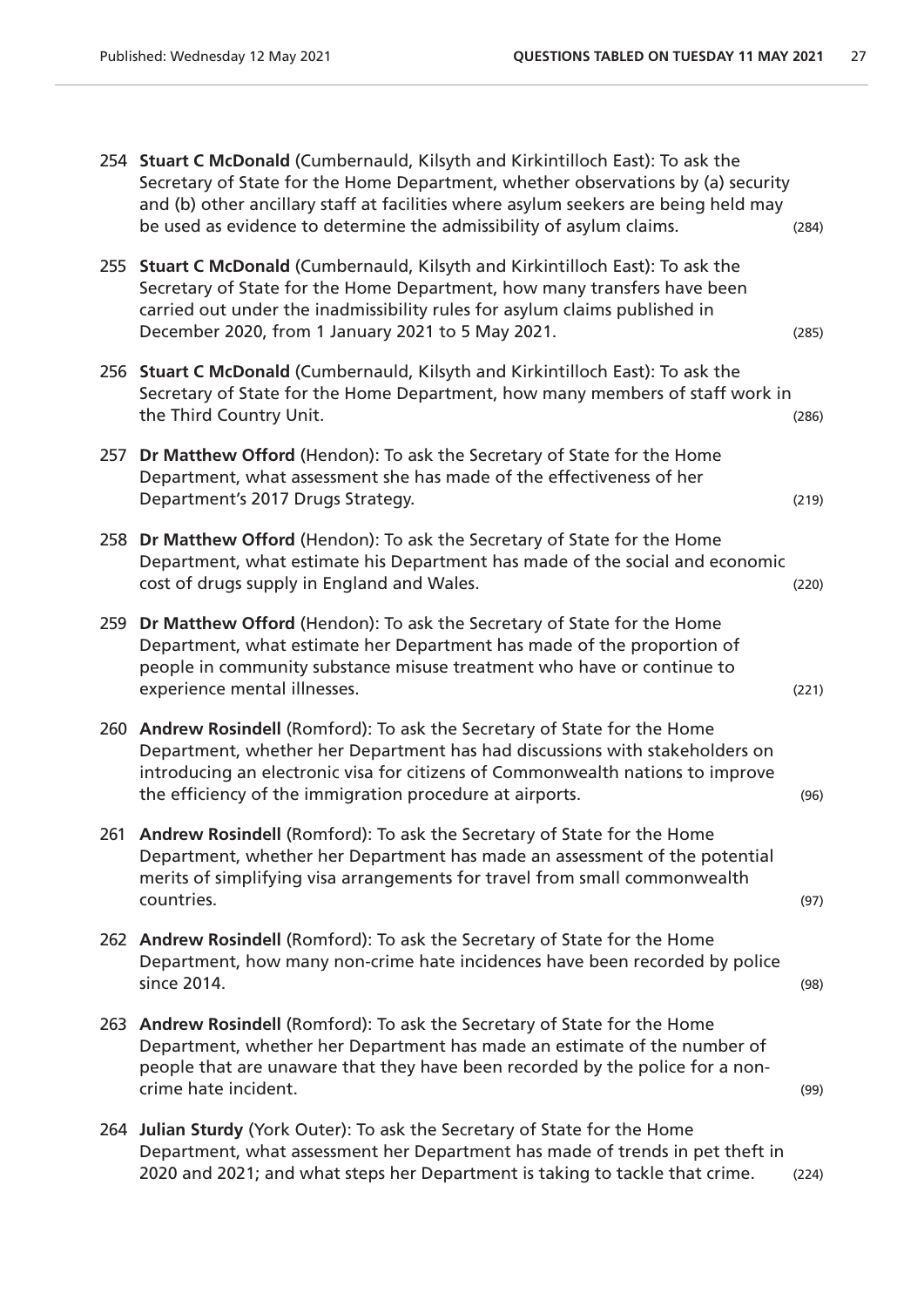- 265 **Gareth Thomas** (Harrow West): To ask the Secretary of State for the Home Department, how many and what proportion of visa applications from holders of British National Overseas (Hong Kong) status have been decided within 12 weeks; and if she will make a statement. (50)
- 266 **Gareth Thomas** (Harrow West): To ask the Secretary of State for the Home Department, how many appointments Sopra Steria UKVCAS provides each day for holders of British National Overseas (Hong Kong) status to complete their biometric enrolment at service and support centres; and if she will make a statement. (51)
- 267 **Catherine West** (Hornsey and Wood Green): To ask the Secretary of State for the Home Department, what proportion of enquiries from hon. Members to her Department received a response within her Department's 20 working time timescale from January to April 2021. The same state of the state of the state of the state of the state of the state of the state of the state of the state of the state of the state of the state of the state of the state
- 268 **Martin Docherty-Hughes** (West Dunbartonshire): To ask the Secretary of State for Defence, how many (a) electric, (b) hybrid or (c) internal combustion, non-combat motor vehicles his Department purchased for the use of personnel in each of the last three years; and what the cost to the public purse was of each type of vehicle.(271)
- 269 **Steve Double** (St Austell and Newquay): To ask the Secretary of State for Defence, what contribution the armed forces have made towards the delivery of humanitarian relief and other forms of overseas aid in the last three years. (327)
- 270 **Mr Tobias Ellwood** (Bournemouth East): To ask the Secretary of State for Defence, what the timetable is for the delivery of all the Ajax vehicles ordered by his Department; and whether the first batch will be delivered on time. (116)
- 271 **Mr Tobias Ellwood** (Bournemouth East): To ask the Secretary of State for Defence, what progress has been made on the (a) building, (b) handover and (c) seaworthiness of the Astute class submarines; and if he will make a statement. (120)
- 272 **Mr Tobias Ellwood** (Bournemouth East): To ask the Secretary of State for Defence, what air, land and sea attack missile capabilities will be included in the Type 26 frigate. (123)
- 273 **Mr Tobias Ellwood** (Bournemouth East): To ask the Secretary of State for Defence, how many UK military personnel are based in India. (124)
- 274 **Mr Tobias Ellwood** (Bournemouth East): To ask the Secretary of State for Defence, what plans he has for the Royal Navy to visit the Taiwan strait. (125)
- 275 **Mr Tobias Ellwood** (Bournemouth East): To ask the Secretary of State for Defence, what long term military presence the UK will have in Afghanistan after the drawdown of troops from that country announced on 14 April 2021. (126)
- 276 **Mr Kevan Jones** (North Durham): To ask the Secretary of State for Defence, what discussions he has had with Minister for the Cabinet Office on the commissioning of a new royal yacht in each of the last three months. (83)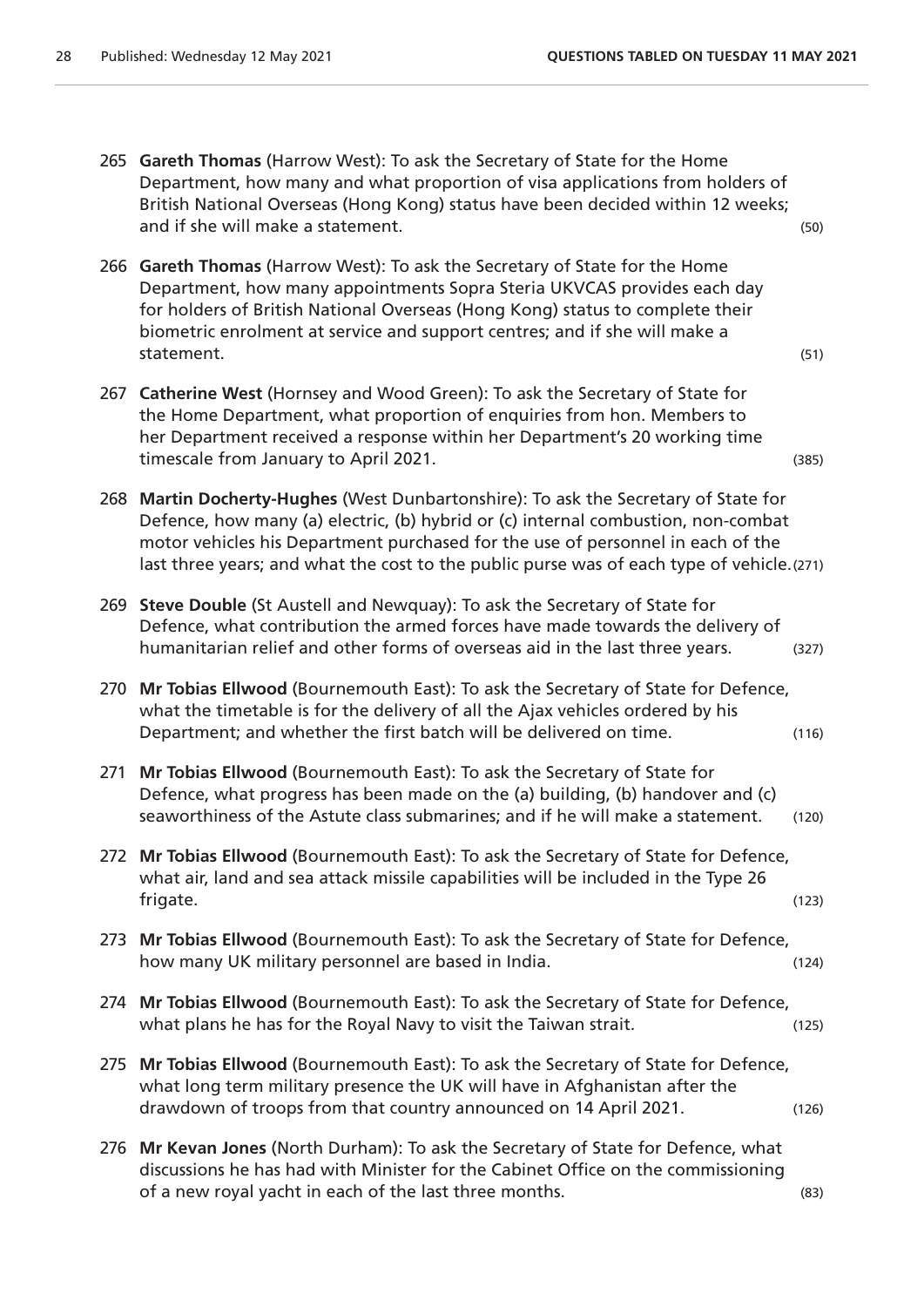|     | 277 Mr Kevan Jones (North Durham): To ask the Secretary of State for Defence,<br>whether he plans to assess the restrictions placed on the Minister for Defence<br>People and Veterans in respect of speaking to the media.                                                                                                                                                                                                                                                                   | (86)  |
|-----|-----------------------------------------------------------------------------------------------------------------------------------------------------------------------------------------------------------------------------------------------------------------------------------------------------------------------------------------------------------------------------------------------------------------------------------------------------------------------------------------------|-------|
| 278 | Mr Kevan Jones (North Durham): To ask the Secretary of State for Defence, what<br>steps he is taking to improve awareness of support for veterans.                                                                                                                                                                                                                                                                                                                                            | (87)  |
|     | 279 Stewart Malcolm McDonald (Glasgow South): To ask the Secretary of State<br>for Defence, what steps he is taking to ensure that British veterans living in<br>Commonwealth countries receive the full value of their pension.                                                                                                                                                                                                                                                              | (333) |
|     | 280 Stewart Malcolm McDonald (Glasgow South): To ask the Secretary of State for<br>Defence, whether British veterans living in the EU will continue to receive annual<br>uprating adjustments to their State Pensions.                                                                                                                                                                                                                                                                        | (334) |
| 281 | Stewart Malcolm McDonald (Glasgow South): To ask the Secretary of State for<br>Defence, if he will bring forward legislative proposals to ensure that British<br>veterans living anywhere in the world receive annual uprating adjustments to<br>their State Pensions.                                                                                                                                                                                                                        | (335) |
|     | 282 Stephen Morgan (Portsmouth South): To ask the Secretary of State for Defence,<br>what steps his Department is taking to (a) support maritime decarbonisation and<br>(b) encourage further private investment in green vessel propulsion and port<br>infrastructure.                                                                                                                                                                                                                       | (424) |
| 283 | Stephen Morgan (Portsmouth South): To ask the Secretary of State for Defence,<br>what assessment he has made of the potential merits of a national maritime skills<br>academy.                                                                                                                                                                                                                                                                                                                | (425) |
|     | 284 Andrew Rosindell (Romford): To ask the Secretary of State for Defence, what<br>assessment his Department has made of the implications for its policies of reports<br>that British officials are being targeted for recruitment by hostile states using<br>online recruitment platforms.                                                                                                                                                                                                   | (100) |
|     | 285 Hilary Benn (Leeds Central): To ask the Secretary of State for Housing,<br>Communities and Local Government, whether he has had discussions with<br>representatives of mortgage lenders on how leaseholders in flats with dangerous<br>cladding who cannot get an EWS1 certificate may be able to remain on a low<br>mortgage rate rather than have to default to a higher standard variable rate<br>when their current mortgage deal expires.                                            | (63)  |
| 286 | Margaret Ferrier (Rutherglen and Hamilton West): To ask the Secretary of State<br>for Housing, Communities and Local Government, what steps he is taking to (a)<br>simplify and (b) homogenise across local authorities the process of applying for<br>business rates relief in respect of the Government's £1.5 billion business rates<br>relief fund for businesses in England outside of the retail, hospitality and leisure<br>sectors which have been affected by the covid-19 outbreak. | (276) |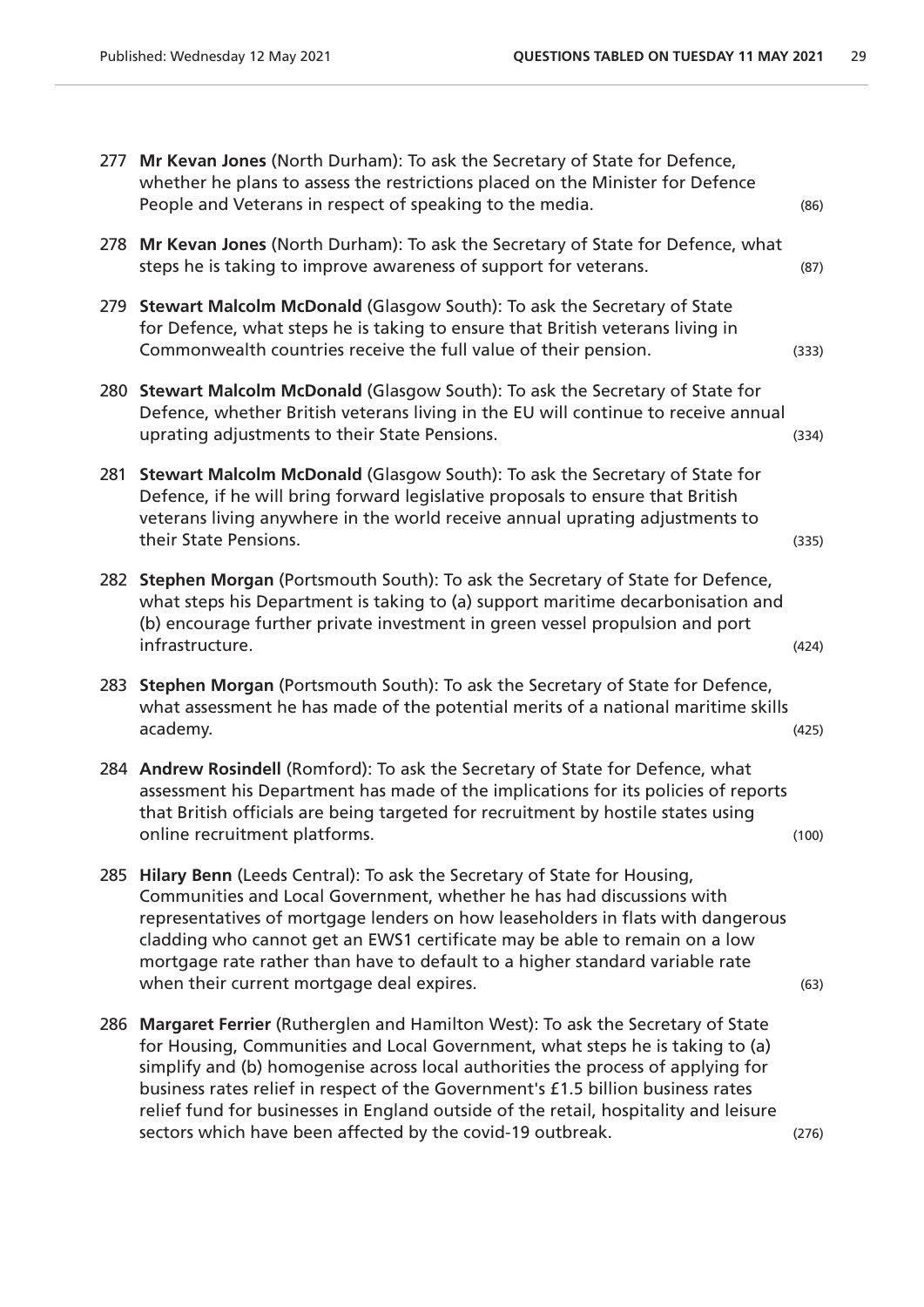- 287 **Margaret Ferrier** (Rutherglen and Hamilton West): To ask the Secretary of State for Housing, Communities and Local Government, what discussions he has had with businesses which have applied for Additional Restrictions Grant funding; and if he will apply lessons learnt from the administration of that scheme to the new £1.5 billion Business Rates Relief Fund for businesses affected by covid-19 outside the retail, hospitality and leisure sectors. (277)
- 288 **Claire Hanna** (Belfast South): To ask the Secretary of State for Housing, Communities and Local Government, what recent progress has been made on the Shared Prosperity Fund in Northern Ireland. The state of the state of the state of the state of the state of the state of the state of the state of the state of the state of the state of the state of the state of the state
- 289 **Claire Hanna** (Belfast South): To ask the Secretary of State for Housing, Communities and Local Government, if he will provide details of how the devolved administrations will be represented in the governance structures for the UK Shared Prosperity Fund. (520)
- 290 **John Healey** (Wentworth and Dearne): To ask the Secretary of State for Housing, Communities and Local Government, for what reason Thurnscoe, Barnsley, Mexborough, Bolton-upon-Dearne, Rawmarsh and Wath-upon-Dearne were not invited to bid for Towns Fund funding when their total score, following an assessment by his officials of their need and growth potential, was higher than the scores for Whitby, Shipley, Wakefield, Todmorden, Stocksbridge, Brighouse and Morley, which were invited to bid. The same state of the state of the state of the state of the state of the state of the state of the state of the state of the state of the state of the state of the state of the state
- 291 **John Healey** (Wentworth and Dearne): To ask the Secretary of State for Housing, Communities and Local Government, for what reason Thurnscoe, Barnsley, Mexborough, Bolton-upon-Dearne, Rawmarsh and Wath-upon-Dearne were not invited to bid for Towns Fund funding when officials in his Department scored them higher for income deprivation than Goole, Whitby, Wakefield, Todmorden and Brighouse, which were invited to bid. (59)
- 292 **John Healey** (Wentworth and Dearne): To ask the Secretary of State for Housing, Communities and Local Government, for what reason four low priority areas in Yorkshire and the Humber were invited to bid for funding under the Towns Fund. (60)
- 293 **John Healey** (Wentworth and Dearne): To ask the Secretary of State for Housing, Communities and Local Government, with reference to page 29 of the report published by the National Audit Office on 21 July 2020, entitled Review of the Town Deals selection process, for what reason 16 towns in Yorkshire and the Humber were selected to bid for funding under the Towns Fund when officials in his Department recommended that 19 towns in that region should be invited to bid. (61)
- 294 **Kim Johnson** (Liverpool, Riverside): To ask the Secretary of State for Housing, Communities and Local Government, if he will extend the deadline for applications to the Building Safety Fund beyond 30 June 2021 to ensure all buildings with flammable cladding are considered. (510)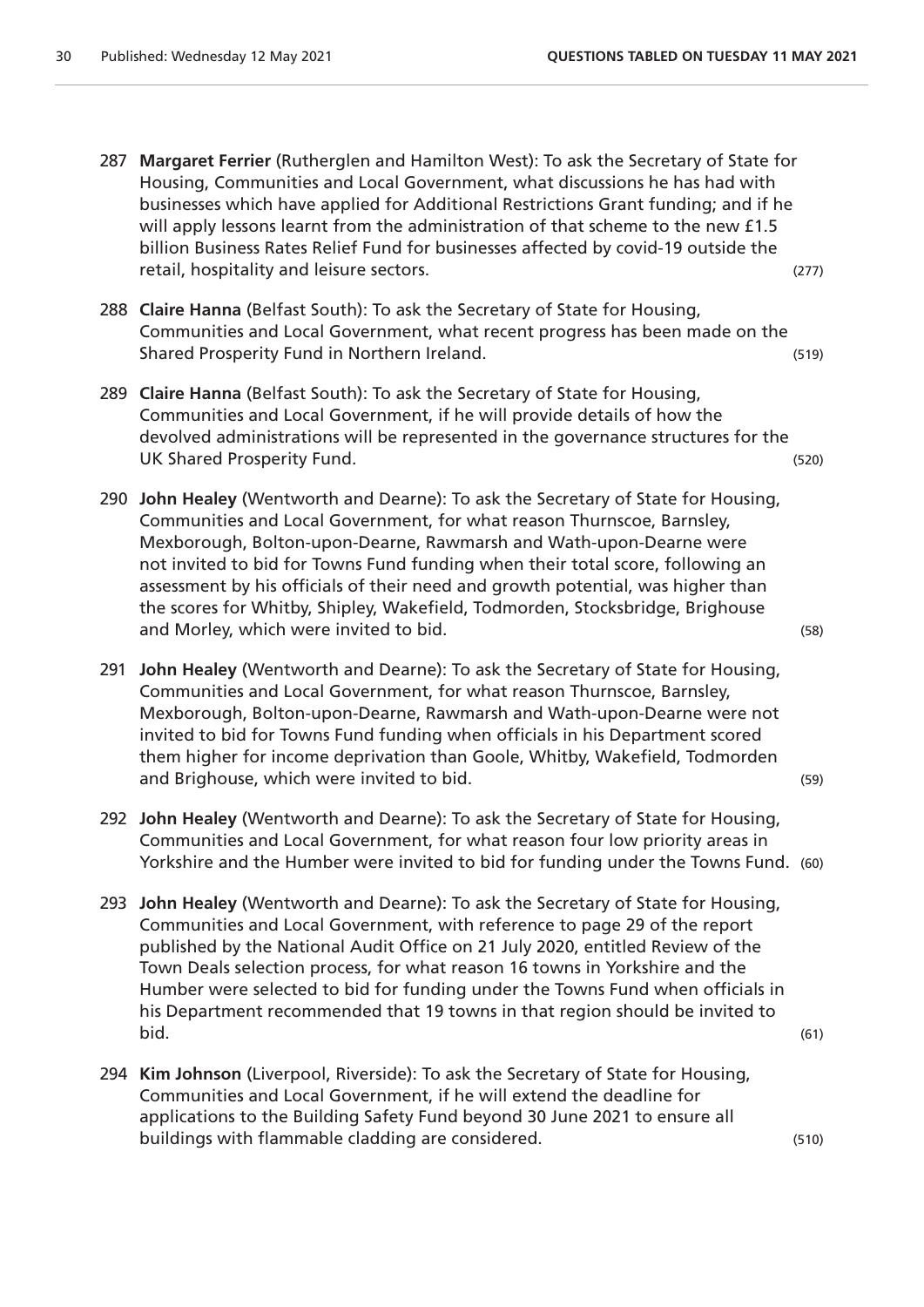|     | 295 Kim Johnson (Liverpool, Riverside): To ask the Secretary of State for Housing,<br>Communities and Local Government, whether he plans to take steps to increase<br>the funding allocations made to eligible applicants under the Building Safety<br>Fund.                                                                                                                                                                                                            | (511) |
|-----|-------------------------------------------------------------------------------------------------------------------------------------------------------------------------------------------------------------------------------------------------------------------------------------------------------------------------------------------------------------------------------------------------------------------------------------------------------------------------|-------|
|     | 296 Kim Johnson (Liverpool, Riverside): To ask the Secretary of State for Housing,<br>Communities and Local Government, if he will provide an update on the<br>application status of the 53 buildings in Liverpool that have submitted<br>applications to the Building Safety Fund.                                                                                                                                                                                     | (512) |
| 297 | Shabana Mahmood (Birmingham, Ladywood): To ask the Secretary of State for<br>Housing, Communities and Local Government, what steps his Department is<br>taking to ensure people with disabilities, who live in buildings with fire safety<br>faults, are guaranteed a Personal Emergency Evacuation Plan by building<br>managing agents.                                                                                                                                | (184) |
|     | 298 Shabana Mahmood (Birmingham, Ladywood): To ask the Secretary of State for<br>Housing, Communities and Local Government, what financial support is available<br>to people with disabilities who live in buildings with fire safety faults to install<br>evacuation aids to facilitate safe evacuation in event of a fire.                                                                                                                                            | (185) |
| 299 | Shabana Mahmood (Birmingham, Ladywood): To ask the Secretary of State for<br>Housing, Communities and Local Government, what steps his Department is<br>taking to implement a Single Code of Practice for private companies that levy<br>parking charges.                                                                                                                                                                                                               | (187) |
|     | 300 Stephen Morgan (Portsmouth South): To ask the Secretary of State for Housing,<br>Communities and Local Government, what assessment he has made of the effect<br>of (a) inconsistencies in External Wall System forms and (b) conflicting fire safety<br>assessments of buildings on (i) leaseholders in England and (ii) residents of the<br>Blue Building in Portsmouth.                                                                                           | (418) |
|     | 301 Stephen Morgan (Portsmouth South): To ask the Secretary of State for Housing,<br>Communities and Local Government, whether discrimination against people<br>claiming housing benefit in the private rented sector is illegal; what recourse is<br>open to people affected by that practice; what steps his Department is taking to<br>prevent that discrimination; and what plans he has to bring forward legislative<br>proposals to prevent that discriminiation. | (419) |
|     | 302 Angela Richardson (Guildford): To ask the Secretary of State for Housing,<br>Communities and Local Government, with reference to the announcement by his                                                                                                                                                                                                                                                                                                            |       |

living in supported accommodation. (528)

303 **Gareth Thomas** (Harrow West): To ask the Secretary of State for Housing, Communities and Local Government, what assessment he has made of implications for his policies of the proposals published by the Leasehold

Department that people who have lived in a homeless hostel will be exempt from the shared accommodation rate, whether that exemption will include people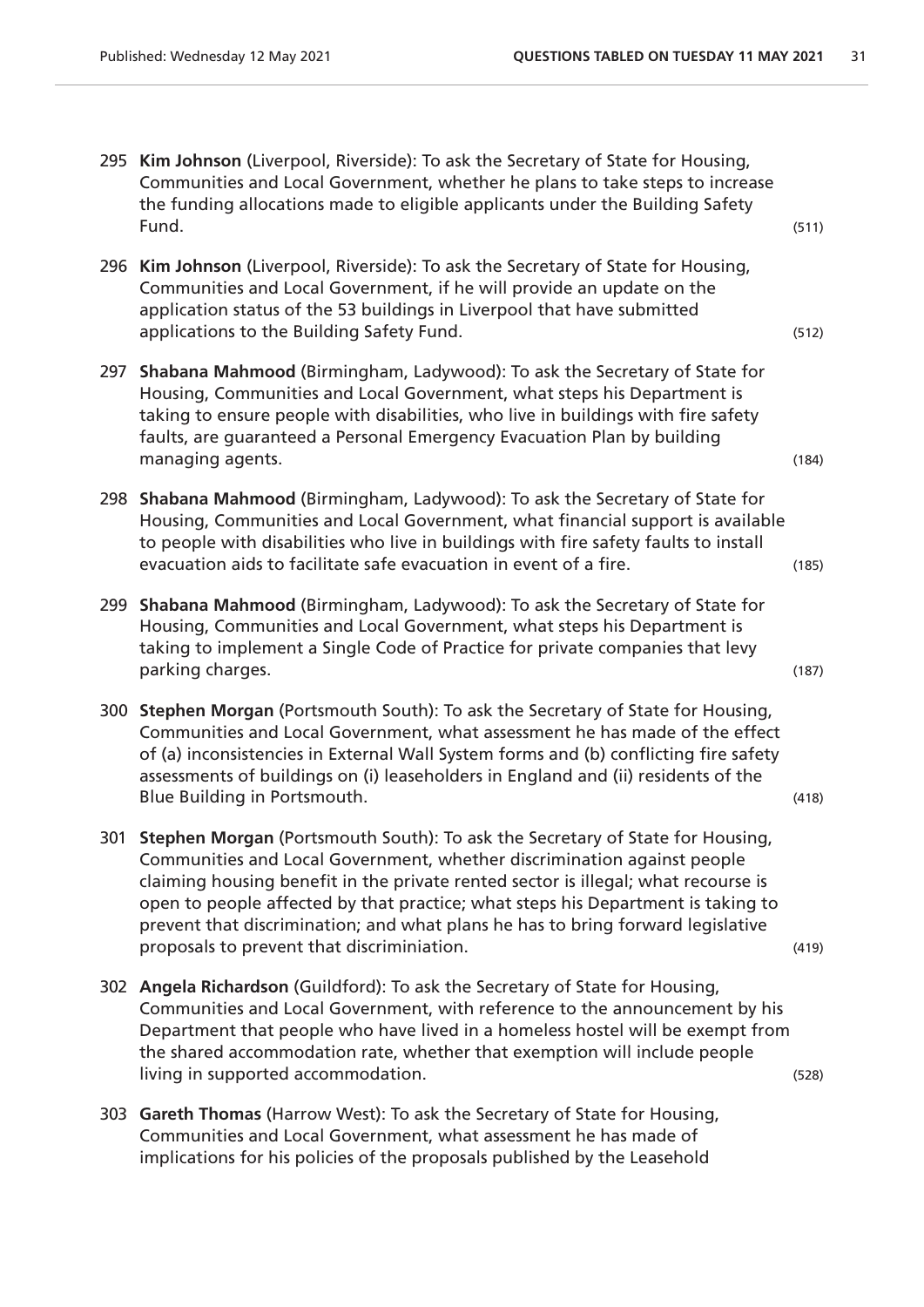Knowledge Partnership for a single special purpose vehicle to fund remediation works on buildings identified as having fire safety defects; and if he will make a statement. (47)

- 304 **Gareth Thomas** (Harrow West): To ask the Secretary of State for Housing, Communities and Local Government, what safeguards are in place to guarantee the quality of work by contractors undertaking remediation works on buildings identified as having fire safety defects; and if he will make a statement. (48)
- 305 **James Wild** (North West Norfolk): To ask the Secretary of State for Housing, Communities and Local Government, what estimate he has made of the number of new homes that were (a) granted planning permission and (b) built in each year since 2015. (491)
- 306 **Dr Matthew Offord** (Hendon): To ask the Secretary of State for Justice, how many prosecutions there have been for selling illegal and counterfeit goods in each of the last five years. (218)
- 307 **Stephen Farry** (North Down): To ask the Secretary of State for Northern Ireland, if he will publish the (a) criteria and (b) procedures applied by the New Decade New Approach Joint Board in relation to decisions to release funding under the NDNA agreement. (553)
- 308 **Stephen Farry** (North Down): To ask the Secretary of State for Northern Ireland, if he will place the minutes of the New Decade New Approach Joint Board in the Library. (554)
- 309 **Stephen Farry** (North Down): To ask the Secretary of State for Northern Ireland, with reference to the undertaking in paragraph 24 of Annex A to the New Decade New Approach document of 9 January 2020 that the UK will recognise Ulster Scots as a national minority under the Framework Convention for National Minorities, if he will confirm that it remains Government policy to continue to recognise Ulster Scots speakers as a linguistic minority. The second second second second second second second second second second second second second second second second second second second second second second second second second se
- 310 **Claire Hanna** (Belfast South): To ask the Secretary of State for Northern Ireland, what discussions he has had with the Special EU Programmes Body (SEUPB) on delays in the PEACE PLUS programme and the effect of those delays on organisations who receive funding under that programme. (518)
- 311 **Mr Kevan Jones** (North Durham): To ask the Secretary of State for Northern Ireland, whether it is his Department's policy to ensure equal treatment of Northern Ireland veterans and those who served overseas. (93)
- 312 **Lee Anderson** (Ashfield): To ask the Chancellor of the Exchequer, what support is the Government is providing or planning to provide to new businesses setting up after the covid-19 outbreak. (445)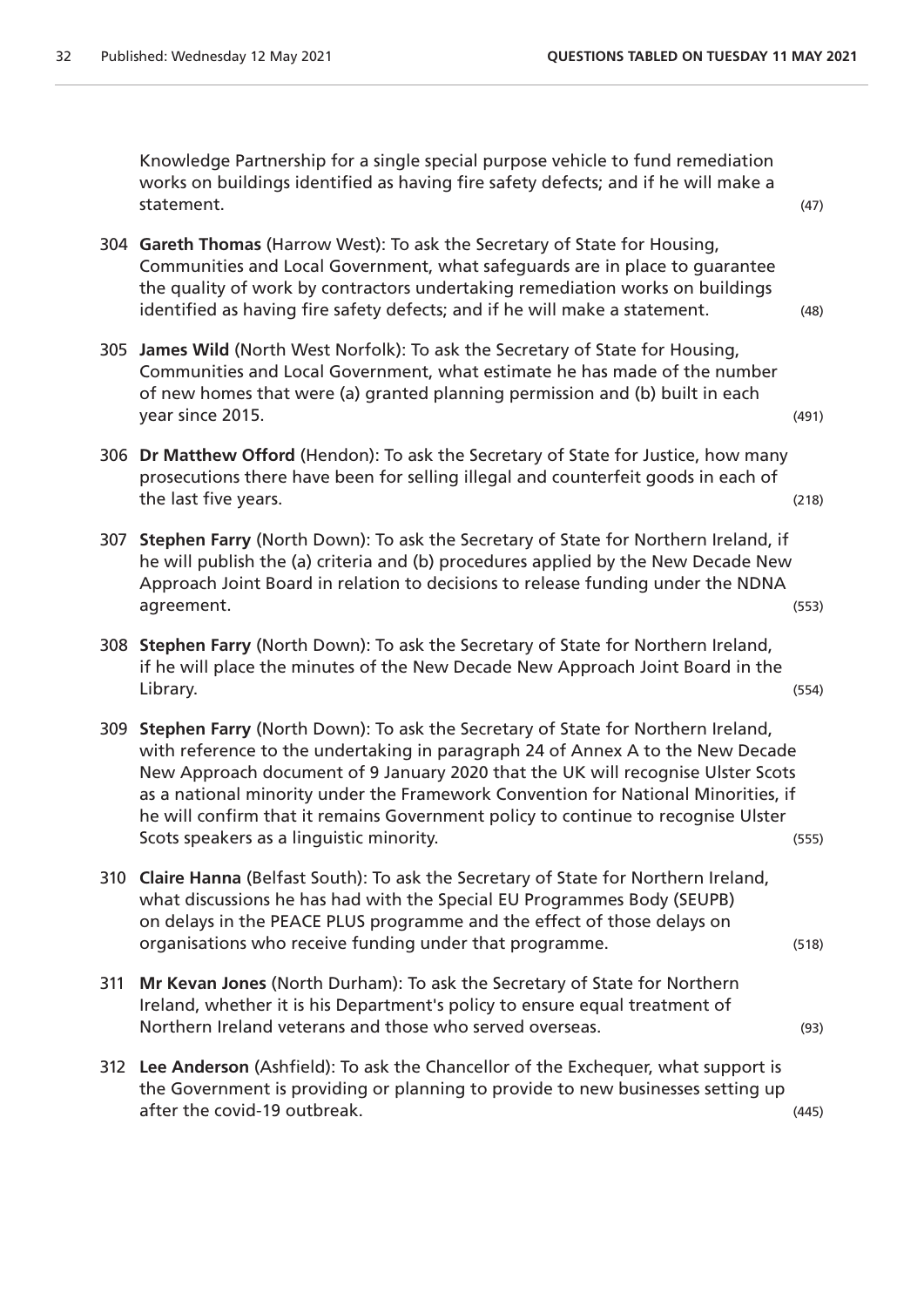- 313 **James Daly** (Bury North): To ask the Chancellor of the Exchequer, what steps his Department is taking to help ensure that (a) local councils correctly categorise businesses for the Restart Grant application and (b) there is consistency across local authorities in the funds granted to (i) bridal shops and (ii) other businesses. (551)
- 314 **Margaret Ferrier** (Rutherglen and Hamilton West): To ask the Chancellor of the Exchequer, what assessment his Department has made of the potential economic effect on the wholesale sector of the length of time taken to allocate funding under the new business rates relief fund. (272)
- 315 **Margaret Ferrier** (Rutherglen and Hamilton West): To ask the Chancellor of the Exchequer, whether his Department has plans to bring forward legislative proposals to provide support for business rates to businesses outside the retail, hospitality and leisure sectors that have been affected by the covid-19 outbreak. (273)
- 316 **Margaret Ferrier** (Rutherglen and Hamilton West): To ask the Chancellor of the Exchequer, if he we will meet with the Federation of Wholesale Distributors to discuss developing a business rates support system for businesses affected by the covid-19 outbreak outside the retail, hospitality and leisure sectors. (274)
- 317 **Neale Hanvey** (Kirkcaldy and Cowdenbeath): To ask the Chancellor of the Exchequer, what steps he is taking to (a) retain and (b) maintain data needed to make further payments to Equitable Life policy holders. (486)
- 318 **Neale Hanvey** (Kirkcaldy and Cowdenbeath): To ask the Chancellor of the Exchequer, if he will make an assessment of the potential merits of making additional compensation payments to people affected by the Equitable Life scheme. (487)
- 319 **Carolyn Harris** (Swansea East): To ask the Chancellor of the Exchequer, what assessment he has made of the effect on the levels of illicit alcohol trade of implementing a differential alcohol duty rate for (a) on-trade and (b) off-trade sales. (359)
- 320 **Carolyn Harris** (Swansea East): To ask the Chancellor of the Exchequer, what estimate he has made of how much and what proportion of savings from a differential duty rate on kegged beer would be passed on to (a) on-trade premises and (b) stakeholders earlier in the supply chain. (360)  $(360)$
- 321 **Carolyn Harris** (Swansea East): To ask the Chancellor of the Exchequer, whether the aim of the alcohol duty review remains to simplify the existing system. (361)
- 322 **Carolyn Harris** (Swansea East): To ask the Chancellor of the Exchequer, for what reason pubs are considered to hold a special status over off-trade settings including (a) convenience stores and (b) specialist alcohol retailers. (362)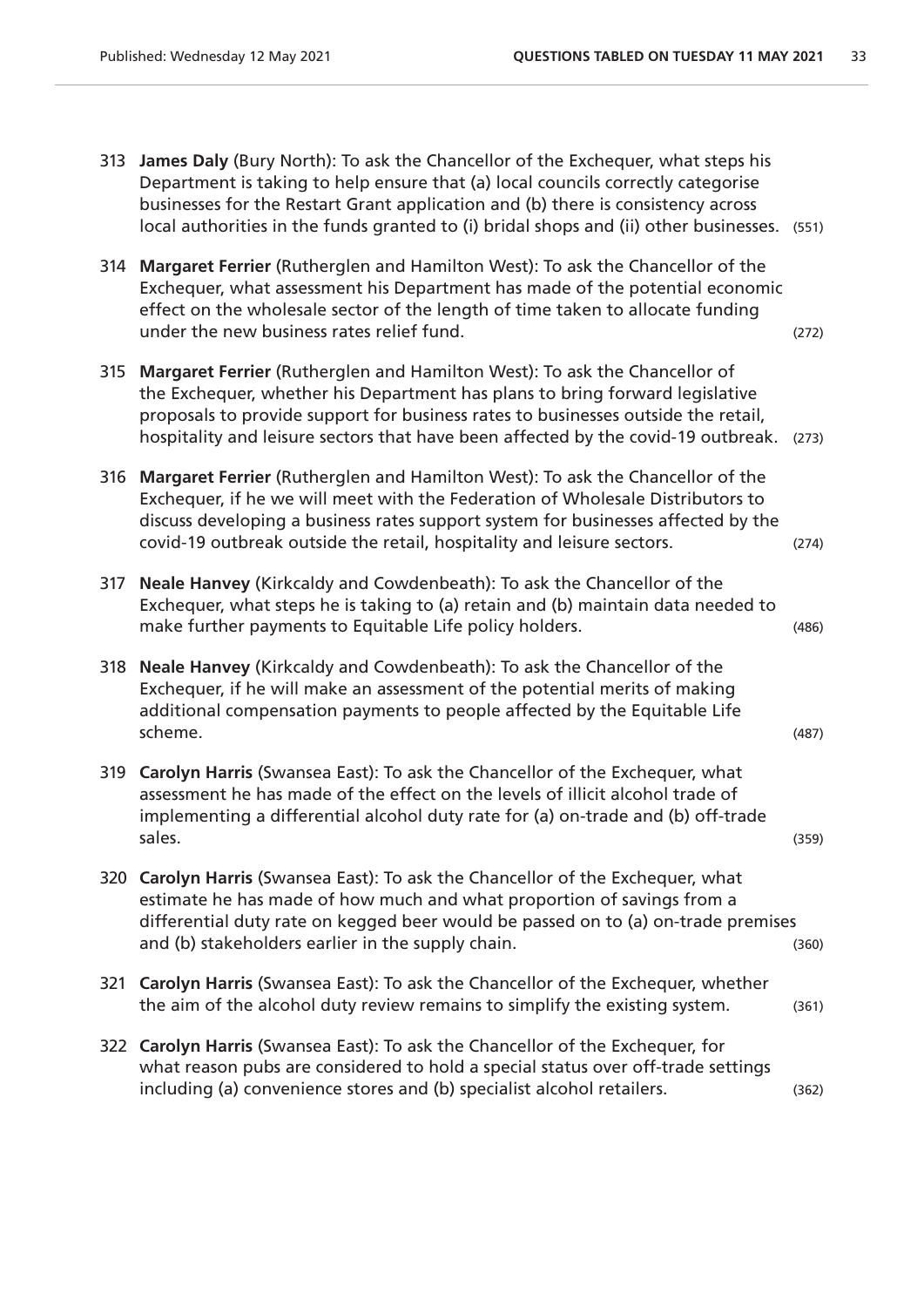|     | 323 John Howell (Henley): To ask the Chancellor of the Exchequer, what assessment he<br>has made of the implications for his policies of resolution 2370, entitled fighting<br>fiscal injustice: the work of the OECD on taxation of the digital economy, passed<br>at the Council of Europe on 20 April 2021; and whether the Government plans to<br>take steps following the passing of that resolution. | (180) |
|-----|------------------------------------------------------------------------------------------------------------------------------------------------------------------------------------------------------------------------------------------------------------------------------------------------------------------------------------------------------------------------------------------------------------|-------|
| 324 | Mr Kevan Jones (North Durham): To ask the Chancellor of the Exchequer, how<br>many investigations into land tax fraud his Department has conducted in each of<br>the last five years.                                                                                                                                                                                                                      | (77)  |
|     | 325 Mr Kevan Jones (North Durham): To ask the Chancellor of the Exchequer, what<br>(a) methodology and (b) evidence HMRC used to estimate the alleged landfill tax<br>fraud at £78 million prior to its raid on Niramax's offices in September 2015.                                                                                                                                                       | (78)  |
| 326 | Ben Lake (Ceredigion): To ask the Chancellor of the Exchequer, what plans he<br>has to establish a commission similar to the Scottish Government's Just Transition<br>Commission to make practical recommendations on how the UK can make a<br>transition to a net zero economy that is equitable to everyone.                                                                                             | (410) |
| 327 | Ben Lake (Ceredigion): To ask the Chancellor of the Exchequer, what plans he has<br>to ensure that the new National Infrastructure Bank has a just transition mandate.                                                                                                                                                                                                                                     | (411) |
|     | 328 Ben Lake (Ceredigion): To ask the Chancellor of the Exchequer, what impact<br>assessment has been conducted of IR35 reform on the locum veterinary sector.                                                                                                                                                                                                                                             | (412) |
| 329 | Rachael Maskell (York Central): To ask the Chancellor of the Exchequer, for what<br>reason the Government plans to end the entitlement for flood risk management<br>authorities to use red diesel in their operations by 2022.                                                                                                                                                                             | (21)  |
|     | 330 Esther McVey (Tatton): To ask the Chancellor of the Exchequer, how many (a)<br>promoters and (b) operators of schemes now subject to the Loan Charge have<br>been prosecuted.                                                                                                                                                                                                                          | (227) |
| 331 | Nicola Richards (West Bromwich East): To ask the Chancellor of the Exchequer,<br>what steps his Department is taking to tackle financial crime and protect<br>individuals and businesses from fraudulent investment schemes.                                                                                                                                                                               | (566) |
|     | 332 Andrew Rosindell (Romford): To ask the Chancellor of the Exchequer, how many<br>promoters and operators of disguised remuneration schemes now subject to the<br>Loan Charge have been prosecuted for promoting and operating those schemes to<br>date.                                                                                                                                                 | (101) |
|     | 333 Andrew Rosindell (Romford): To ask the Chancellor of the Exchequer, what<br>discussions his Department has had with HMRC on the use by HMRC of contractors<br>that utilised disguised remuneration schemes.                                                                                                                                                                                            | (102) |
|     | 334 Andrew Rosindell (Romford): To ask the Chancellor of the Exchequer, pursuant<br>to the Apswer of 20 April 2021 to Question 170005 if he will make it bis policy to                                                                                                                                                                                                                                     |       |

to the Answer of 20 April 2021 to Question 178895, if he will make it his policy to publish a detailed impact assessment of the potential effect of proposals under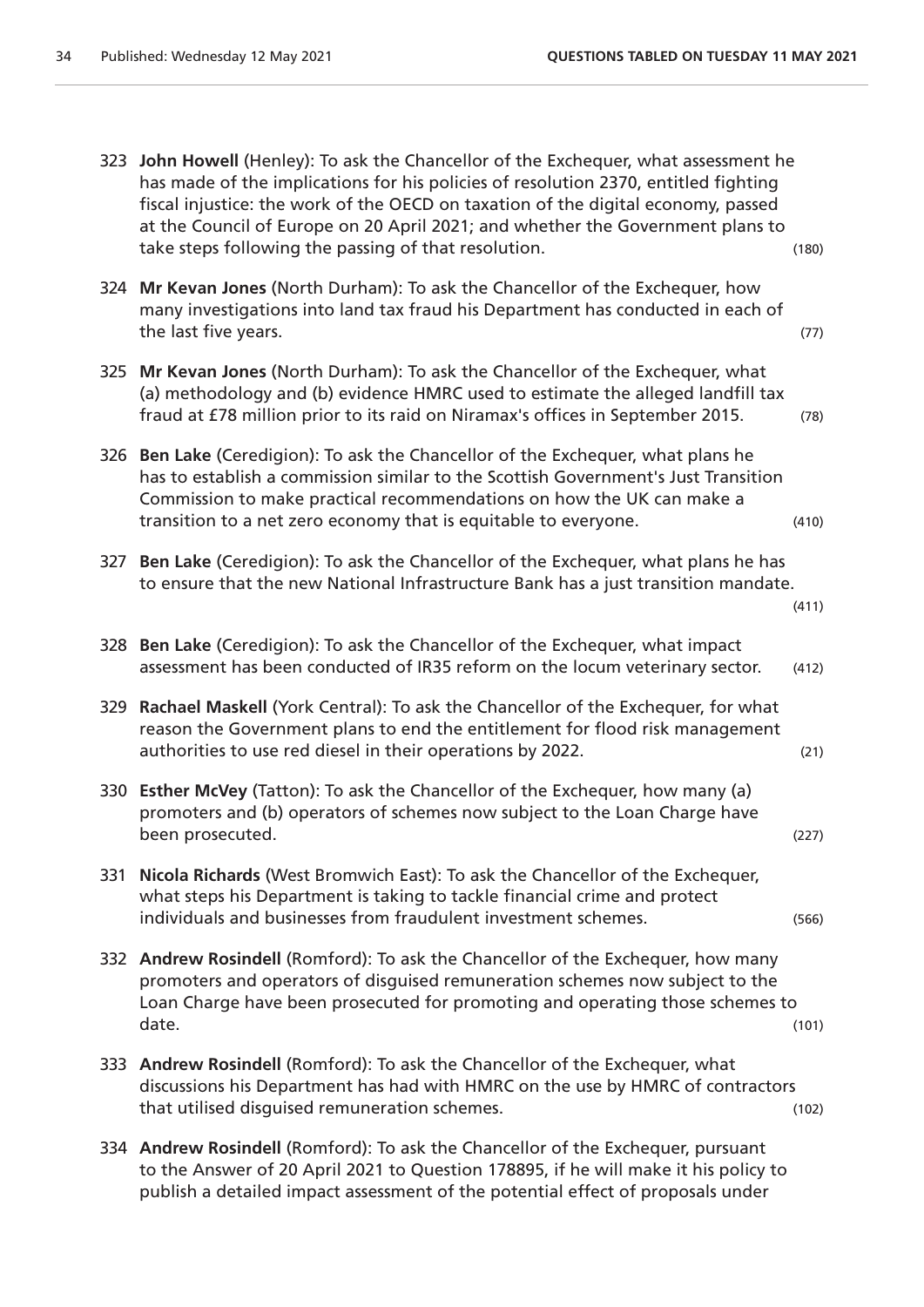Pillar 2 of the Organisation for Economic Co-operation and Development's Base Erosion and Profit Shifting (BEPS) framework once international negotiations have concluded but prior to the UK ratifying or acceding to any agreement. (103)

- 335 **Andrew Rosindell** (Romford): To ask the Chancellor of the Exchequer, if he will make it his policy to require Parliamentary approval prior to the UK ratifying or acceding to any agreement under Pillar 2 of the Organisation for Economic Co-operation and Development's Base Erosion and Profit Shifting (BEPS) framework. (104)
- 336 **Andrew Rosindell** (Romford): To ask the Chancellor of the Exchequer, pursuant to the Answer of 20 April 2021 to Question 178895, whether his Department has conducted internally a detailed impact assessment of the potential effects of implementing Pillar 2 of the Organisation for Economic Co-Operation and Development's Base Erosion and Profit Shifting (BEPS) framework. (105)
- 337 **Sir Desmond Swayne** (New Forest West): To ask the Chancellor of the Exchequer, when he plans to discontinue funding for the provision of Covid marshals. (28)
- 338 **Gareth Thomas** (Harrow West): To ask the Chancellor of the Exchequer, if he will make an assessment of the potential merits of introducing a VAT exemption for building materials used in remediation works on buildings identified as having fire safety defects; and if he will make a statement. (49)
- 339 **Mick Whitley** (Birkenhead): To ask the Chancellor of the Exchequer, what discussions he has had with the Secretary of State for Environment, Food and Rural Affairs on the potential environmental benefits of expanding the definition of infrastructure under the Levelling Up Fund to include environmental regeneration projects with merit that may have been refused funding under the Green Recovery Challenge as a result of oversubscription. (455)
- 340 **Mick Whitley** (Birkenhead): To ask the Chancellor of the Exchequer, what assessment he has made of the potential economic merits of expanding the definition of infrastructure under the Levelling Up Fund to include environmental regeneration projects with merit that may have been refused funding under the Green Recovery Challenge as a result of oversubscription. (456)

## Questions for Answer on Monday 17 May

#### **Questions for Written Answer**

1N **Debbie Abrahams** (Oldham East and Saddleworth): To ask the Chancellor of the Duchy of Lancaster and Minister for the Cabinet Office, with reference to the lack of data on the use of Project Bank Accounts (PBAs) by Government construction procurers, what steps his Department plans to take to monitor the implementation of its policy that PBAs must be used unless there are compelling reasons not to use them. (241)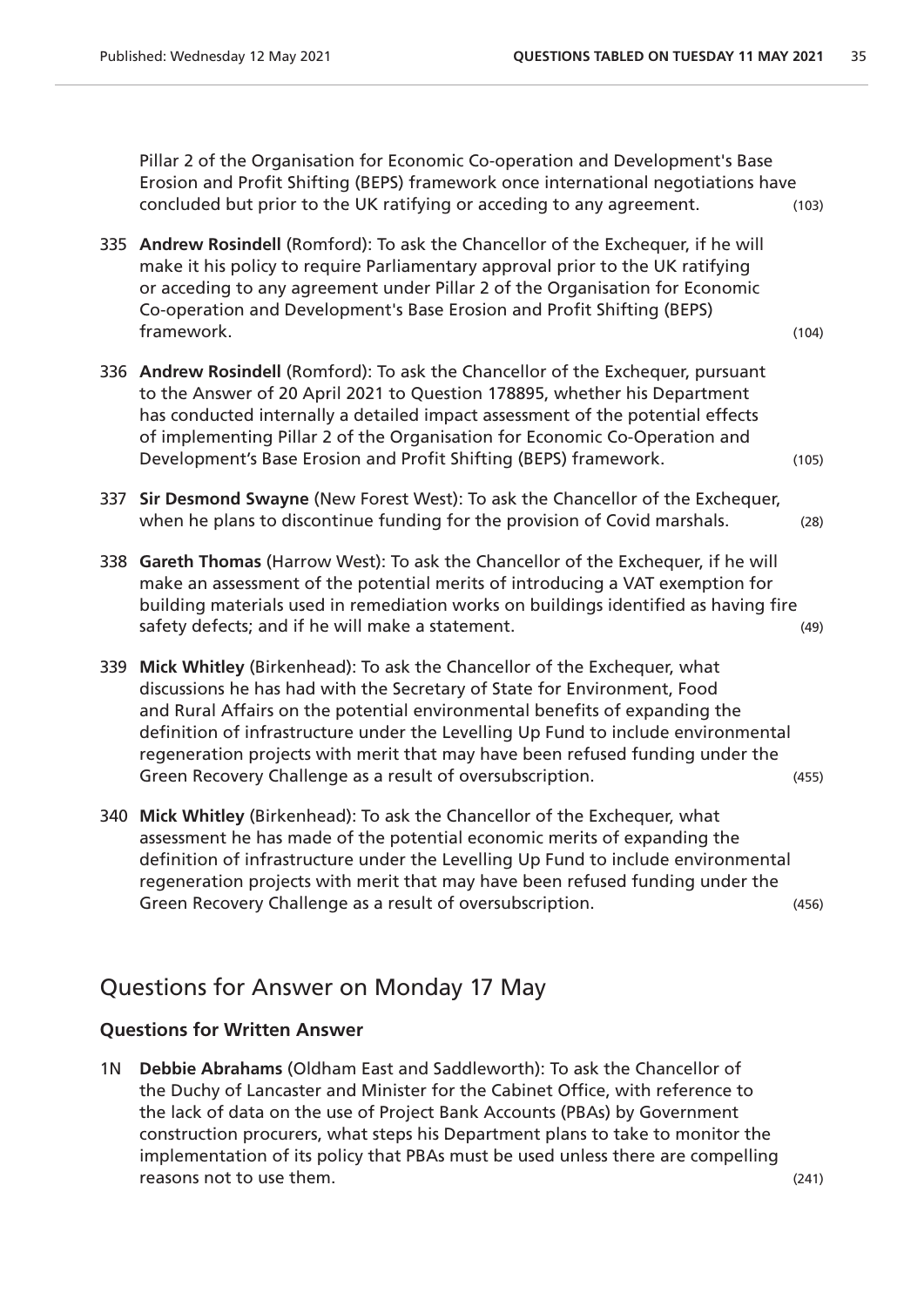| 2N        | Fleur Anderson (Putney): To ask the Chancellor of the Duchy of Lancaster<br>and Minister for the Cabinet Office, whether the Government has a policy on<br>procuring (a) products and (b) services that have involved child labour.                                                                       | (492) |
|-----------|-----------------------------------------------------------------------------------------------------------------------------------------------------------------------------------------------------------------------------------------------------------------------------------------------------------|-------|
| 3N        | Mr Kevan Jones (North Durham): To ask the Chancellor of the Duchy of Lancaster<br>and Minister for the Cabinet Office, how many full-time equivalent staff are<br>employed by the Office for Veterans Affairs.                                                                                            | (90)  |
| 4N        | Mr Kevan Jones (North Durham): To ask the Chancellor of the Duchy of Lancaster<br>and Minister for the Cabinet Office, whether the Government plans to allow the<br>Veterans Minister to attend Cabinet.                                                                                                  | (92)  |
| 5N        | Mrs Emma Lewell-Buck (South Shields): To ask the Chancellor of the Duchy of<br>Lancaster and Minister for the Cabinet Office, which Government department<br>holds responsibility for the (a) governance and (b) budget of the Joint Maritime<br>Security Centre.                                         | (258) |
| 6N        | Mrs Emma Lewell-Buck (South Shields): To ask the Chancellor of the Duchy<br>of Lancaster and Minister for the Cabinet Office, with reference to the Joint<br>Maritime Security Centre, how often has the Ministerial Board has met since its<br>creation; and which Ministers have attended each meeting. | (259) |
| 7N        | Dr Julian Lewis (New Forest East): To ask the Chancellor of the Duchy of<br>Lancaster and Minister for the Cabinet Office, what plans the Government has to<br>commission a new Royal Yacht for use by the Royal family and for other national<br>purposes.                                               | (27)  |
| <b>8N</b> | Cat Smith (Lancaster and Fleetwood): To ask the Chancellor of the Duchy of<br>Lancaster and Minister for the Cabinet Office, how many local elector cards were<br>issued as part of the Voter ID pilots in (a) 2019 and (b) 2018.                                                                         | (311) |
| 9N        | Stephen Timms (East Ham): To ask the Chancellor of the Duchy of Lancaster and<br>Minister for the Cabinet Office, what estimate he has made of the change in the<br>population of London since the beginning of the covid-19 pandemic; and if he will<br>make a statement.                                | (38)  |
|           | 10N Dame Angela Eagle (Wallasey): To ask the Secretary of State for Business, Energy<br>and Industrial Strategy, what steps his Department is taking to support the<br>creation of smallholder and community-led horticulture jobs in (a) England, (b)<br>the North West, (c) Wirral and (d) Wallasey.    | (69)  |
|           | 11N Chris Elmore (Ogmore): To ask the Secretary of State for Business, Energy and<br>Industrial Strategy, what plans his Department has to establish a judicial inquiry<br>into the Horizon Post Office scandal.                                                                                          | (390) |
|           | 12N Chris Elmore (Ogmore): To ask the Secretary of State for Business, Energy and<br>Industrial Strategy, whether the Post Office's internal prosecutorial function was<br>excluded from the 2020 inquiry into the Horizon Post Office scandal.                                                           | (391) |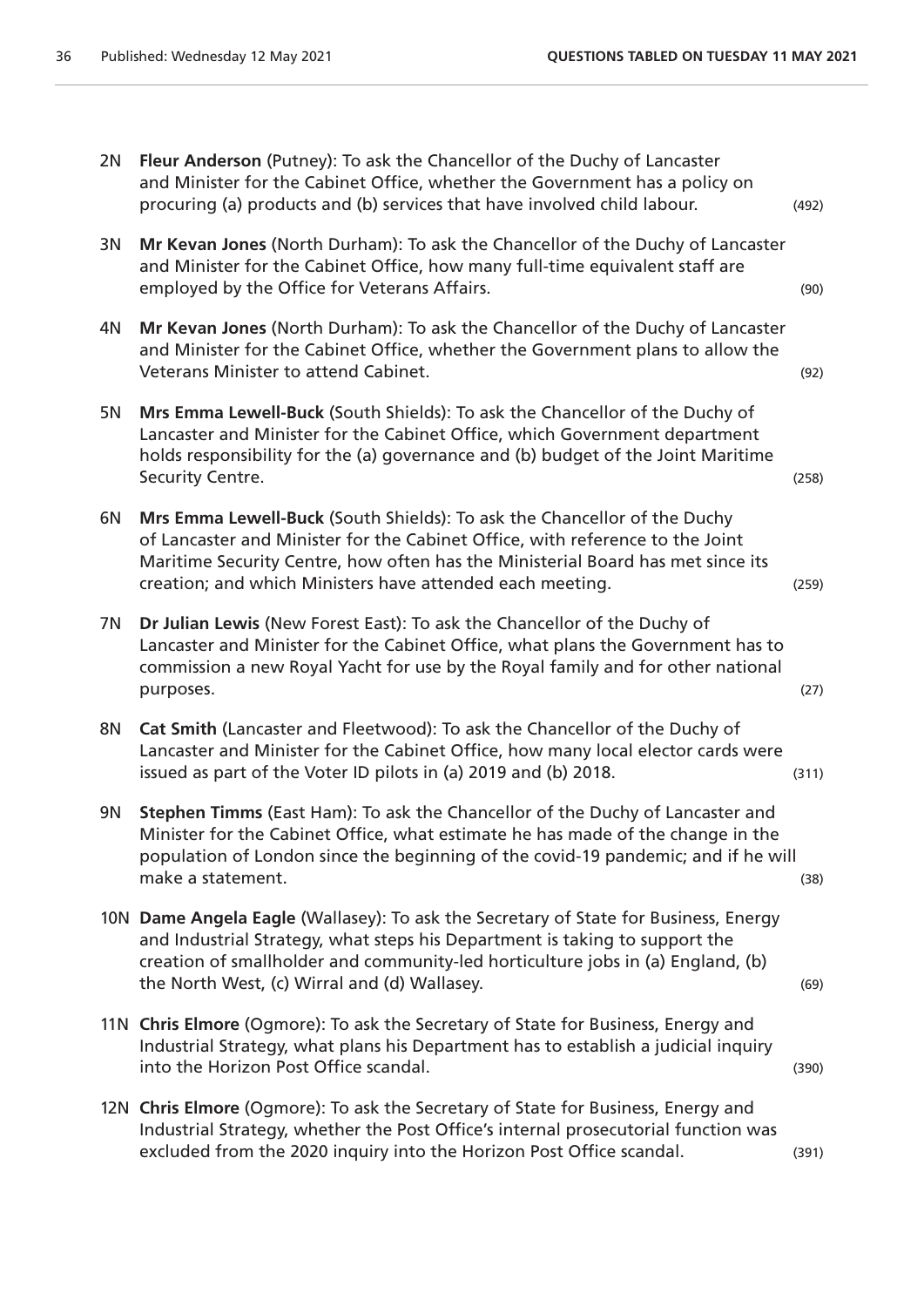- 13N **Dr Julian Lewis** (New Forest East): To ask the Secretary of State for Business, Energy and Industrial Strategy, whether he plans to take steps in respect of the reported attempt by China to take over Bacanora Lithium. (24)
- 14N **Seema Malhotra** (Feltham and Heston): To ask the Secretary of State for Digital, Culture, Media and Sport, what plans his Department has to support the early return of park runs as covid-19 restrictions are eased. (250) (250)
- 15N **Rachael Maskell** (York Central): To ask the Secretary of State for Digital, Culture, Media and Sport, with reference to the Chancellor of the Exchequer's announcement of 8 April 2021 on the allocation of £750 million of funding for civil society organisations in response to the covid-19 outbreak, how much of that funding has been returned to the Exchequer. (351)
- 16N **Jane Stevenson** (Wolverhampton North East): To ask the Secretary of State for Digital, Culture, Media and Sport, what his policy is on outdoor stadia returning to full capacity for spectators as covid-19 restrictions ease; and if he will make a statement. (446)
- 17N **Fleur Anderson** (Putney): To ask the Secretary of State for Education, what steps he is taking to provide clear facemasks to enable lip reading for deaf children in schools during the covid-19 outbreak. (493)  $(493)$
- 18N **Gill Furniss** (Sheffield, Brightside and Hillsborough): To ask the Secretary of State for Education, whether he plans to take steps to encourage international students to complete their PhDs in the UK. (388) to complete their PhDs in the UK.
- 19N **Robert Halfon** (Harlow): To ask the Secretary of State for Education, on what date his Department plans to publish the data from the national school census for autumn 2020. (22)
- 20N **Mrs Emma Lewell-Buck** (South Shields): To ask the Secretary of State for Education, how many children are registered as having SEND; how many children with SEND are enrolled in schools; and what information his Department holds on attendance rates of children with SEND. (260)
- 21N **Rachael Maskell** (York Central): To ask the Secretary of State for Education, what his most recent assessment is of the effectiveness of pupils wearing face masks in (a) classrooms and (b) corridors and other shared indoor areas in preventing the transmission of covid-19. (340)
- 22N **Rachael Maskell** (York Central): To ask the Secretary of State for Education, if he will consider a sectoral solution to ensure that no further education institutes are negatively affected as a result of the effect of covid-19 on enrolments; and what comparative assessment he has made of that approach with each institution having to make a separate application for special interventions to be made. (341)
- 23N **Sarah Olney** (Richmond Park): To ask the Secretary of State for Education, what steps he is taking to support children who have fallen behind in school as a result of the covid-19 outbreak. (400)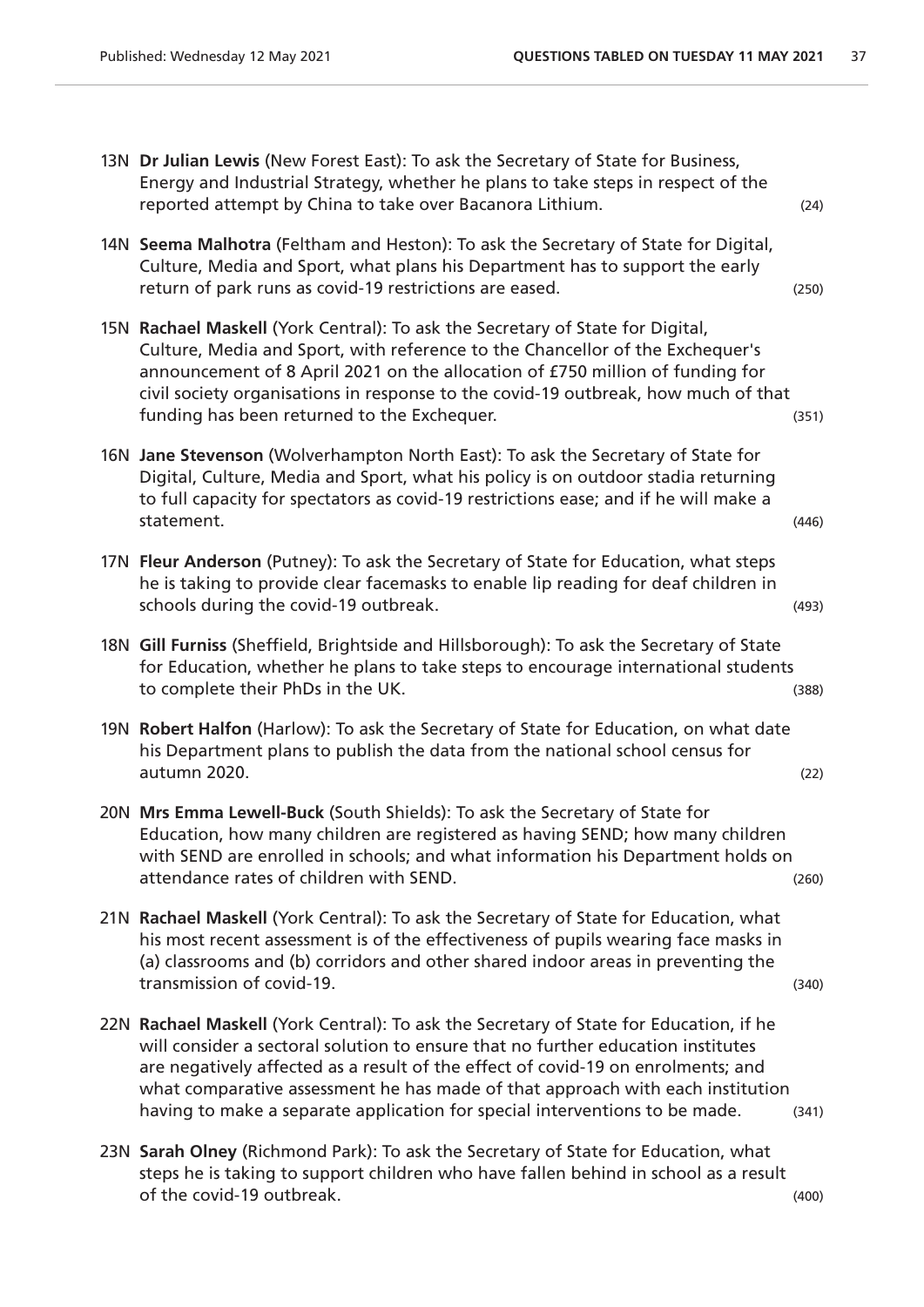- 24N **Lloyd Russell-Moyle** (Brighton, Kemptown): To ask the Secretary of State for Education, what financial assistance his Department has provided to the Pioneer Academy following that academy's agreement to sponsor Moulsecoomb Primary School. (404)
- 25N **Lloyd Russell-Moyle** (Brighton, Kemptown): To ask the Secretary of State for Education, whether his Department has received any correspondence on the appointment of Timothy Rowe as regional director of the Pioneer Academy. (405)
- 26N **Lloyd Russell-Moyle** (Brighton, Kemptown): To ask the Secretary of State for Education, how much total funding his Department has awarded to the Pioneer Academy. (406)
- 27N **Lloyd Russell-Moyle** (Brighton, Kemptown): To ask the Secretary of State for Education, whether his Department has received any complaints about the Pioneer Academy. (407)
- 28N **Neale Hanvey** (Kirkcaldy and Cowdenbeath): To ask the Secretary of State for Environment, Food and Rural Affairs, if he will bring forward legislative proposals similar to those recently brought forward by the French Government to require that all new washing machines are fitted with microfilters to help prevent synthetic microfibres from entering rivers and oceans and consequently entering the food chain. (481)
- 29N **Dr Rupa Huq** (Ealing Central and Acton): To ask the Secretary of State for Environment, Food and Rural Affairs, what assessment he has made of the potential merits of including decapod crustaceans in the forthcoming Animal Sentience Bill. (378)
- 30N **Dame Diana Johnson** (Kingston upon Hull North): To ask the Secretary of State for Environment, Food and Rural Affairs, what assessment his Department has made of the potential merits of bringing forward legislative proposals to (a) set targets for the reduction of plastic pollution, (b) publish a strategy and annual reports on plastic pollution reduction and (c) establish an advisory committee on plastic pollution. (138)
- 31N **Sir Greg Knight** (East Yorkshire): To ask the Secretary of State for Environment, Food and Rural Affairs, what plans he has in place to ensure adequate UK recycling capacity for obsolete batteries used in electric vehicles from 2030 onwards; and if he will make a statement. (70)
- 32N **Sir Greg Knight** (East Yorkshire): To ask the Secretary of State for Environment, Food and Rural Affairs, what assessment he has made of the potential effect of the decision to issue a licence for white-tailed eagles to be introduced into England on the risks posed to (a) livestock and (b) domestic pets; what consultations have taken place with farming groups and their representatives on that matter; and if he will make a statement. (72)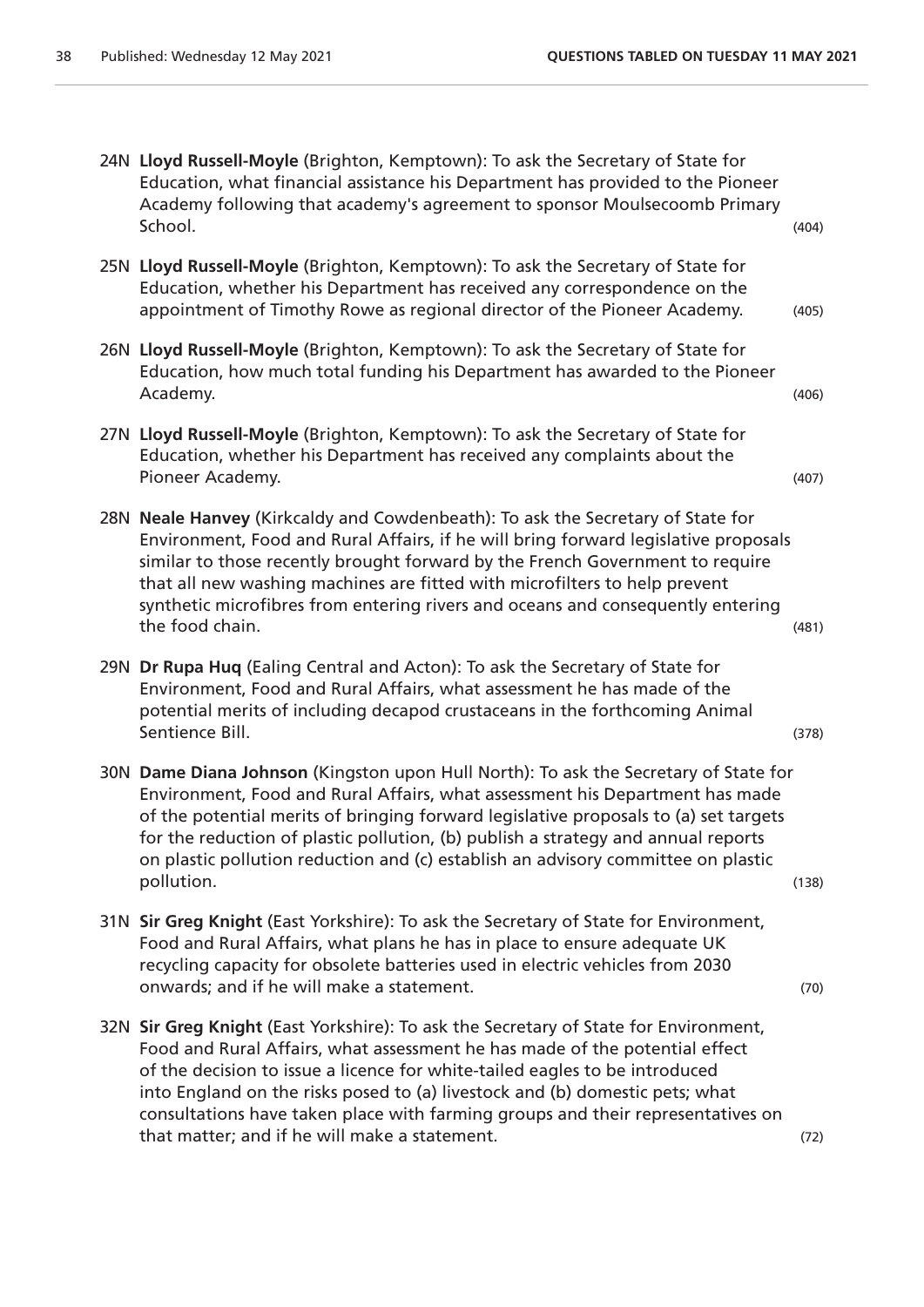- 33N **Sir Edward Leigh** (Gainsborough): To ask the Secretary of State for Environment, Food and Rural Affairs, with reference to the Answers of 16 February 2021 and 8 February 2021 to Questions 151601 and 150684 respectively, what assessment his Department has made of the effect of the disposal of human remains in the sewage system since the temporary measure to allow home abortions in March 2020 on people working in (a) sewage and (b) waste disposal; and if the Department will consider making such an assessment. (56)
- 34N **Luke Pollard** (Plymouth, Sutton and Devonport): To ask the Secretary of State for Environment, Food and Rural Affairs, what steps he has taken to help (a) ensure that crops are picked and (b) reduce crop wastage in 2021.
- 35N **Luke Pollard** (Plymouth, Sutton and Devonport): To ask the Secretary of State for Environment, Food and Rural Affairs, what total investment industry stakeholders have contributed to the Pick for Britain campaign. (437)
- 36N **Luke Pollard** (Plymouth, Sutton and Devonport): To ask the Secretary of State for Environment, Food and Rural Affairs, what the total budget was of the Pick for Britain campaign; and how much in funding (a) industry stakeholders and (b) the Government contributed to that total budget. The contribution of the contributed to that total budget.
- 37N **Luke Pollard** (Plymouth, Sutton and Devonport): To ask the Secretary of State for Environment, Food and Rural Affairs, how many workers in total were recruited as a result of the Pick for Britain campaign. (439)
- 38N **Emily Thornberry** (Islington South and Finsbury): To ask the Secretary of State for International Trade, what discussions negotiators from her Department have had with their counterparts from (a) Australia and (b) New Zealand on the inclusion of prohibition clauses on duty drawback and exemption in the proposed upcoming free trade agreements with those countries. (143)
- 39N **Emily Thornberry** (Islington South and Finsbury): To ask the Secretary of State for International Trade, what discussions negotiators from her Department have had with their counterparts from (a) Canada, (b) Mexico and (c) Turkey on the inclusion of prohibition clauses on duty drawback and exemption in the long-term trade agreements with those countries that will replace the interim agreements secured in December 2020. (144)
- 40N **Emily Thornberry** (Islington South and Finsbury): To ask the Secretary of State for International Trade, whether she discussed the effect of prohibition clauses on duty drawback and exemption on the operation of freeports with the delegation of representatives from Teesside that she met on 12 October 2020. (145)
- 41N **Emily Thornberry** (Islington South and Finsbury): To ask the Secretary of State for International Trade, with reference to the answer of 26 October 2020 to Question 106261 and the publication of transparency data on 7 May 2021, how many members of staff, and at what grades, accompanied her on her visit to Japan from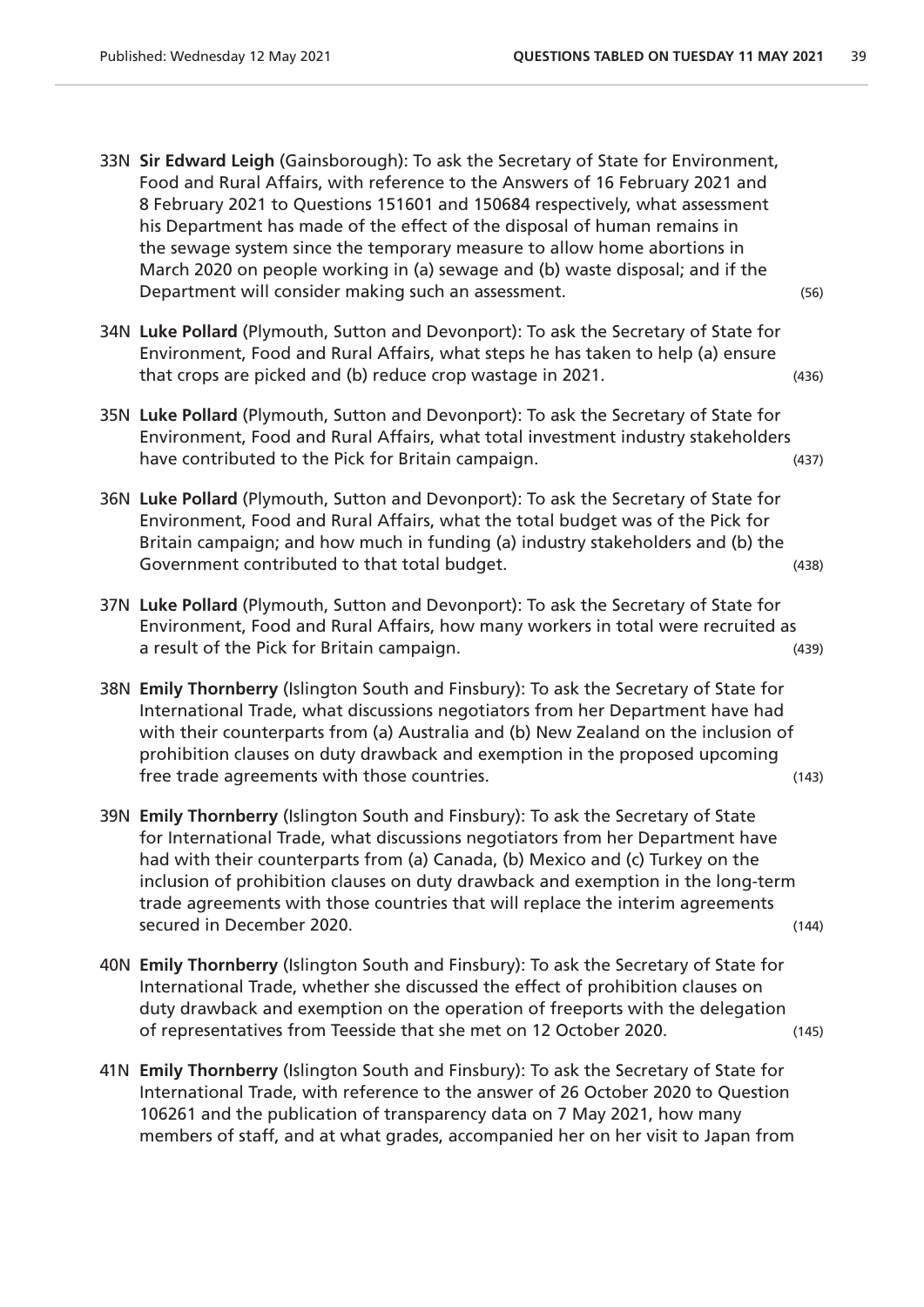21 to 24 October 2020; what the total cost to the public purse was of that visit for all UK attendees; and what the costs were of the (a) flights, (b) accommodation, (c) internal travel and (d) subsistence expenses for that visit. (146)

- 42N **Emily Thornberry** (Islington South and Finsbury): To ask the Secretary of State for International Trade, how many members of staff, and at what grades, accompanied her on her visit to Singapore and Vietnam in December 2020; what the total cost to the public purse was of that visit for all UK attendees; and what the costs were of the (a) flights, (b) accommodation, (c) internal travel and (d) subsistence expenses for that visit. The subsistence of  $(147)$
- 43N **Gill Furniss** (Sheffield, Brightside and Hillsborough): To ask the Secretary of State for Transport, what discussions he has had with representatives of the travel industry on (a) reducing the cost of covid-19 tests for international travel and (b) improving the length of time taken to receive the results of those tests. (389)
- 44N **Neale Hanvey** (Kirkcaldy and Cowdenbeath): To ask the Secretary of State for Transport, what recent discussions he has had with his French counterpart on recognition for UK driving licences in France after 31 December 2021. (482)
- 45N **Dr Rupa Huq** (Ealing Central and Acton): To ask the Secretary of State for Transport, what assessment he has made of the potential for returnees from green and amber list countries to transmit covid-19 on public transport facilities; and what assessment he has made of the potential merits of mandating green and amber list returnees to be picked up by car by someone in their household or by taxi. (376)
- 46N **Daniel Kawczynski** (Shrewsbury and Atcham): To ask the Secretary of State for Transport, if he will make an assessment of the potential merits of (a) issuing localised travel advice for Greece and (b) putting its different regions into different travel categories in response to the variation in covid-19 rates across that country. (167)
- 47N **Sir Greg Knight** (East Yorkshire): To ask the Secretary of State for Transport, when his Department plans to (a) resurface and (b) repair potholes on the A1 south of Newark; and whether his Department has plans to speed up repairs to the road surface on the A1 and A1(M).  $(71)$
- 48N **Rachael Maskell** (York Central): To ask the Secretary of State for Transport, whether e-scooter pilot schemes are commissioned to provide accessible alternative scooters as part of the pilot programme. (354)
- 49N **Kerry McCarthy** (Bristol East): To ask the Secretary of State for Transport, if he will provide a breakdown per vehicle category of the £582 million allocated in Plug-In Grant funding in (a) 2019-20 and (b) 2020-21. (127) (127)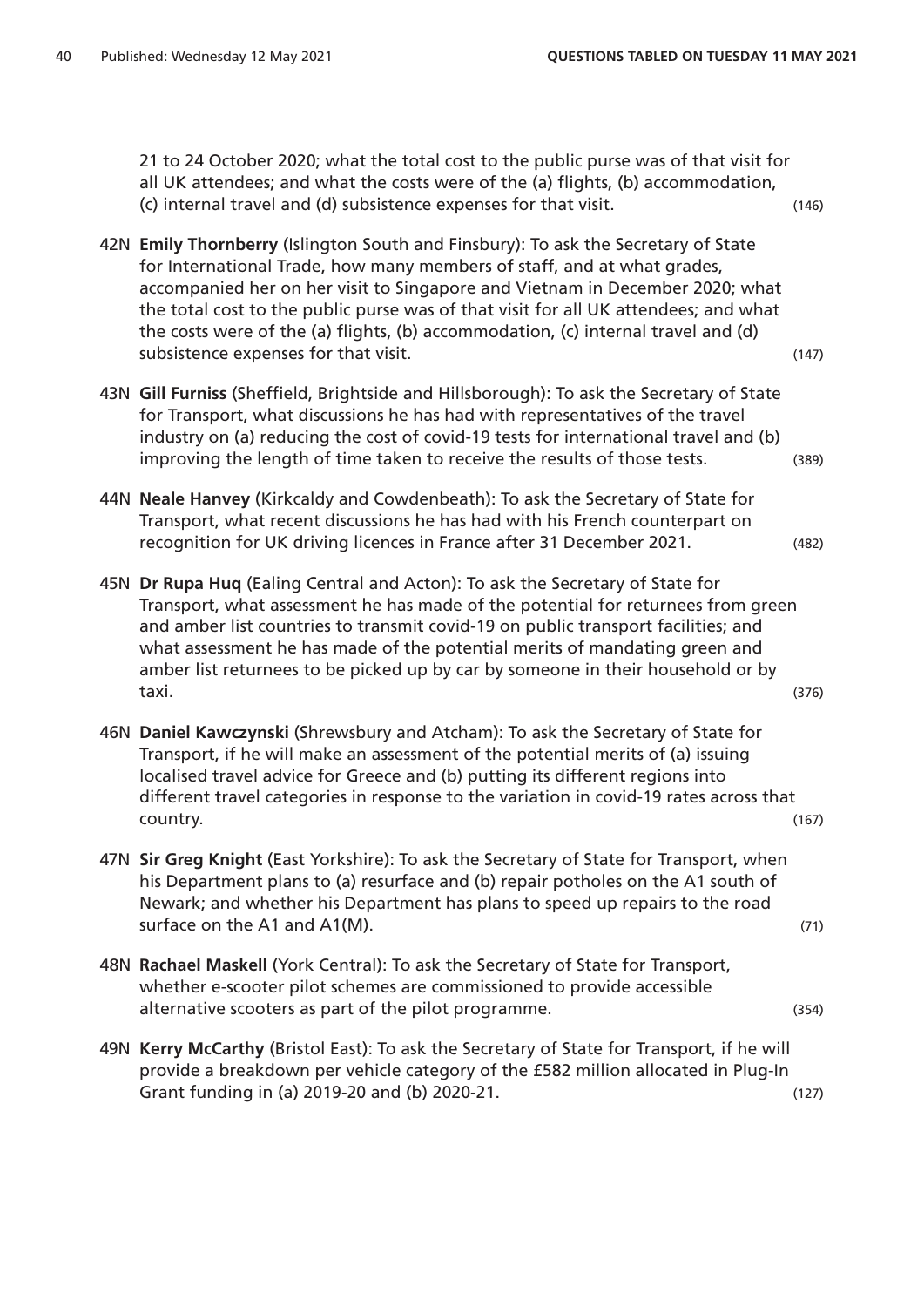- 50N **Huw Merriman** (Bexhill and Battle): To ask the Secretary of State for Transport, on what dates he plans to publish the outstanding Post Opening Project Evaluation reports for the smart motorway schemes at (a) M1 junctions 10 to 13, (b) M1 junctions  $28$  to  $31$  and (c) M1 junctions  $32$  to  $35a$ . (316)
- 51N **Carol Monaghan** (Glasgow North West): To ask the Secretary of State for Transport, what assessment his Department has made of the level of additional demands on Driver and Vehicle Standards Agency testing facilities since those testing facilities have reopened in response to the easing of covid-19 lockdown restrictions. (317)
- 52N **Carol Monaghan** (Glasgow North West): To ask the Secretary of State for Transport, what steps his Department is taking to help meet the additional demands on Driver and Vehicle Standards Agency testing facilities since those testing facilities have reopened in response to the easing of covid-19 lockdown restrictions. (318)
- 53N **Carol Monaghan** (Glasgow North West): To ask the Secretary of State for Transport, whether the Driver and Vehicle Standards Agency has made an assessment of the potential merits of hiring larger halls to help meet the increased demand for driving theory tests after the extended suspension of the delivery of those tests in response to the covid-19 outbreak. (319)
- 54N **Sarah Olney** (Richmond Park): To ask the Secretary of State for Transport, what assessment he has made of the potential merits of requiring airlines to check passengers' coronavirus paperwork and to ensure they have booked testing packages for their return to the UK. (401)  $(401)$
- 55N **Mr Laurence Robertson** (Tewkesbury): To ask the Secretary of State for Transport, what steps he is taking to help cyclists to become more safety conscious when using the roads; and if he will make a statement. (52)
- 56N **Marion Fellows** (Motherwell and Wishaw): To ask the Secretary of State for Work and Pensions, when the Government plans to bring forward its Health and Disability Green Paper. (314)
- 57N **Marion Fellows** (Motherwell and Wishaw): To ask the Secretary of State for Work and Pensions, when her Department plans to publish its National Strategy for Disabled People. (315)
- 58N **Peter Grant** (Glenrothes): To ask the Secretary of State for Work and Pensions, how many complaints were received by the Child Maintenance Service in (a) 2020 and (b) 2019. (337)
- 59N **Dame Diana Johnson** (Kingston upon Hull North): To ask the Secretary of State for Work and Pensions, what steps the Government has taken to legally recognise British Sign Language. (141)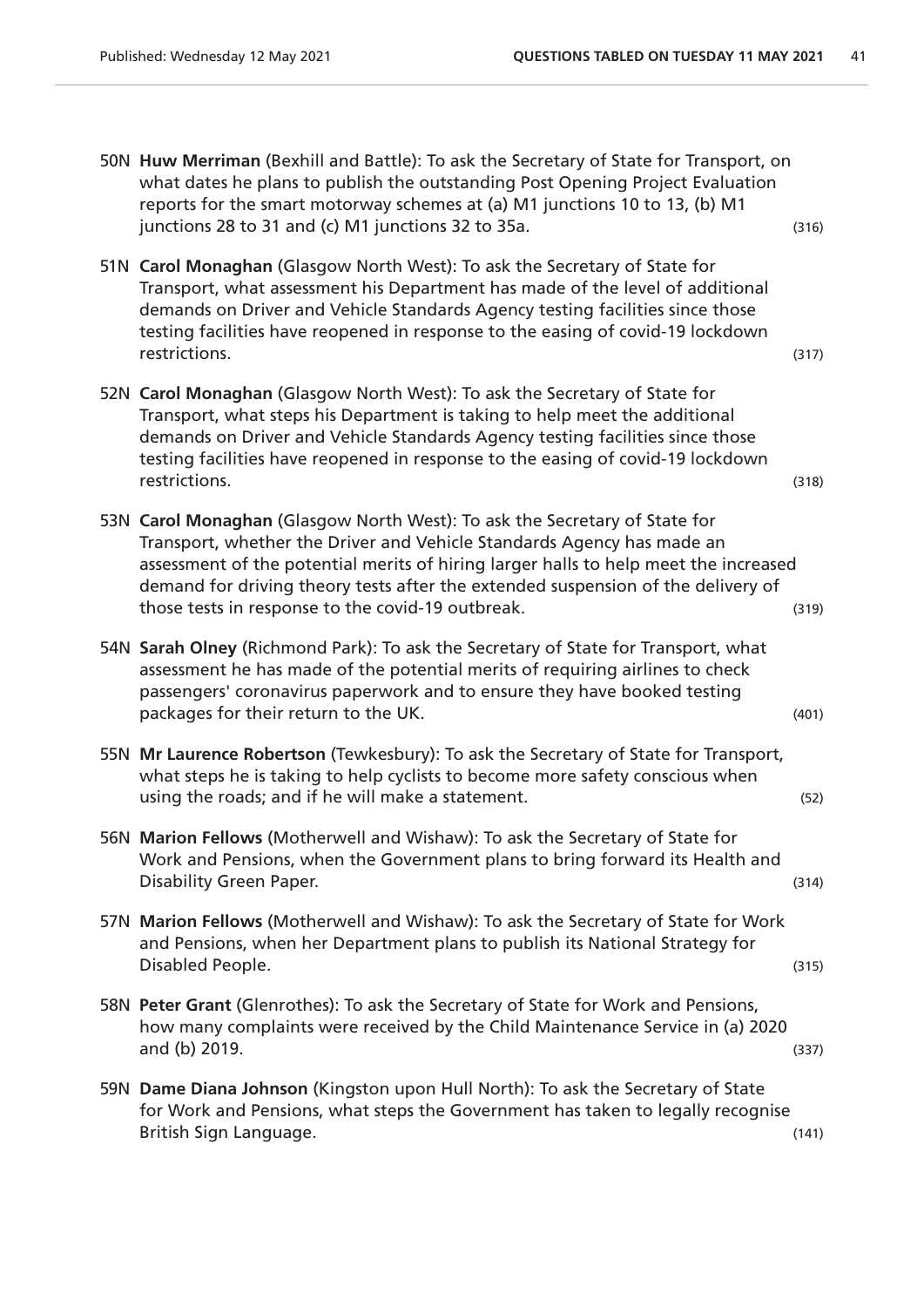|  | 60N Seema Malhotra (Feltham and Heston): To ask the Secretary of State for Work<br>and Pensions, how many Kickstart scheme placements have been (a) approved, (b)<br>advertised and (c) started by young people.                                                                                                                                      | (252) |
|--|-------------------------------------------------------------------------------------------------------------------------------------------------------------------------------------------------------------------------------------------------------------------------------------------------------------------------------------------------------|-------|
|  | 61N Seema Malhotra (Feltham and Heston): To ask the Secretary of State for Work<br>and Pensions, what progress her Department is making on the publication of<br>constituency level data in relation to the Kickstart scheme.                                                                                                                         | (253) |
|  | 62N Seema Malhotra (Feltham and Heston): To ask the Secretary of State for Work and<br>Pensions, with reference to the Answer of 27 April 2021 to Question 186286 on<br>the Kickstart Scheme, what steps she is taking to help reduce the gap between the<br>number of Kickstart (a) placements advertised and (b) jobs started in each sector. (254) |       |
|  | 63N Jessica Morden (Newport East): To ask the Secretary of State for Work and<br>Pensions, how many people have died whilst waiting for a decision on their<br>personal independence payment claim in 2021.                                                                                                                                           | (160) |
|  | 64N Sarah Olney (Richmond Park): To ask the Secretary of State for Work and Pensions,<br>what steps she is taking to ensure that workplaces promote and facilitate the use<br>of British Sign Language.                                                                                                                                               | (397) |
|  | 65N Sarah Olney (Richmond Park): To ask the Secretary of State for Work and Pensions,<br>if the Government will recognise British Sign Language as an official language.                                                                                                                                                                              | (398) |
|  | 66N Sir Mike Penning (Hemel Hempstead): To ask the Secretary of State for Work and<br>Pensions, whether the Kickstart scheme allows applications from sole traders.                                                                                                                                                                                   | (136) |
|  | 67N Sir Mike Penning (Hemel Hempstead): To ask the Secretary of State for Work<br>and Pensions, what assessment her Department has made of whether (a) the<br>new KickStart Scheme gateway-plus companies are receiving a disproportionate<br>allocation of the grant and (b) some sole traders have received no extra funding. (137)                 |       |
|  | 68N Jonathan Reynolds (Stalybridge and Hyde): To ask the Secretary of State for Work<br>and Pensions, whether she has met representatives of the Public and Commercial<br>Services Union since her appointment as Secretary of State.                                                                                                                 | (231) |
|  | 69N Fleur Anderson (Putney): To ask the Secretary of State for Health and Social Care,<br>what steps he is taking to ensure that pregnant women can access either a Pfizer<br>or Moderna covid-19 vaccine.                                                                                                                                            | (495) |
|  | 70N Rosie Cooper (West Lancashire): To ask the Secretary of State for Health and Social<br>Care, what data his Department holds on the number of patients that have waited<br>12 hours or more from the time of arrival in emergency departments to being<br>seen by an accident and emergency professional in 2021.                                  | (159) |
|  | 71N Yvette Cooper (Normanton, Pontefract and Castleford): To ask the Secretary of<br>State for Health and Social Care, if he will publish the data on the country of<br>origin of inbound passengers testing positive for covid-19 up to 10 days after<br>arrival in the UK by variant of concern in each week of the last three months.              | (67)  |
|  |                                                                                                                                                                                                                                                                                                                                                       |       |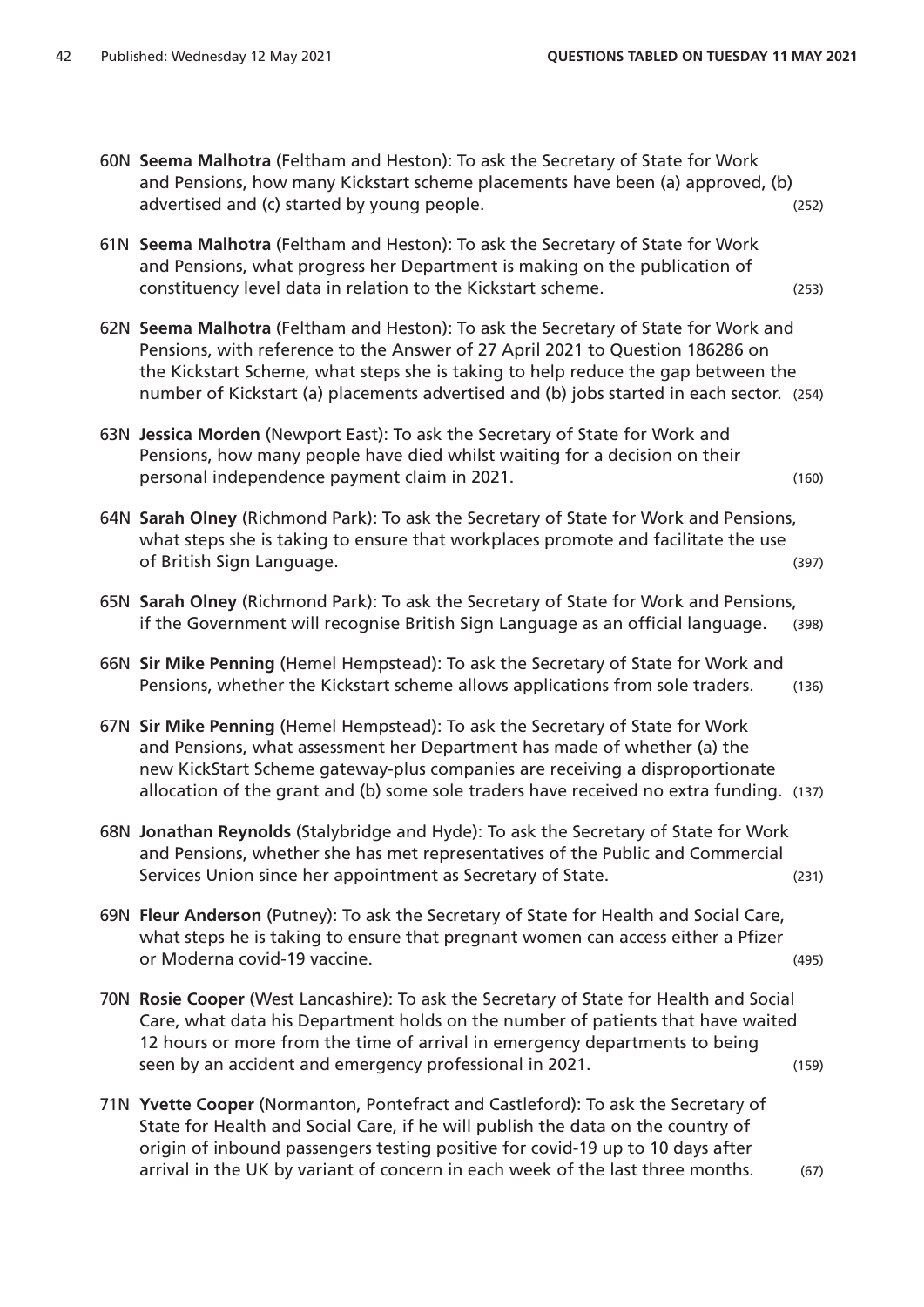- 72N **Margaret Greenwood** (Wirral West): To ask the Secretary of State for Health and Social Care, what estimate he has made of (a) the number of patients who have been discharged using the Discharge to Assess model in pilot schemes since 2016 and (b) the number of those patients who have been readmitted to hospital within 30 days. (287) (287)
- 73N **Margaret Greenwood** (Wirral West): To ask the Secretary of State for Health and Social Care, what estimate he has made of (a) the number of patients who have been discharged using Discharge to Assess model since the passing of the Coronavirus Act 2020 and (b) the number of those patients who have been readmitted to hospital within 30 days. The same state of the state of the state of the state of the state of the state of the state of the state of the state of the state of the state of the state of the state of the state
- 74N **Margaret Greenwood** (Wirral West): To ask the Secretary of State for Health and Social Care, pursuant to the Answer of 13 April 2021 to Question 174874, what recent estimate he has made of what (a) the maximum percentage is of the NHS budget for England and (b) the minimum percentage is of the NHS budget for England that would be shared between all ICSs in England. (289)
- 75N **Helen Hayes** (Dulwich and West Norwood): To ask the Secretary of State for Health and Social Care, with reference to the Department for Education's press release, £79 million to boost mental health support for children and young people, published on 5 March 2021, what plans his Department has to provide mental health and wellbeing support to schools that will not be covered by one of the new mental health support teams. (370)
- 76N **Helen Hayes** (Dulwich and West Norwood): To ask the Secretary of State for Health and Social Care, with reference to the Department for Education's announcement of £79 million to boost mental health support for children and young people on 5 March 2021, what estimate he has made of the number of (a) schools and (b) students in London that will have access to a mental health support team following the announcement of that funding. (371)
- 77N **Sir John Hayes** (South Holland and The Deepings): To ask the Secretary of State for Health and Social Care, with reference to the response from Lewisham and Greenwich NHS Trust to freedom of information request RFI-003971 stating that there had been seven admissions with complications following a medical abortion from 31 March to 1 September 2020 and his Department's data, which showed there has been only one reported complication for medical abortions at home in from January to June 2020, what assessment he has made of the reliability of the process of reporting complications from medical abortions at home given differences in the data referred to.  $(57)$
- 78N **John Howell** (Henley): To ask the Secretary of State for Health and Social Care, what assessment he has made of the implications for his policies of resolution 2373 on discrimination against persons dealing with chronic and long term illness passed at the Council of Europe on 21 April 2021; and whether the Government plans to take steps following the passing of that resolution. (181)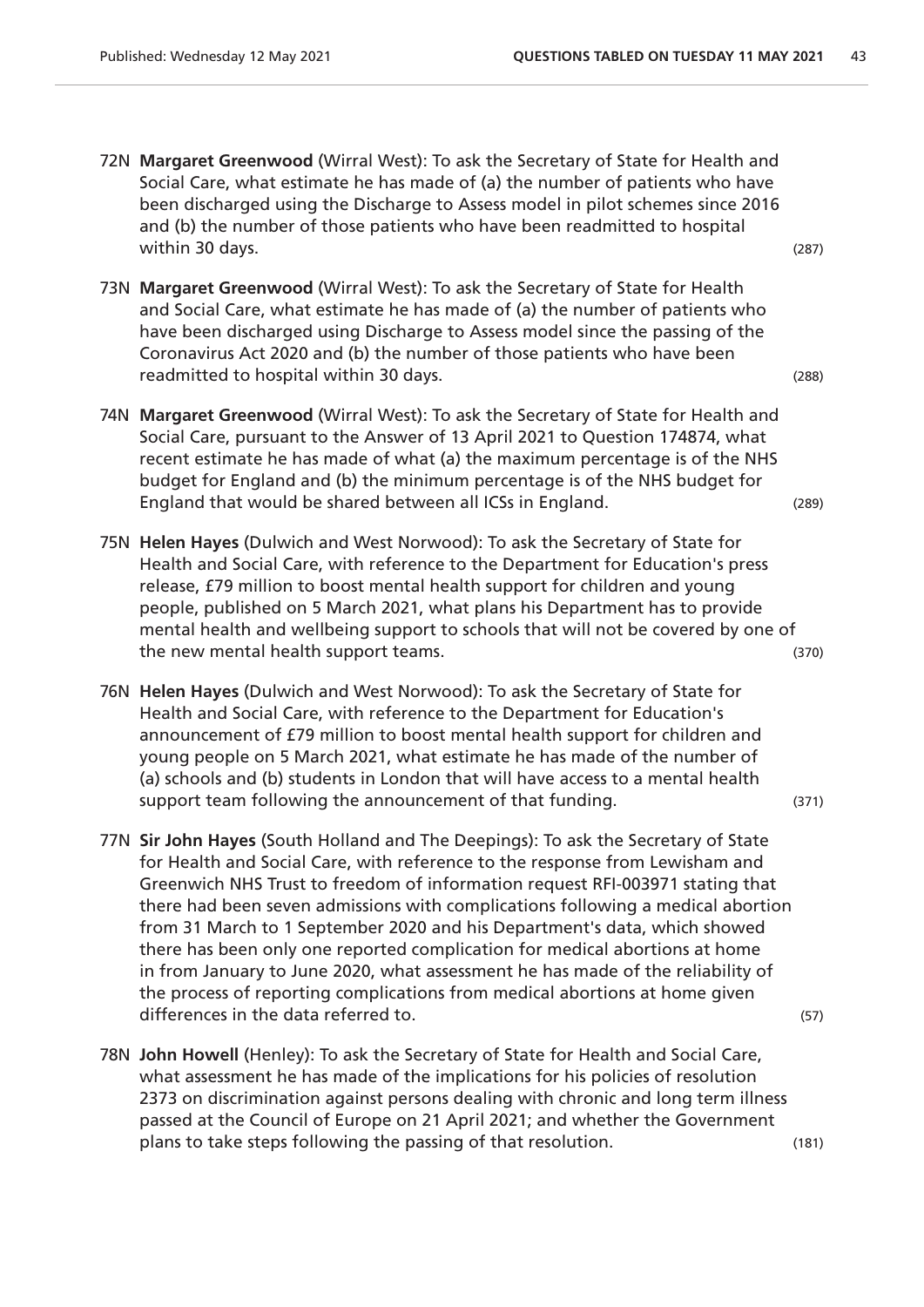- 79N **Dan Jarvis** (Barnsley Central): To ask the Secretary of State for Health and Social Care, with reference to the Answer of 29 April 2021 to Question 186169 on Kidney Diseases: Young People, what steps his Department is taking is to ensure that young people on dialysis are able to access psychosocial support under the paediatric renal service specification. (242)
- 80N **Dan Jarvis** (Barnsley Central): To ask the Secretary of State for Health and Social Care, with reference to the Answer of 29 April 2021 to Question 186169 on Kidney Diseases: Young People, what plans his Department has to update the paediatric renal service specification. (243)
- 81N **Dan Jarvis** (Barnsley Central): To ask the Secretary of State for Health and Social Care, with reference to the Answer of 29 April 2021 to Question 186169 on Kidney Diseases: Young People, what processes are in place to ensure that the paediatric renal service specification is effective in benefiting the mental health of young people on dialysis. (244)
- 82N **Dan Jarvis** (Barnsley Central): To ask the Secretary of State for Health and Social Care, with reference to the Answer of 29 April 2021 to Question 186168 on Kidney Diseases: Health Services, what steps his Department is taking to ensure that adults on dialysis are able to access psychosocial support under the adult renal service specification. (245)
- 83N **Dan Jarvis** (Barnsley Central): To ask the Secretary of State for Health and Social Care, with reference to the Answer of 29 April 2021 to Question 186168 on Kidney Diseases: Health Services, what plans his Department has to update the adult renal service specification. (246)
- 84N **Dame Diana Johnson** (Kingston upon Hull North): To ask the Secretary of State for Health and Social Care, what assessment his Department has made of the potential merits of adopting a zero covid-19 strategy. (140)
- 85N **Dame Diana Johnson** (Kingston upon Hull North): To ask the Secretary of State for Health and Social Care, what assessment he has made of the current efficacy of the NHS Test and Trace scheme. (142)
- 86N **Daniel Kawczynski** (Shrewsbury and Atcham): To ask the Secretary of State for Health and Social Care, what steps his Department has taken to ensure that when secondary school children receive information on abortion it is (a) accurate, (b) balanced and (c) includes information on alternatives to abortion to allow students to make an informed judgement. (166)
- 87N **Barbara Keeley** (Worsley and Eccles South): To ask the Secretary of State for Health and Social Care, how many autistic people are receiving treatment for an eating disorder. (171)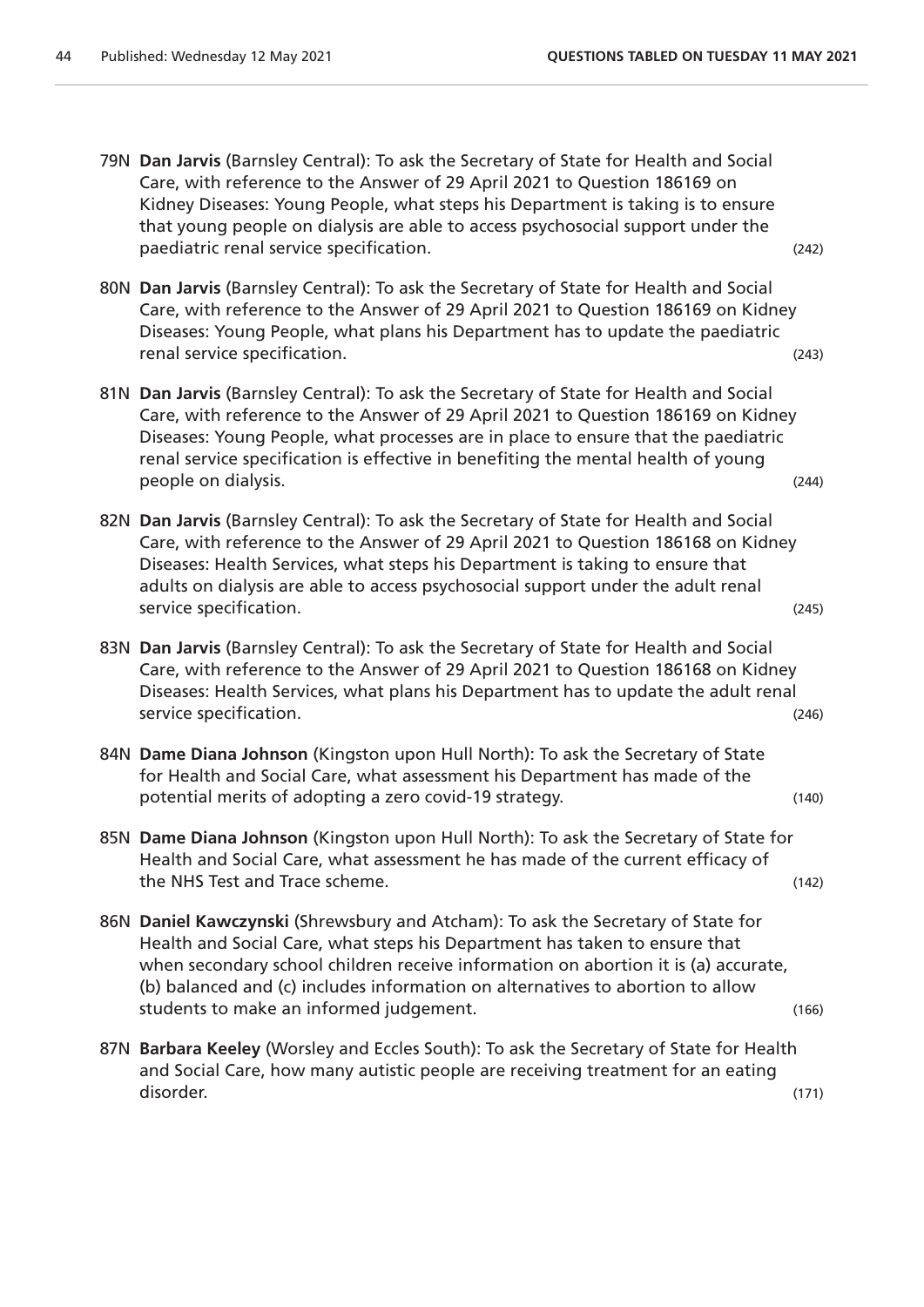- 88N **Barbara Keeley** (Worsley and Eccles South): To ask the Secretary of State for Health and Social Care, what steps he has taken to reduce the risk of suicide for autistic people, as set out in the fourth progress report of the cross-government outcomes strategy to save lives. (172)
- 89N **Barbara Keeley** (Worsley and Eccles South): To ask the Secretary of State for Health and Social Care, what steps he is taking to ensure local health, care and education services are able to share records to identify autistic children at risk of being admitted to inpatient mental health services. (173)
- 90N **Barbara Keeley** (Worsley and Eccles South): To ask the Secretary of State for Health and Social Care, what assessment he has made of the adequacy of support for autistic people with mental health problems. (174)
- 91N **Barbara Keeley** (Worsley and Eccles South): To ask the Secretary of State for Health and Social Care, with reference to the Answer of 22 April 2021 to Question 181225 on Mental Health Services: Social Services, what the cost to the public purse has been of providing mental health support to the social care workforce during the covid-19 outbreak to date. (175)
- 92N **Dr Julian Lewis** (New Forest East): To ask the Secretary of State for Health and Social Care, what guidance the NHS has given to General Practitioners on the (a) necessity of and (b) timetable for reinstating face-to-face meetings with NHS patients; and if he will make a statement. (25)
- 93N **Tim Loughton** (East Worthing and Shoreham): To ask the Secretary of State for Health and Social Care, if he will implement the recommendations put forward by NHS Providers in April 2021 on reducing the backlogs in treatment and diagnosis for (a) heart valve disease and (b) other conditions accrued as a result of the covid-19 outbreak; and with reference to those backlogs, if he will make it his policy for innovative treatments to be rapidly adopted to help (a) reduce the length of hospital stays and (b) increase treatment capacity. (32) (32)
- 94N **Justin Madders** (Ellesmere Port and Neston): To ask the Secretary of State for Health and Social Care, how many applications have been made to the Test and Trace Support Payment Scheme (a) in total and (b) that were successful; and what the (i) range of payments, (ii) mean payment and (iii) total amount paid out is since that scheme began. (291)
- 95N **Justin Madders** (Ellesmere Port and Neston): To ask the Secretary of State for Health and Social Care, what the total cost to the NHS was of using (a) agency staff and (b) bank staff for 2020-21 in (i) Quarter 4 and (ii) total. (294)
- 96N **Justin Madders** (Ellesmere Port and Neston): To ask the Secretary of State for Health and Social Care, if he will publish a list of UK manufacturers from which personal protective equipment (PPE) has been sourced; and the postcodes where that PPE has been produced. (301) the state of the state of the state of the state of the state of the state of the state of the state of the state of the state of the state of the state of the state of the state of the st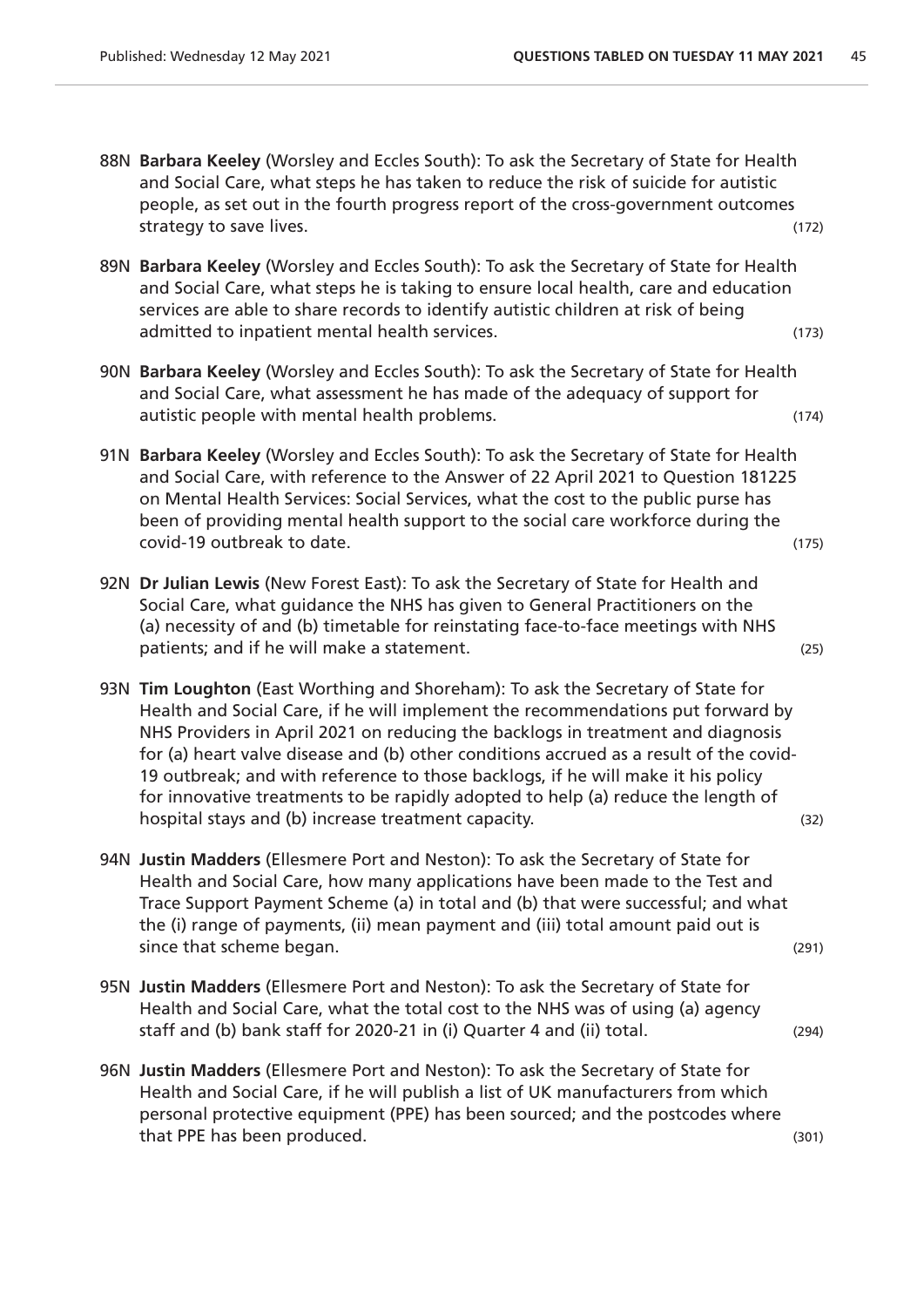- 97N **Justin Madders** (Ellesmere Port and Neston): To ask the Secretary of State for Health and Social Care, how many (a) first and (b) second covid-19 vaccinations have been cancelled by the national booking system; and for what reasons. (302)
- 98N **Justin Madders** (Ellesmere Port and Neston): To ask the Secretary of State for Health and Social Care, whether the cancellation of second covid-19 vaccinations by the national booking system has led to second vaccinations being delayed beyond the recommended 12 weeks; and on how many occasions this has occurred. (303)
- 99N **Seema Malhotra** (Feltham and Heston): To ask the Secretary of State for Health and Social Care, what plans his Department has to increase awareness of the rare neuro degenerative conditions Corticobasal Degeneration (CBD) and Progressive Supranuclear Palsy (PSP) and to support increased research into improved treatments and a cure. (251) the contract of the contract of the contract of the contract of the contract of the contract of the contract of the contract of the contract of the contract of the contract of the contract of t
- 100N**Kerry McCarthy** (Bristol East): To ask the Secretary of State for Health and Social Care, if he will review Government guidance on exemptions to covid-19 hotel quarantine rules for people (a) in exceptional circumstances and (b) on compassionate grounds. (128)
- 101N**Catherine McKinnell** (Newcastle upon Tyne North): To ask the Secretary of State for Health and Social Care, what proportion of eligible claimants claimed Healthy Start vouchers in (a) the North East and (b) each local authority area in the North East in each of the last five years. (234)
- 102N**Anne Marie Morris** (Newton Abbot): To ask the Secretary of State for Health and Social Care, with reference to the Answer of 10 March 2021 to Question 163234 on Social Services, whether he plans to publish the proposed legislation before the House rises for summer recess. (247)
- 103N**Anne Marie Morris** (Newton Abbot): To ask the Secretary of State for Health and Social Care, what (a) criteria the UK had to meet and (b) financial commitment the UK had to make to join Project Orbis. (248)
- 104N**Anne Marie Morris** (Newton Abbot): To ask the Secretary of State for Health and Social Care, whether the Government has plans to bring forward secondary legislation under the powers provided by the Medicines and Medical Devices Act 2021. (249)
- 105N**Ian Paisley** (North Antrim): To ask the Secretary of State for Health and Social Care, with reference to the introduction of the home abortion policy and Freedom of Information requests to NHS Trusts that have disclosed that women have been presenting with complications at a potentially higher rate than recorded in his Department's abortion statistics, if his Department will request data from NHS Trusts and Emergency Services on (a) the incidence of Retained Products of Conception and Evacuation of Retained Products of Conception following medical abortions over the last five years and (b) whether in each case, both abortion pills were taken at home or in a clinic. (237)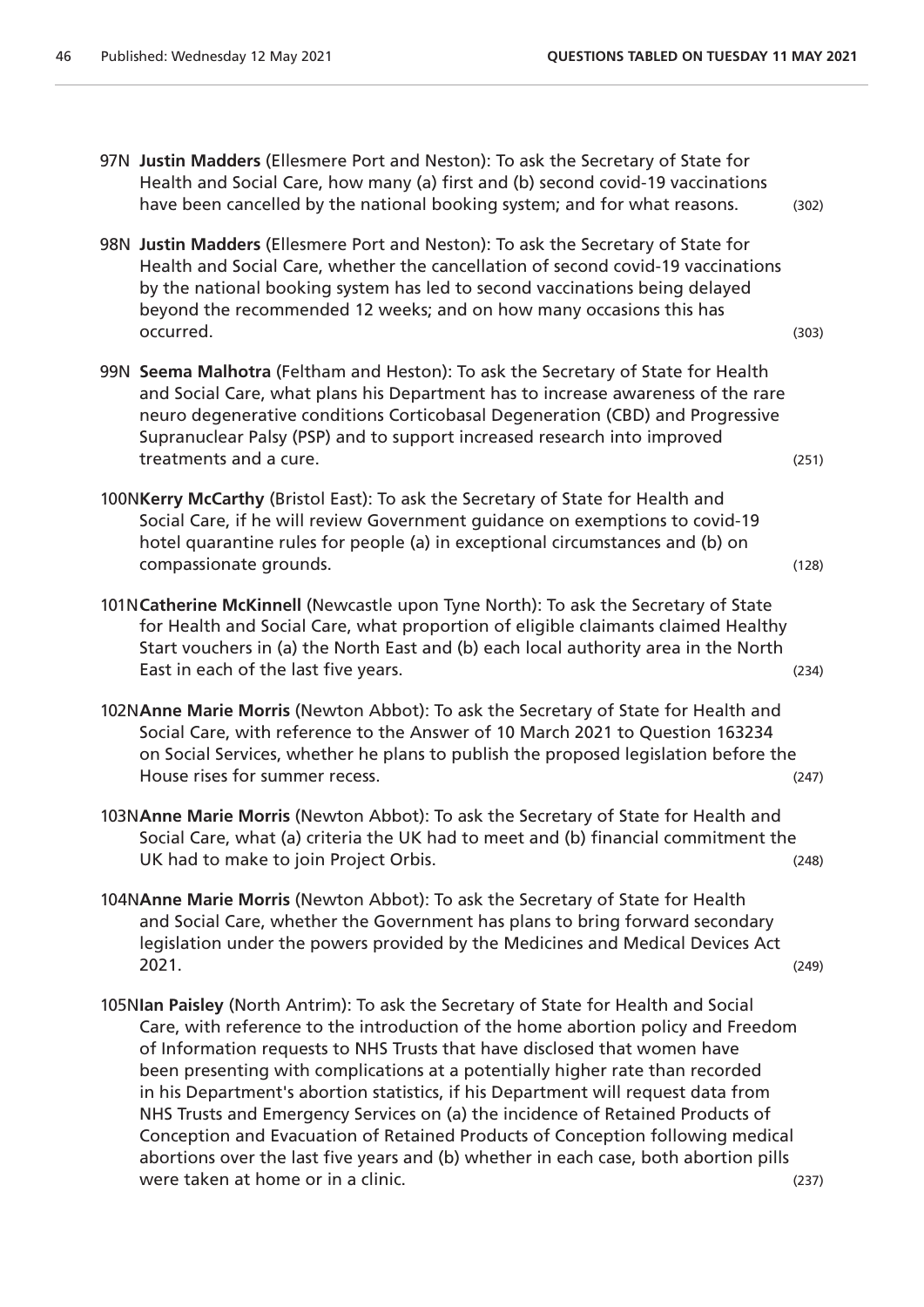| 106NDr Dan Poulter (Central Suffolk and North Ipswich): To ask the Secretary of<br>State for Health and Social Care, how many patients have received NHS dental<br>treatment in each year from 2010 to 2020; and how many dental practices have<br>provided NHS dental treatment in each year from 2010 to 2020.                                                                                                                                                        | (194) |
|-------------------------------------------------------------------------------------------------------------------------------------------------------------------------------------------------------------------------------------------------------------------------------------------------------------------------------------------------------------------------------------------------------------------------------------------------------------------------|-------|
| 107NBell Ribeiro-Addy (Streatham): To ask the Secretary of State for Health and Social<br>Care, what he is doing to ensure the right standards are met when NHS track and<br>trace phone calls are made to returning passengers into the UK.                                                                                                                                                                                                                            | (457) |
| 108NKarin Smyth (Bristol South): To ask the Secretary of State for Health and Social<br>Care, whether he made contact with those responsible for the procurement of<br>the Shared Business Services framework contract for Waste Management and<br>Minimisation in 2019 to disclose his personal connection with Topwood Limited.                                                                                                                                       | (320) |
| 109NKarin Smyth (Bristol South): To ask the Secretary of State for Health and Social<br>Care, what record was taken of the discussions with his departmental Permanent<br>Secretary on the transfer of shares in Topwood Ltd to his ownership.                                                                                                                                                                                                                          | (322) |
| 110N Karin Smyth (Bristol South): To ask the Secretary of State for Health and Social<br>Care, whether he has received advice from his (a) departmental Permanent<br>Secretary and (b) the Cabinet Secretary on the transfer of shares in Topwood Ltd<br>to his ownership.                                                                                                                                                                                              | (323) |
| 111N Karin Smyth (Bristol South): To ask the Secretary of State for Health and Social<br>Care, whether he had discussions with the departmental Permanent Secretary on<br>the matter of Topwood Ltd after that company had already been placed on the<br>framework contract for NHS Waste Management and Minimisation Services.                                                                                                                                         | (324) |
| 112N Karin Smyth (Bristol South): To ask the Secretary of State for Health and Social<br>Care, whether he received advice from his departmental Permanent Secretary<br>when Topwood Ltd was placed on the framework contract for NHS Waste<br>Management and Minimisation Services.                                                                                                                                                                                     | (325) |
| 113N Sir Desmond Swayne (New Forest West): To ask the Secretary of State for Health<br>and Social Care, what steps he is taking to ensure that GPs offer patients face to<br>face appointments.                                                                                                                                                                                                                                                                         | (30)  |
| 114N Sir Desmond Swayne (New Forest West): To ask the Secretary of State for<br>Health and Social Care, what plans he has to release private hospitals from their<br>obligations as contracted by the NHS during the covid-19 outbreak.                                                                                                                                                                                                                                 | (31)  |
| 115N Munira Wilson (Twickenham): To ask the Secretary of State for Health and Social<br>Care, with reference to the Department of Education's press release, Schools and<br>colleges to benefit from boost in expert mental health support, published on<br>10 May 2021, what estimate he has made of the number of (a) schools and (b)<br>students in London that will have access to a mental health support team as a<br>result of the announcement of that funding. | (461) |
|                                                                                                                                                                                                                                                                                                                                                                                                                                                                         |       |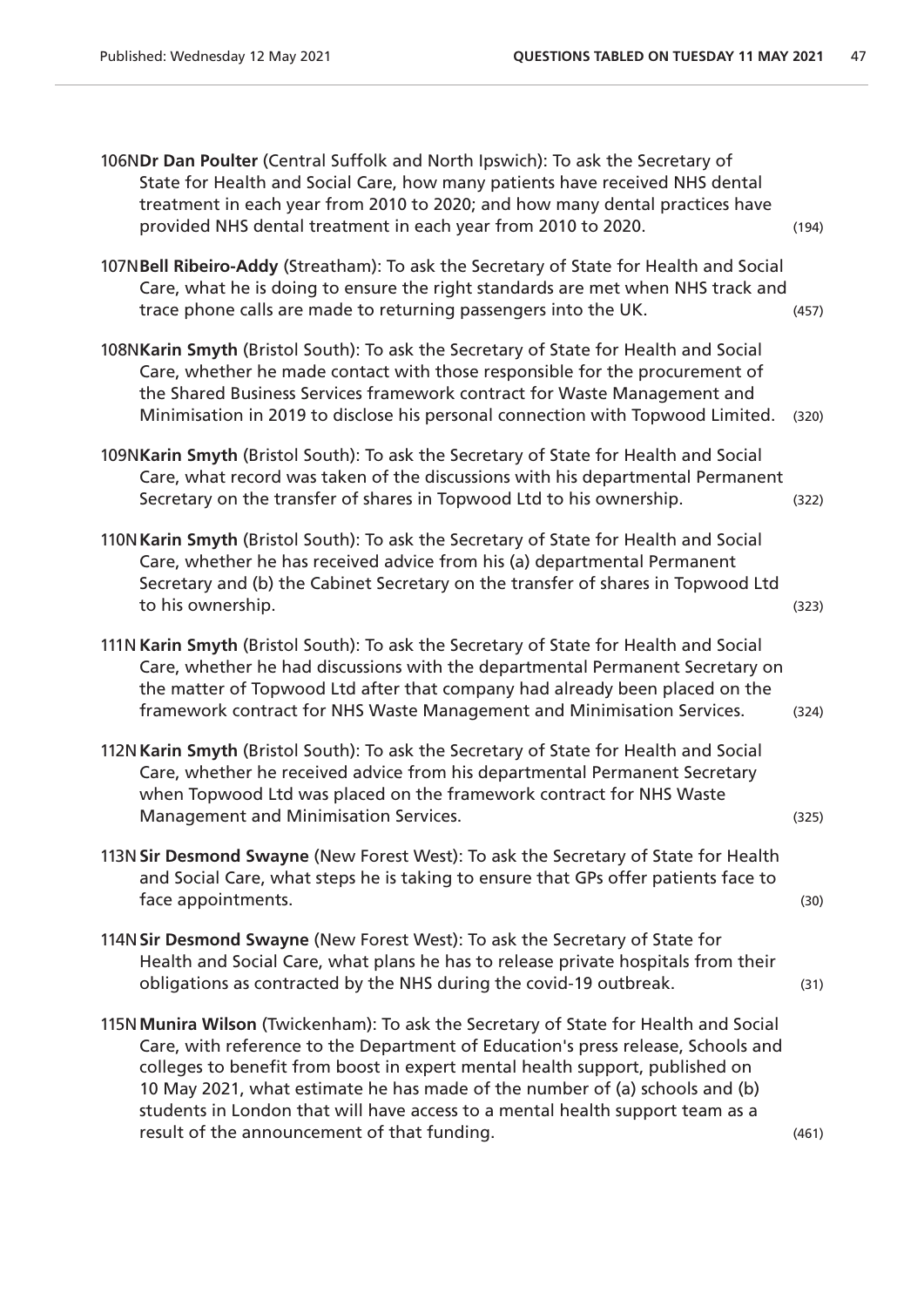116N**Munira Wilson** (Twickenham): To ask the Secretary of State for Health and Social Care, with reference to the Department of Education's press release, Schools and colleges to benefit from boost in expert mental health support, published on 10 May 2021, what plans his Department has to provide mental health and wellbeing support to schools that will not be covered by one of the new mental health support teams referenced in that press release. (462)  $(462)$ 

117N**Munira Wilson** (Twickenham): To ask the Secretary of State for Health and Social Care, what number and proportion of schools in the trailblazer areas piloting Mental Health Support Teams have an (a) Inadequate, (b) Requires Improvement, (c) Good and (d) Outstanding Ofsted rating. (463)

- 118N**Munira Wilson** (Twickenham): To ask the Secretary of State for Health and Social Care, what number and proportion of schools in the trailblazer areas in London piloting Mental Health Support Teams have an (a) Inadequate, (b) Requires Improvement, (c) Good and (d) Outstanding Ofsted rating. (464)
- 119N**Fleur Anderson** (Putney): To ask the Secretary of State for Foreign, Commonwealth and Development Affairs, what representations he has made to his Israeli counterpart on ensuring access to covid-19 vaccines in the Palestinian Occupied Territories. (494)
- 120N**Ms Nusrat Ghani** (Wealden): To ask the Secretary of State for Foreign, Commonwealth and Development Affairs, with reference to the conclusions of the UNITAD investigations led by Karim Khan QC, if the Government will use the term genocide in connection with atrocities perpetrated by ISIL against Yazidis and other minorities in Northern Iraq and Syria. (331)
- 121N**Patricia Gibson** (North Ayrshire and Arran): To ask the Secretary of State for Foreign, Commonwealth and Development Affairs, what diplomatic steps the Government plans to take in response to reports that human rights violations against the people of Colombia are increasing. (308)
- 122N**Patricia Gibson** (North Ayrshire and Arran): To ask the Secretary of State for Foreign, Commonwealth and Development Affairs, what steps the Government plans to take in response to the reports of unrest and human rights abuses in Colombia. (309)
- 123N**Helen Hayes** (Dulwich and West Norwood): To ask the Secretary of State for Foreign, Commonwealth and Development Affairs, what assessment his Department has made of the the prevalence of slavery in Mauritania; and what steps the Government is taking to help prevent slavery in that country. (372)
- 124N**John Howell** (Henley): To ask the Secretary of State for Foreign, Commonwealth and Development Affairs, what assessment he has made of the implications for his policies of the speech made by the President of Moldova at the Council of Europe in April 2021; and whether the Government plans to take steps following that speech. (23)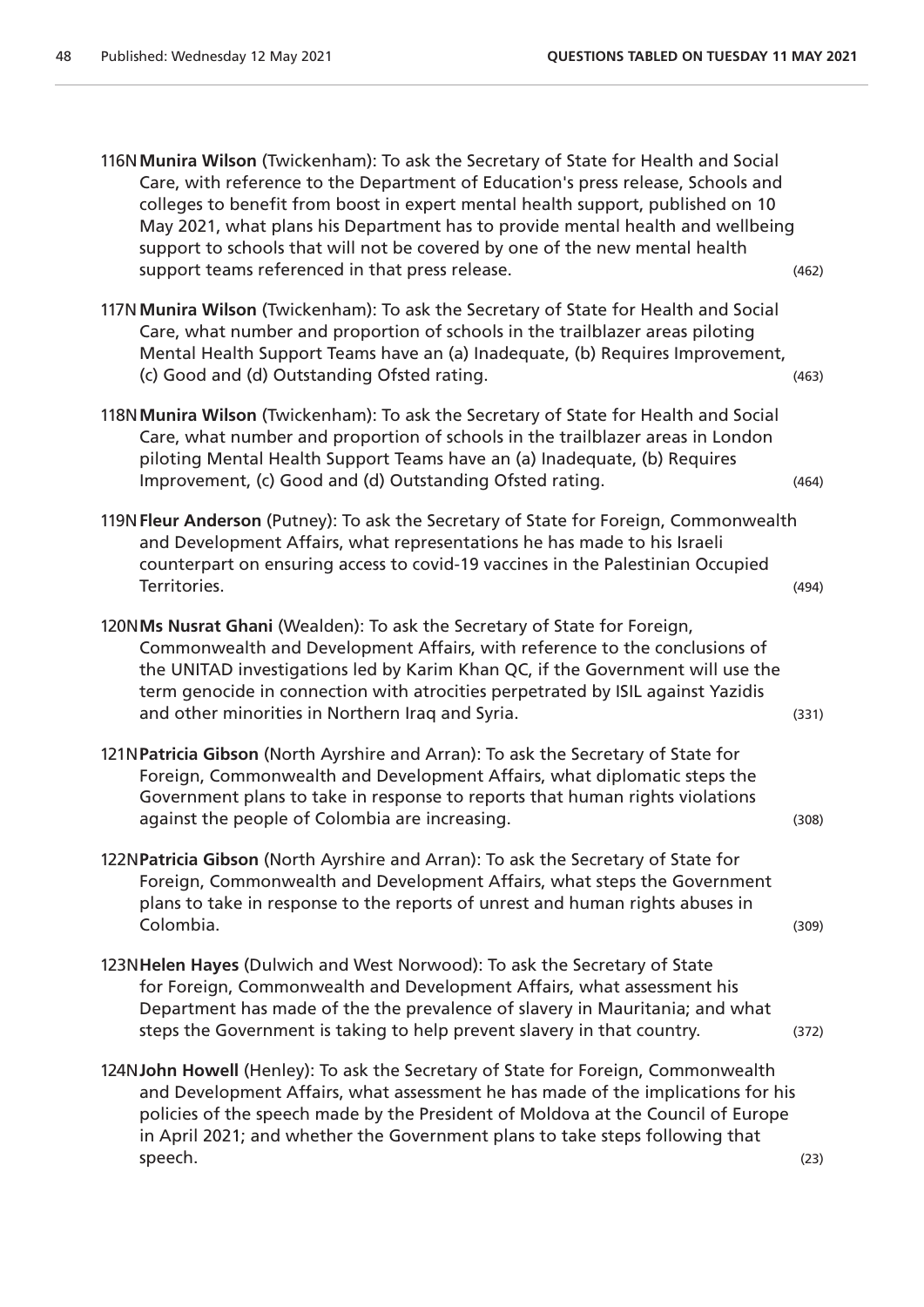125N**John Howell** (Henley): To ask the Secretary of State for Foreign, Commonwealth and Development Affairs, what assessment he has made of the implications for his policies of resolution 2369 on the strategic priorities of the Council of Europe passed on 20 April 2021; and whether the Government plans to take steps following the passing of that resolution. The same state of the state of the state of the state of the state of the state of the state of the state of the state of the state of the state of the state of the state of the st

- 126N**John Howell** (Henley): To ask the Secretary of State for Foreign, Commonwealth and Development Affairs, what assessment he has made of the implications for his policies of the speech made by the German Minister, Michael Roth, at the Council of Europe on 22 April 2021 on the accession of the EU to the European Convention on Human Rights. (178)
- 127N**Dr Rupa Huq** (Ealing Central and Acton): To ask the Secretary of State for Foreign, Commonwealth and Development Affairs, what impact assessment he has undertaken on the 85 per cent reduction in UK aid to the United Nations Population Fund; and if he will publish that assessment. (374)
- 128N**Dame Diana Johnson** (Kingston upon Hull North): To ask the Secretary of State for Foreign, Commonwealth and Development Affairs, what steps his Department plans to take in response to recent increased levels of unrest between Palestinians and Israelis. (139)
- 129N**Mrs Pauline Latham** (Mid Derbyshire): To ask the Secretary of State for Foreign, Commonwealth and Development Affairs, with reference to his Answer of 29 April 2021 to Question 187201 on India: Overseas Aid, what strategies are considered when allocating UK aid to non-Governmental programmes in India; and what non-Governmental programmes in India receive UK aid. (223)
- 130N**Dr Julian Lewis** (New Forest East): To ask the Secretary of State for Foreign, Commonwealth and Development Affairs, what steps the Government will take, following the killing by extremists of Afghan girl students at school, to use air power from external bases, in conjunction with the US, to assist the Afghan Government resist terrorism by (a) Daesh and (b) the Taliban, after all NATO land forces have been withdrawn from Afghanistan; and if he will make a statement. (26)
- 131N**Steve McCabe** (Birmingham, Selly Oak): To ask the Secretary of State for Foreign, Commonwealth and Development Affairs, whether the Government plans to send representatives to the Durban IV conference in September 2021. (53)
- 132N**Steve McCabe** (Birmingham, Selly Oak): To ask the Secretary of State for Foreign, Commonwealth and Development Affairs, what assessment he has made of the potential merits of the UK joining the US, Australia and Canada in boycotting the Durban IV conference in September 2021. (54)
- 133N**Steve McCabe** (Birmingham, Selly Oak): To ask the Secretary of State for Foreign, Commonwealth and Development Affairs, whether it is the Government's policy to boycott the Durban IV conference in September 2021. (55)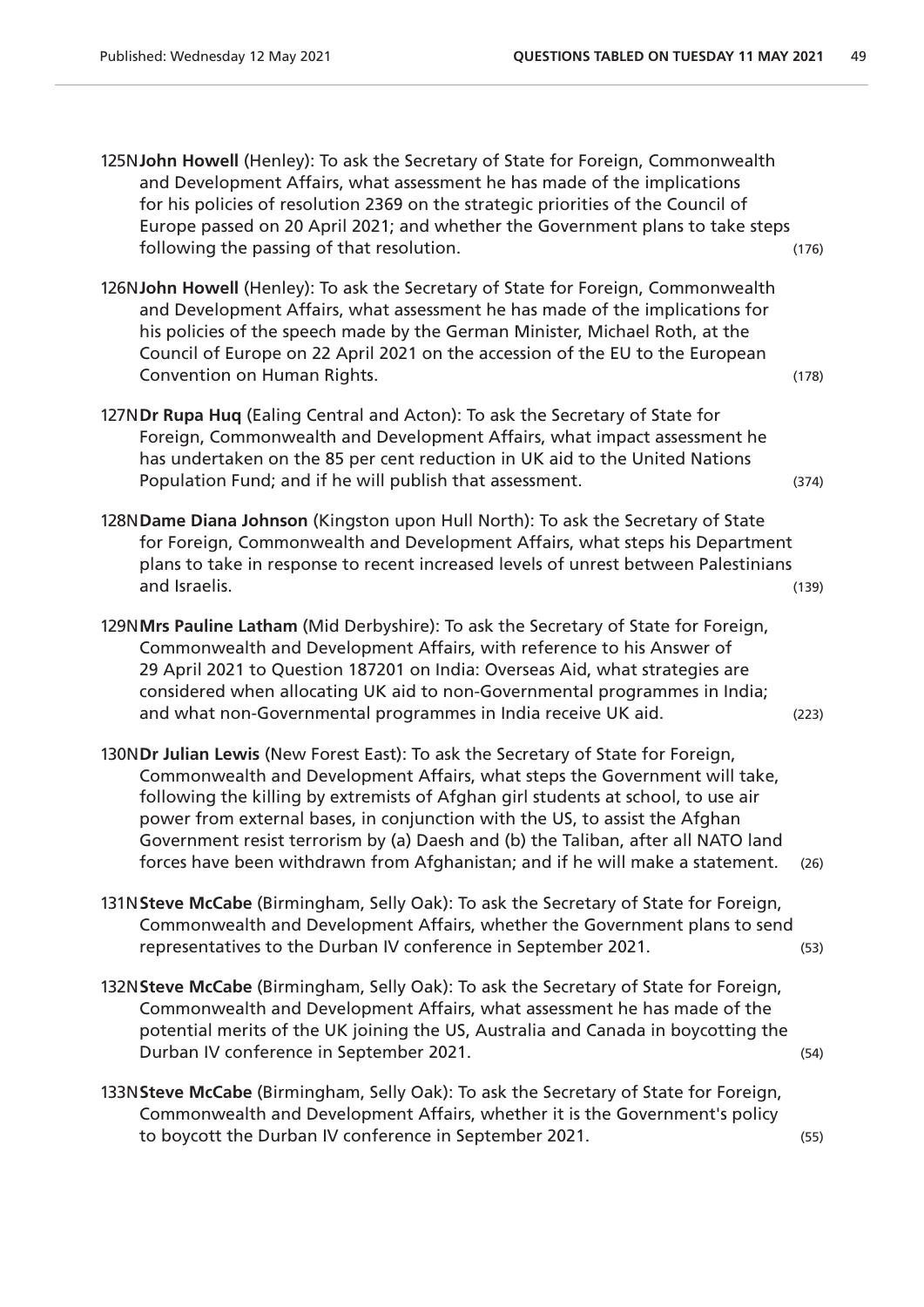| 134NStewart Malcolm McDonald (Glasgow South): To ask the Secretary of State for<br>Foreign, Commonwealth and Development Affairs, what assessment he has made<br>of the UK's policy position as was one of the UN Economic and Social Council<br>member states on electing Iran to the Commission on the Status of Women.                                                                          | (332) |
|----------------------------------------------------------------------------------------------------------------------------------------------------------------------------------------------------------------------------------------------------------------------------------------------------------------------------------------------------------------------------------------------------|-------|
| 135N Catherine McKinnell (Newcastle upon Tyne North): To ask the Secretary of State<br>for Foreign and Commonwealth Affairs, what steps he is taking to raise awareness<br>of the risk of parental child abduction to Japan.                                                                                                                                                                       | (235) |
| 136N Catherine McKinnell (Newcastle upon Tyne North): To ask the Secretary of State<br>for Foreign and Commonwealth Affairs, what recent discussions he has had with<br>his Japanese counterpart on cases of parental child abduction to Japan.                                                                                                                                                    | (236) |
| 137NLayla Moran (Oxford West and Abingdon): To ask the Secretary of State for<br>Foreign, Commonwealth and Development Affairs, whether Israeli F-35 aircrafts,<br>of which each plane includes a 15 per cent UK work share, are being used in the<br>air strikes on Gaza; and what steps he has taken to determine whether planes<br>being used in the air strikes in Gaza include UK components. | (426) |
| 138NAbena Oppong-Asare (Erith and Thamesmead): To ask the Secretary of State for<br>Foreign, Commonwealth and Development Affairs, what recent discussions he has<br>had with his Israeli counterpart on the situation in East Jerusalem; and if he will<br>make a statement.                                                                                                                      | (507) |
| 139N Abena Oppong-Asare (Erith and Thamesmead): To ask the Secretary of State for<br>Foreign, Commonwealth and Development Affairs, what discussions he has had<br>with his international counterparts on the situation in East Jerusalem.                                                                                                                                                         | (508) |
| 140NSarah Owen (Luton North): To ask the Secretary of State for Foreign,<br>Commonwealth and Development Affairs, what assessment he has made of<br>the implications for his policies of the recent incident at the al-Aqsa mosque,<br>Jerusalem.                                                                                                                                                  | (479) |
| 141N Sarah Owen (Luton North): To ask the Secretary of State for Foreign,<br>Commonwealth and Development Affairs, what discussions he has had with his<br>Israeli counterpart on the obligations of that country under international law in<br>respect of the planned evictions of Palestinian refugee families from the Sheikh<br>Jarrah neighbourhood.                                          | (480) |
| 142NSam Tarry (Ilford South): To ask the Secretary of State for Foreign, Commonwealth<br>and Development Affairs, if he will condemn the storming of the Al-Aqsa Mosque<br>compound by Israeli forces, including (a) the attack on worshippers and (b)<br>threatened evictions of Palestinians from their homes in Sheikh Jarrah.                                                                  | (525) |
| 143NSam Tarry (Ilford South): To ask the Secretary of State for Foreign, Commonwealth<br>and Development Affairs, what steps he will take to pressure the Israeli<br>Government to end the eviction of Palestinians from their homes and adhere to<br>international law.                                                                                                                           | (526) |
|                                                                                                                                                                                                                                                                                                                                                                                                    |       |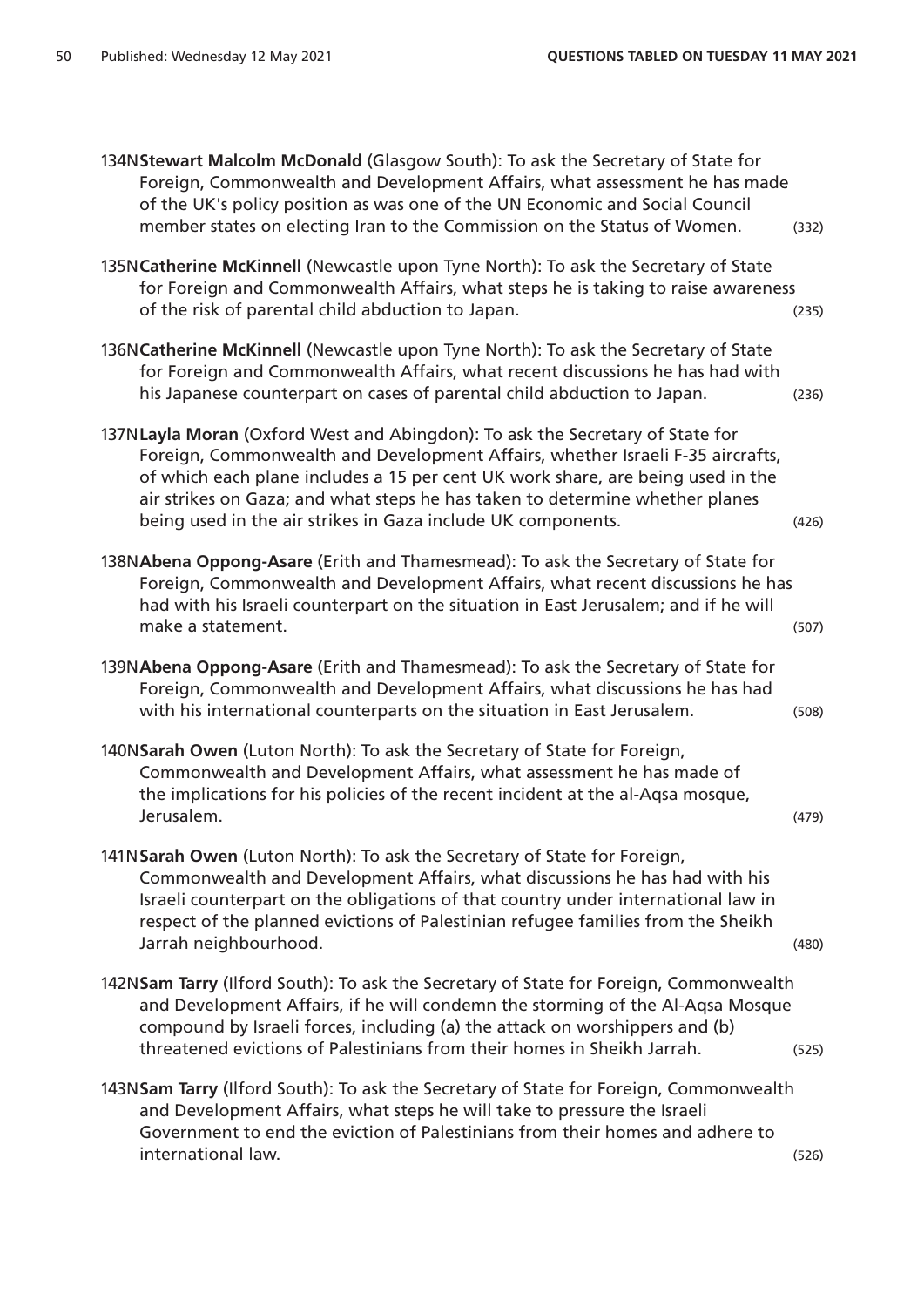| 144NStephen Timms (East Ham): To ask the Secretary of State for Foreign,<br>Commonwealth and Development Affairs, what representations he has made<br>to his Bangladeshi counterpart on recent attacks on Hindu communities in that<br>country; and if he will make a statement.                                                                                | (34)  |
|-----------------------------------------------------------------------------------------------------------------------------------------------------------------------------------------------------------------------------------------------------------------------------------------------------------------------------------------------------------------|-------|
| 145NMick Whitley (Birkenhead): To ask the Secretary of State for Foreign,<br>Commonwealth and Development Affairs, whether the Government has plans to<br>review its position on waiving intellectual property rights on covid-19 vaccines<br>following the recent announcement by the US administration of its support for a<br>waiver.                        | (448) |
| 146NHywel Williams (Arfon): To ask the Secretary of State for Foreign, Commonwealth<br>and Development Affairs, what discussions he has had with his Israeli counterpart<br>on the prosecution of Palestinian children by Israeli military courts.                                                                                                              | (75)  |
| 147NNeil Coyle (Bermondsey and Old Southwark): To ask the Secretary of State for the<br>Home Department, how many health and social care workers who are required to<br>register for the EU Settlement Scheme have not yet done so; and what estimate<br>she has made of the number of people who are unlikely to do so before the<br>deadline of 30 June 2021. | (264) |
| 148NNeil Coyle (Bermondsey and Old Southwark): To ask the Secretary of State for<br>the Home Department, what steps she is taking to ensure that all of the 320,000<br>pending applications for the EU Settlement Scheme are resolved before the<br>deadline of 30 June 2021.                                                                                   | (265) |
| 149NAlex Cunningham (Stockton North): To ask the Secretary of State for the Home<br>Department, what assessment her Department has made of the ability of people<br>in receipt of asylum support to access funds during the three days within the<br><b>ASPEN card transition.</b>                                                                              | (232) |
| 150NAlex Cunningham (Stockton North): To ask the Secretary of State for the Home<br>Department, what assessment her Department has made of the availability and<br>accessibility of voluntary sector organisations and foodbanks to people in receipt<br>of asylum support during the ASPEN card transition period.                                             | (233) |
| 151N Jonathan Edwards (Carmarthen East and Dinefwr): To ask the Secretary of<br>State for the Home Department, what progress her Department has made on<br>supporting the use of the EU Settled Status app by Polish workers.                                                                                                                                   | (197) |
| 152NJonathan Edwards (Carmarthen East and Dinefwr): To ask the Secretary of State<br>for the Home Department, what assessment she has made of the potential<br>merits of extending the seasonal agricultural workers scheme to ensure sufficient<br>workers are available for the 2021 poultry season in the run up to Christmas 2021.(198)                     |       |
| 153NMary Kelly Foy (City of Durham): To ask the Secretary of State for the Home<br>Department, what plans the Government has to provide accommodation for<br>women released from Hassockfield Immigration Removal Centre to continue their                                                                                                                      |       |

asylum claims. (447)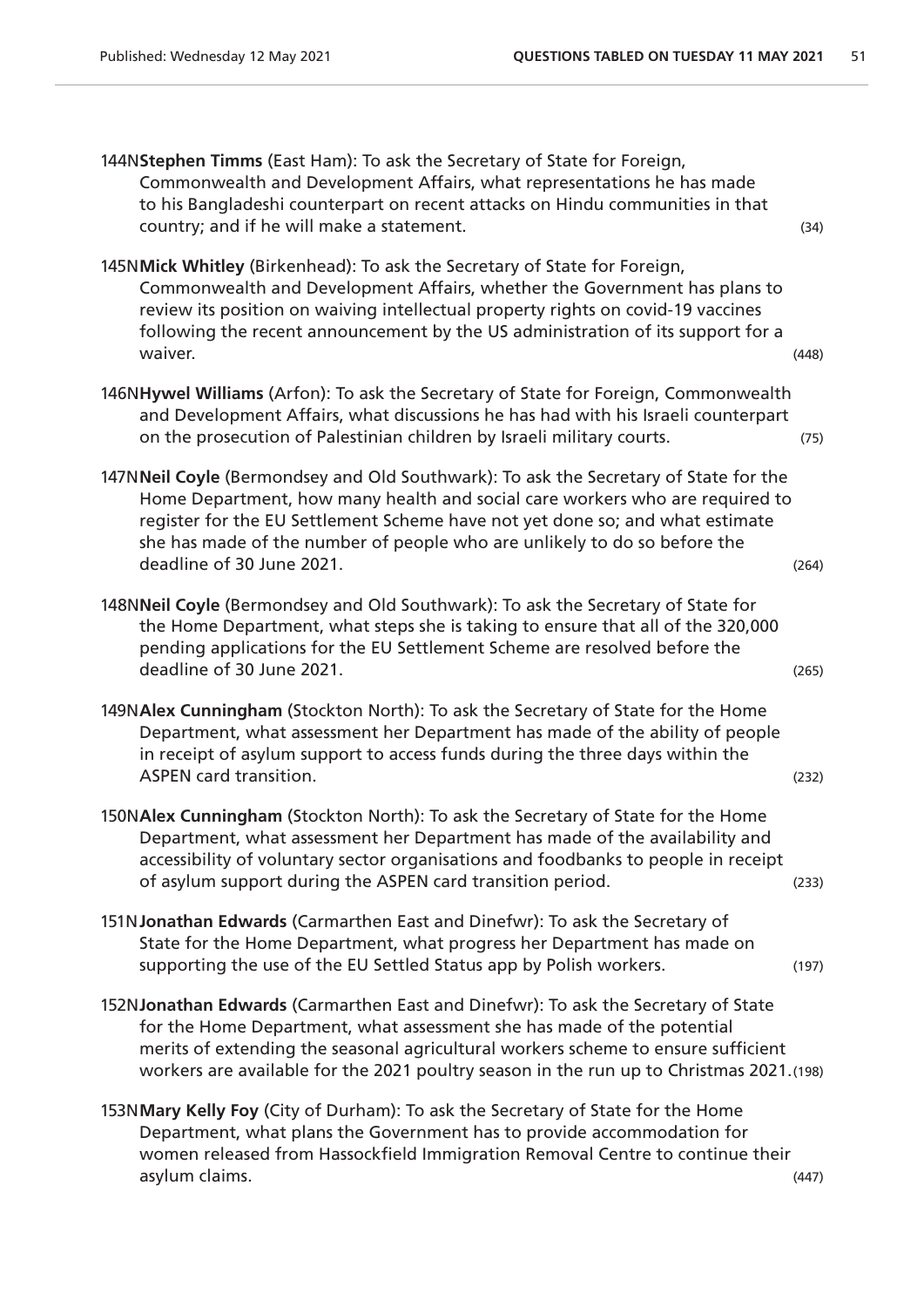154N**Gill Furniss** (Sheffield, Brightside and Hillsborough): To ask the Secretary of State for the Home Department, whether officials in her Department recognise Ahmadiyya marriage certificates which are not registered with the Pakistan Union Council for the purposes of EU Settlement Scheme family permit applications. (386)

- 155N**Gill Furniss** (Sheffield, Brightside and Hillsborough): To ask the Secretary of State for the Home Department, what assessment she has made of the effect of covid-19 travel restrictions in respect of red list countries on a potential applicant's ability to apply for a EU Settlement Scheme family permit within the application window. (387)
- 156N**Peter Grant** (Glenrothes): To ask the Secretary of State for the Home Department, with reference to the Answer of 20 April 2021 to Question 181333 on Immigration: EU Nationals, what her Department's policy is in circumstances where an individual who is required to apply to the EU Settlement Scheme is unable to prove that they had reasonable grounds for missing the 30 June 2021 deadline. (336)
- 157N**Mr Toby Perkins** (Chesterfield): To ask the Secretary of State for the Home Department, how many complaints against police officers have been referred to the Independent Office for Police Conduct for investigation, by each police force in England and Wales in each year from 2015 to date. (203)
- 158N**Mr Toby Perkins** (Chesterfield): To ask the Secretary of State for the Home Department, how many investigations into police officers conducted by the Independent Office for Police Conduct have taken longer than 12 months from initial complaint to completion, by each police force area in each year from 2015 to date. (204)
- 159N**Alex Sobel** (Leeds North West): To ask the Secretary of State for the Home Department, how many people will receive new ASPEN cards as part of the contract transition; and how many will be without access to any funds for themselves and family members during the weekend blackout window during that transition. (427)
- 160N**Alex Sobel** (Leeds North West): To ask the Secretary of State for the Home Department, what discussions her Department has had with voluntary sector organisations on the ASPEN card transition for asylum support payments. (428)
- 161N**Stephen Timms** (East Ham): To ask the Secretary of State for the Home Department, what estimate she has made of the number of people living in the UK without leave to remain who entered the UK legally; and if she will make a statement. (36)
- 162N**Stephen Timms** (East Ham): To ask the Secretary of State for the Home Department, with reference to the Joint Council for the Welfare of Immigrant's report, We Are Here, published April 2021, what steps victims of domestic abuse should take who are without leave to remain and who are unwilling to report the abuse for fear of deportation. (37) and  $(37)$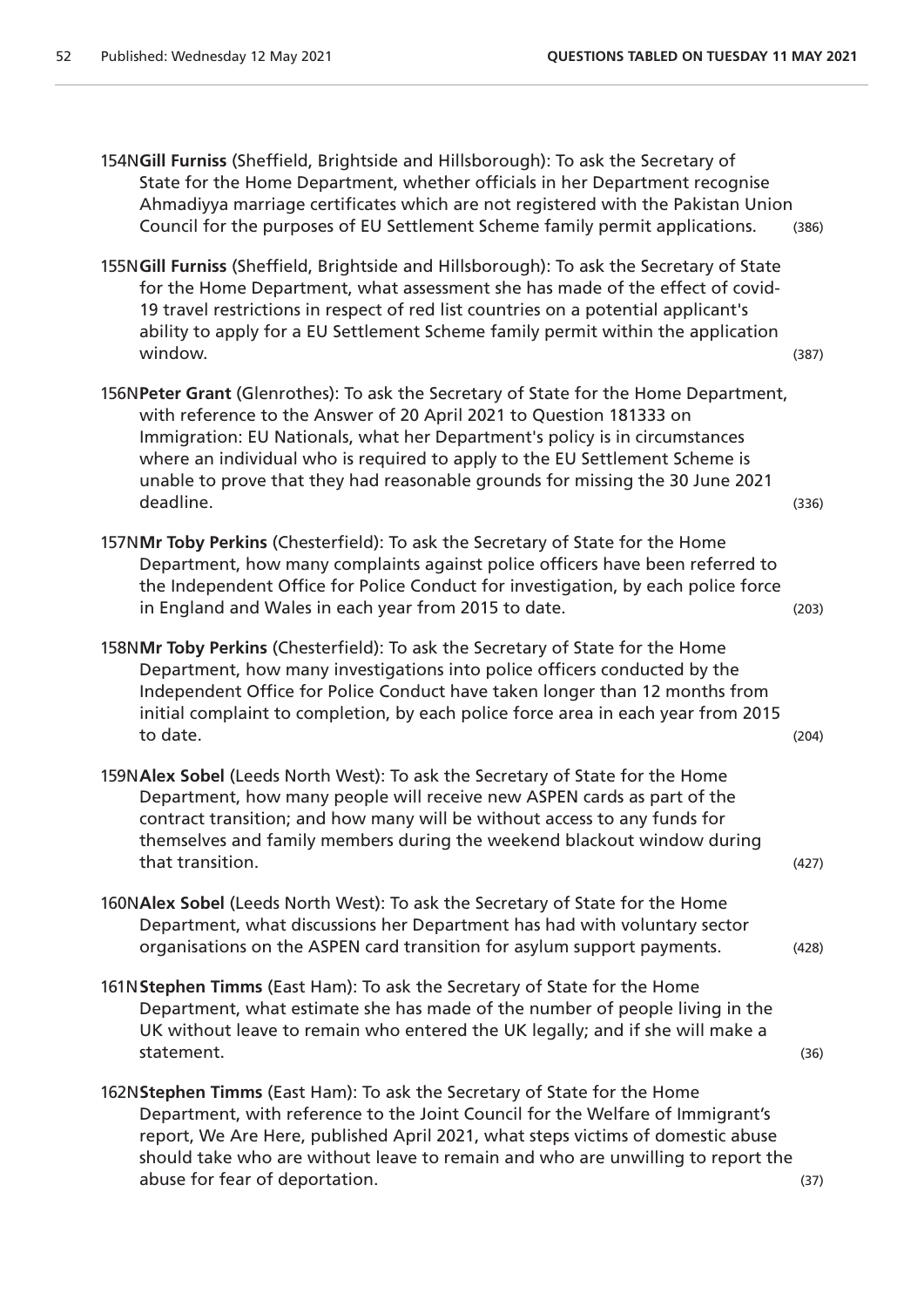| 163NDave Doogan (Angus): To ask the Secretary of State for Defence, where the new<br>Challenger 3 tanks will be based.                                                                                                                                                                                                                                                                    | (440) |
|-------------------------------------------------------------------------------------------------------------------------------------------------------------------------------------------------------------------------------------------------------------------------------------------------------------------------------------------------------------------------------------------|-------|
| 164NDave Doogan (Angus): To ask the Secretary of State for Defence, what tank<br>training operations take place in Scotland.                                                                                                                                                                                                                                                              | (441) |
| 165NMr Tobias Ellwood (Bournemouth East): To ask the Secretary of State for Defence,<br>what equipment used on the Ajax vehicle is also operable on (a) Boxer, (b)<br>Challenger and (c) Warrior vehicles.                                                                                                                                                                                | (117) |
| 166NMr Tobias Ellwood (Bournemouth East): To ask the Secretary of State for Defence,<br>how many Type 31 frigates will be built; and how many his Department has<br>ordered.                                                                                                                                                                                                              | (118) |
| 167NMr Tobias Ellwood (Bournemouth East): To ask the Secretary of State for Defence,<br>when he plans to put the Type 32 frigate out for competition; and if he will make<br>a statement.                                                                                                                                                                                                 | (119) |
| 168NMr Tobias Ellwood (Bournemouth East): To ask the Secretary of State for Defence,<br>how many Type 45 destroyers are undergoing refit.                                                                                                                                                                                                                                                 | (121) |
| 169NMr Tobias Ellwood (Bournemouth East): To ask the Secretary of State for Defence,<br>what the Government's military objective is in Mali.                                                                                                                                                                                                                                              | (122) |
| 170NMr Kevan Jones (North Durham): To ask the Secretary of State for Defence, how<br>many vehicles of the Ajax family have been accepted into service by the British<br>Army.                                                                                                                                                                                                             | (80)  |
| 171NMr Kevan Jones (North Durham): To ask the Secretary of State for Defence, when<br>he plans to begin the concept and development phase on Tempest; and if he will<br>publish a timeframe for further progression of that aircraft.                                                                                                                                                     | (84)  |
| 172NMr Kevan Jones (North Durham): To ask the Secretary of State for Defence, what<br>plans the Government has to bring forward legislative proposals on Northern<br>Ireland veterans in the next six months.                                                                                                                                                                             | (85)  |
| 173NDaniel Kawczynski (Shrewsbury and Atcham): To ask the Secretary of State for<br>Defence, how many soldiers serving abroad have been vaccinated against covid-<br>19.                                                                                                                                                                                                                  | (168) |
| 174N Daniel Kawczynski (Shrewsbury and Atcham): To ask the Secretary of State for<br>Defence, when all armed forces personnel will have received their vaccination<br>against covid-19.                                                                                                                                                                                                   | (169) |
| 175N Kenny MacAskill (East Lothian): To ask the Secretary of State for Defence, if he<br>will publish the (a) items and (b) value of hospitality received by the (i) Chief of<br>the Defence Staff and (ii) his predecessor in connection with attendance at the<br>Sultan's Privy Council in Oman on (A) 5 and 6 January 2019, (B) 6 and 7 January<br>2018 and (C) 7 and 8 January 2017. | (459) |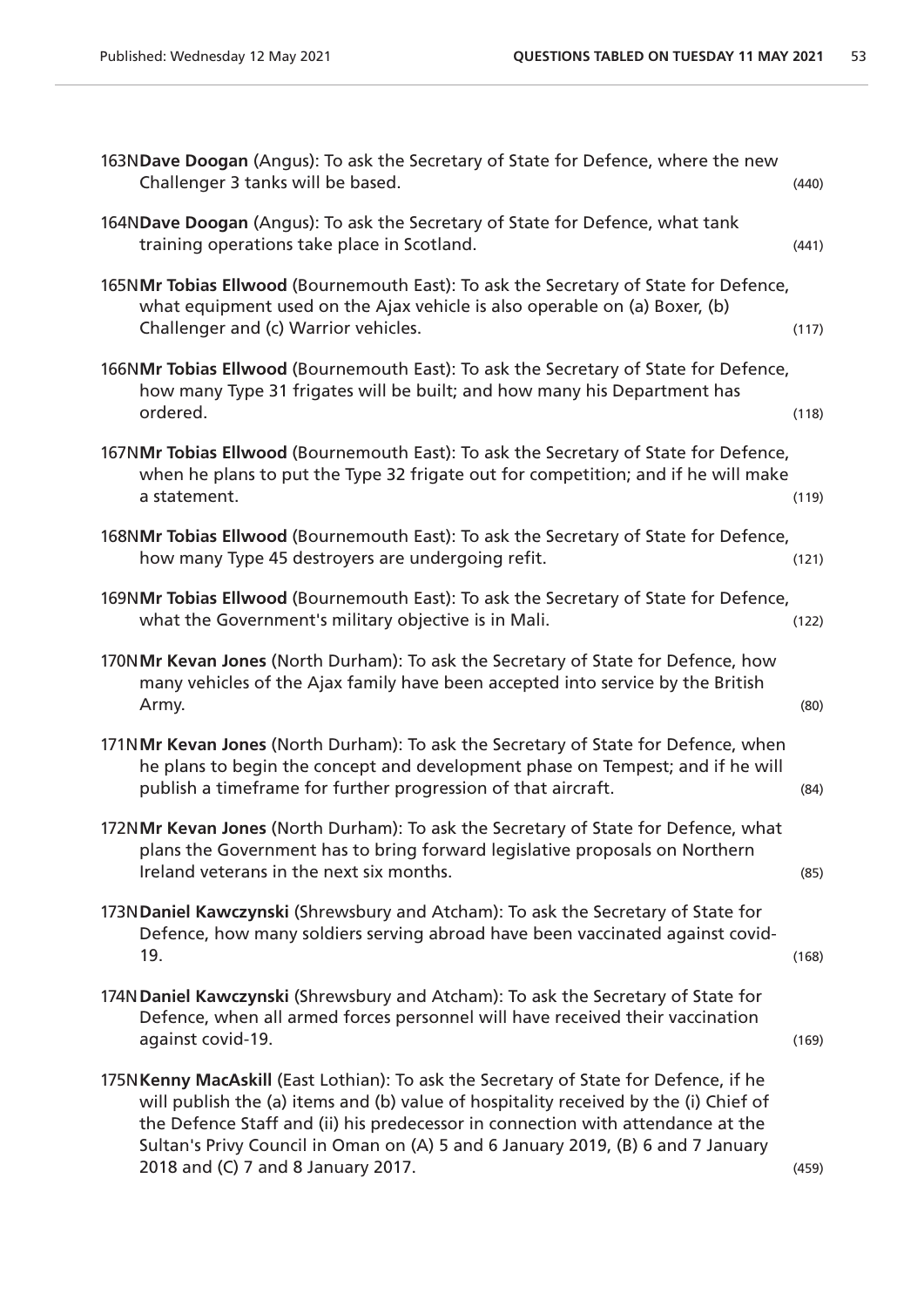| 176NZarah Sultana (Coventry South): To ask the Secretary of State for Defence, what<br>the (a) role and (b) membership is of his Department's Gulf Advisory Committee.                                                                                                                                                                                                                                                           | (489) |
|----------------------------------------------------------------------------------------------------------------------------------------------------------------------------------------------------------------------------------------------------------------------------------------------------------------------------------------------------------------------------------------------------------------------------------|-------|
| 177NZarah Sultana (Coventry South): To ask the Secretary of State for Defence, on<br>what dates the Sultan's Privy Council in Oman was attended by a serving Chief of<br>the Defence staff.                                                                                                                                                                                                                                      | (490) |
| 178N Neil Coyle (Bermondsey and Old Southwark): To ask the Secretary of State for<br>Housing, Communities and Local Government, with reference to the Answer<br>of 19 April 2021 to Question 175876 on fire safety costs, when information on<br>the (a) eligibility, (b) application process and (c) timeframe for issuing loans to<br>leaseholders for fire safety works in buildings under 18 metres will be published. (268) |       |
| 179NNeil Coyle (Bermondsey and Old Southwark): To ask the Secretary of State for<br>Housing, Communities and Local Government, what steps he is taking to prevent<br>the full cost of fire safety remediation works from being passed on to leaseholders<br>who do not own 100 per cent of their home.                                                                                                                           | (269) |
| 180NDame Angela Eagle (Wallasey): To ask the Secretary of State for Housing,<br>Communities and Local Government, whether his Department plans to take steps<br>to increase the public land available for community gardening projects in (a)<br>England, (b) the North West, (c) Wirral and (d) Wallasey.                                                                                                                       | (68)  |
| 181NGrahame Morris (Easington): To ask the Secretary of State for Housing,<br>Communities and Local Government, if he will prohibit the use of wooden<br>telegraph poles for communication cabling where a less visibly obtrusive<br>alternative, such as underground cabling, is available.                                                                                                                                     | (212) |
| 182NSarah Olney (Richmond Park): To ask the Secretary of State for Housing,<br>Communities and Local Government, whether (a) he and (b) officials in his<br>Department have had contact with (i) Sir Michael Fallon, the Non-Executive<br>Chairman of Avaton and (ii) other representatives of that company in connection<br>with the Homebase Manor Road development proposals in Richmond since 1<br>December 2019.            | (399) |
| 183NStephen Timms (East Ham): To ask the Secretary of State for Housing,<br>Communities and Local Government, what assessment he has made of the<br>effectiveness of Waking Watch services; and if he will make a statement.                                                                                                                                                                                                     | (35)  |
| 184NHelen Hayes (Dulwich and West Norwood): To ask the Secretary of State for<br>Justice, how many (a) male and (b) women category D prisoners were waiting for<br>transfer to an open prison on (a) 31 January 2020 and (b) 31 January 2021.                                                                                                                                                                                    | (373) |
| 185NDame Margaret Hodge (Barking): To ask the Secretary of State for Justice, when<br>his Department plans to authorise the publication of GRECO's report on the UK's<br>compliance with its recommendations made in the 5th Evaluation on preventing<br>corruption and promoting integrity in top executive functions of government.                                                                                            | (33)  |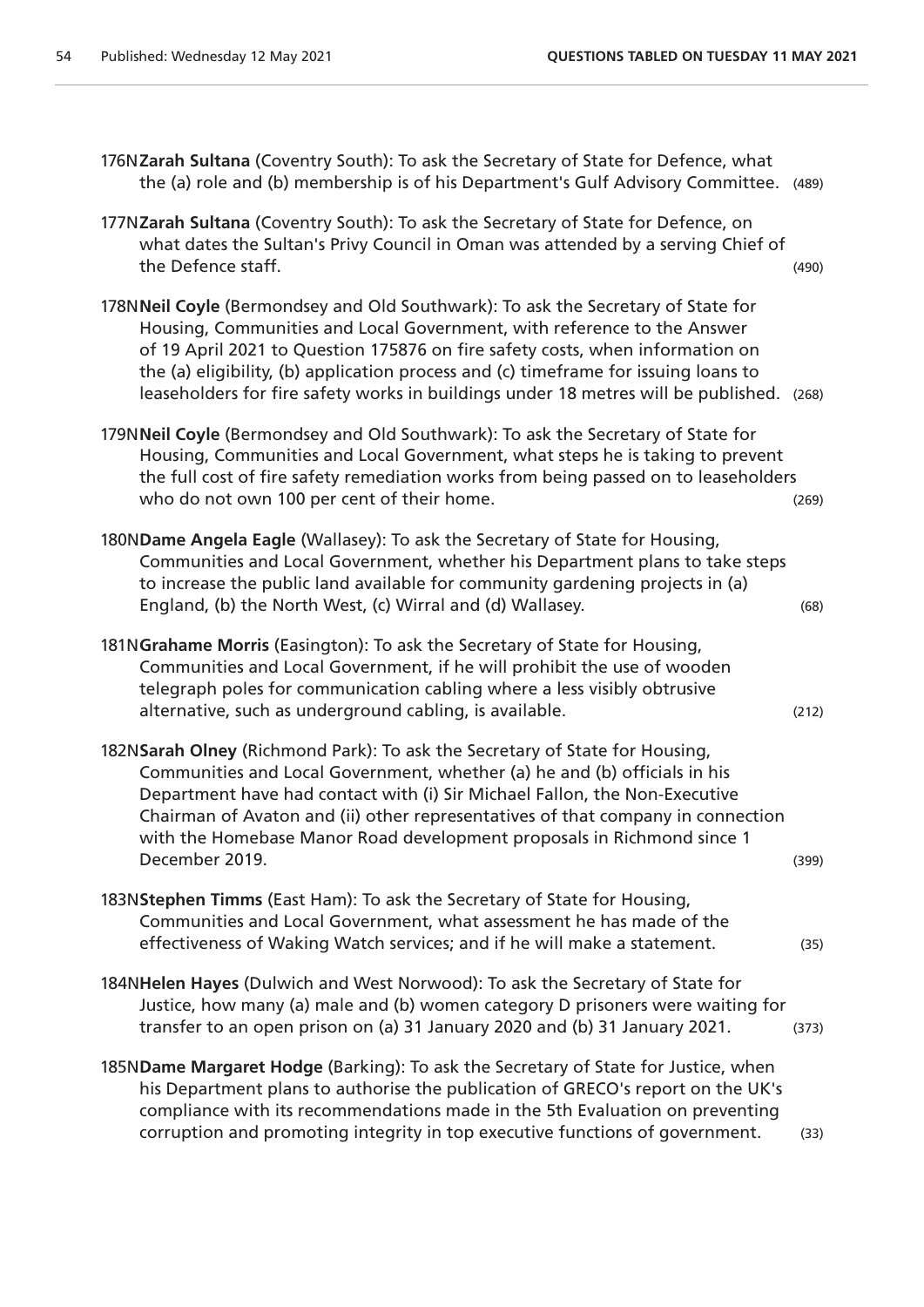| 186NEllie Reeves (Lewisham West and Penge): To ask the Secretary of State for Justice,<br>with reference to the rollout of section 28 of the Youth Justice and Criminal<br>Evidence Act 1999, how many cases have applied or used section 28 used since its<br>rollout, by (a) court and (b) month.                                                                               | (408) |
|-----------------------------------------------------------------------------------------------------------------------------------------------------------------------------------------------------------------------------------------------------------------------------------------------------------------------------------------------------------------------------------|-------|
| 187NAndy Slaughter (Hammersmith): To ask the Secretary of State for Justice, what<br>assessment he has made of the effectiveness of the Policy for Prosecutors in<br>Respect of Cases of Encouraging and Assisting Suicide between 1 April 2009 and<br>1st April 2021.<br>$[R]$ (130)                                                                                             |       |
| 188NAndy Slaughter (Hammersmith): To ask the Secretary of State for Justice, how<br>many of the 167 cases referred to the CPS by police under the Suicide Act 1961,<br>Sections 2(1) and 2(A) between 1 April 2009 and 31 July 2020 did not result in<br>a charge; and how many of those cases failed to pass the (a) evidential and (b)<br>public interest stage.<br>$[R]$ (131) |       |
| 189NAndy Slaughter (Hammersmith): To ask the Secretary of State for Justice, how<br>many of the 167 cases referred to the Crown Prosecution Service by police under<br>sections (a) 2(1) and (b) 2(A) of the Suicide Act 1961 between 1 April 2009 and 31<br>July 2020 related to a person with a terminal illness.<br>$[R]$ (132)                                                |       |
| 190NAndy Slaughter (Hammersmith): To ask the Secretary of State for Justice, what<br>assessment he has made of the effectiveness of sections (a) 2(1) and (b) 2(A) of the<br>Suicide Act 1961 between 1 April 2009 and 31 July 2020.<br>$[R]$ (133)                                                                                                                               |       |
| 191NDr Jamie Wallis (Bridgend): To ask the Secretary of State for Justice, what<br>assessment he has made of the suitability of the (a) Atlantic Hotel site in<br>Porthcawl and (b) Sunnyside site in Bridgend as locations for a Women's<br>Residential Centre in South Wales.                                                                                                   | (458) |
| 192NCat Smith (Lancaster and Fleetwood): To ask the hon. Member for City of Chester,<br>representing the Speaker's Committee on the Electoral Commission, how many<br>free local elector IDs were issued by Woking Council as part of the 2019 Voter ID<br>trials.                                                                                                                | (310) |
| 193NIan Blackford (Ross, Skye and Lochaber): To ask the Chancellor of the Exchequer,<br>whether his Department has plans to review the metrics used in the (a) Levelling<br>Up Fund and (b) Community Renewal Fund; and when his Department plans to<br>publish the consultation to review those metrics.                                                                         | (278) |
| 194NClaire Hanna (Belfast South): To ask the Chancellor of the Exchequer, if he will<br>review the High Income Child Benefit Tax Charge to remove the disparity between                                                                                                                                                                                                           |       |

a household with two individual incomes of £49,000 that receives full child benefit entitlement and a single parent household income of £50,000 that is required to

pay the High Income Child Benefit Tax Charge. (521)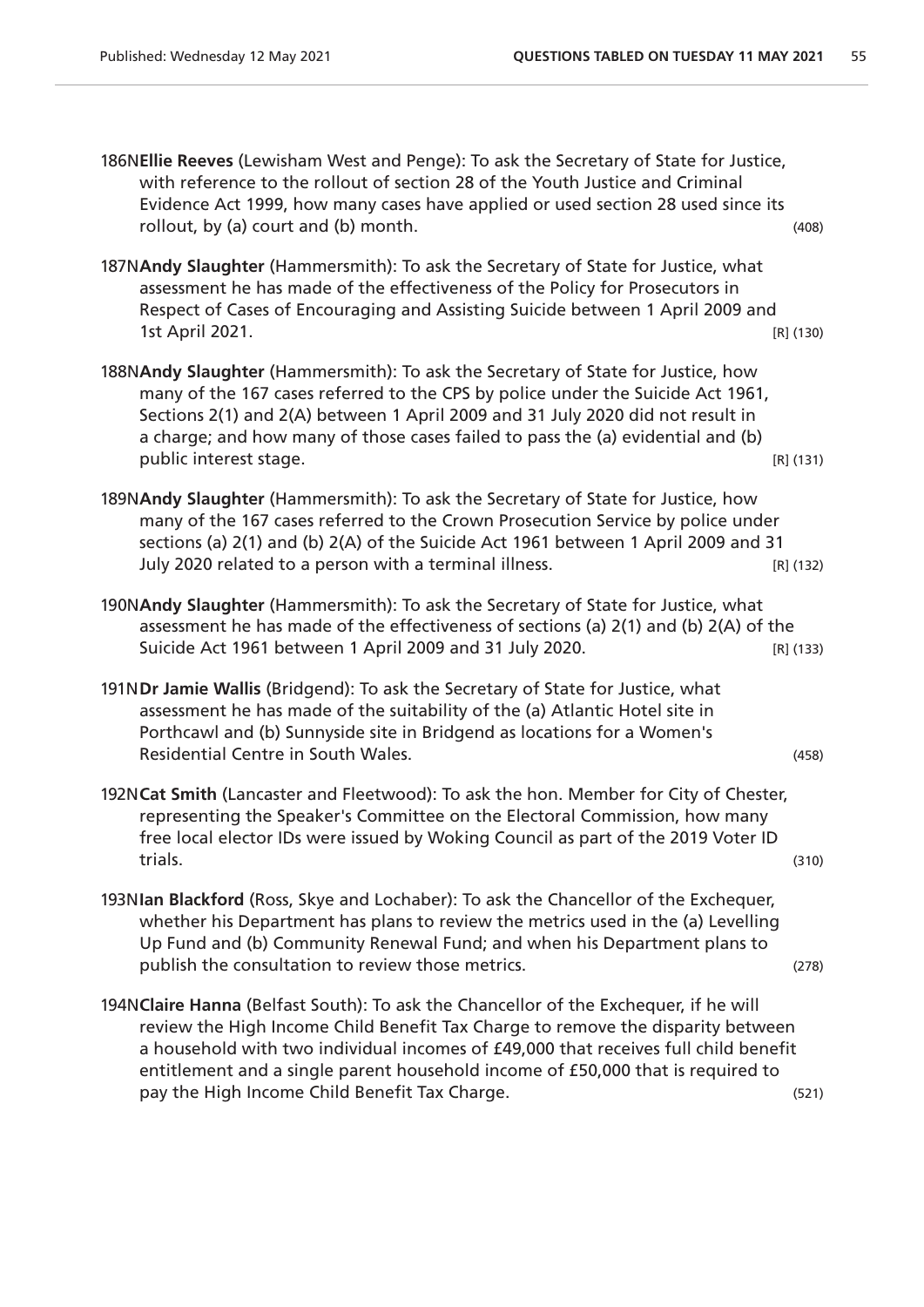| 195NNeale Hanvey (Kirkcaldy and Cowdenbeath): To ask the Chancellor of the<br>Exchequer, what recent discussions he has had with (a) Cabinet colleagues and<br>(b) Ministers in his Department on (i) compensation and (ii) support for people<br>affected by the Equitable Life scandal.                                                                                                    | (483) |
|----------------------------------------------------------------------------------------------------------------------------------------------------------------------------------------------------------------------------------------------------------------------------------------------------------------------------------------------------------------------------------------------|-------|
| 196NNeale Hanvey (Kirkcaldy and Cowdenbeath): To ask the Chancellor of the<br>Exchequer, what steps he plans to take in 2021 to help people affected by the<br>Equitable Life scandal.                                                                                                                                                                                                       | (484) |
| 197NNeale Hanvey (Kirkcaldy and Cowdenbeath): To ask the Chancellor of the<br>Exchequer, what assessment he has made of the accuracy of payments made<br>under the Equitable Life Payment Scheme.                                                                                                                                                                                            | (485) |
| 198NDr Rupa Huq (Ealing Central and Acton): To ask the Chancellor of the Exchequer,<br>whether he has made an assessment of the potential merits of adopting an<br>Australian-style Rent Relief Scheme.                                                                                                                                                                                      | (375) |
| 199NDr Rupa Huq (Ealing Central and Acton): To ask the Chancellor of the Exchequer, if<br>the Government will pledge £600 million to the Global Partnership for Education<br>over the next five years.                                                                                                                                                                                       | (377) |
| 200N Andrea Leadsom (South Northamptonshire): To ask the Chancellor of the<br>Exchequer, what assessment he has made of the compatibility of the retrospective<br>application of the Loan Charge with the standard principles of the UK's tax<br>regime.                                                                                                                                     | (228) |
| 201NAndrea Leadsom (South Northamptonshire): To ask the Chancellor of the<br>Exchequer, for what reason HMRC did not reject tax returns where loan charge<br>schemes were listed in the most recent period for which data is available.                                                                                                                                                      | (229) |
| 202NAndrea Leadsom (South Northamptonshire): To ask the Chancellor of the<br>Exchequer, what assessment the Government has made of the potential<br>infringement of privacy as a result of amendments to HMRC's civil information<br>powers.                                                                                                                                                 | (230) |
| 203NRachael Maskell (York Central): To ask the Chancellor of the Exchequer, with<br>reference to his announcement of 8 April 2021 on the allocation of £750 million<br>of funding for civil society organisations in response to the covid-19 outbreak,<br>how much of the underspend of that allocation (a) has been submitted and (b) he<br>estimates will be submitted to his Department. | (352) |
| 204N Kate Osborne (Jarrow): To ask the Chancellor of the Exchequer, what support<br>he plans to provide to bingo clubs for their reopening on 17 May 2021 to help<br>those clubs deal with the financial pressure they have faced during the covid-19<br>outbreak.                                                                                                                           | (488) |
| 205NSir Mike Penning (Hemel Hempstead): To ask the Chancellor of the Exchequer,<br>if he will extend eligibility of the £1.57 billion rescue package for the arts and<br>entertainment sector announced on 5 July 2020 to (a) sound system and set build<br>providers and (b) other supply chain businesses in that sector.                                                                  | (135) |